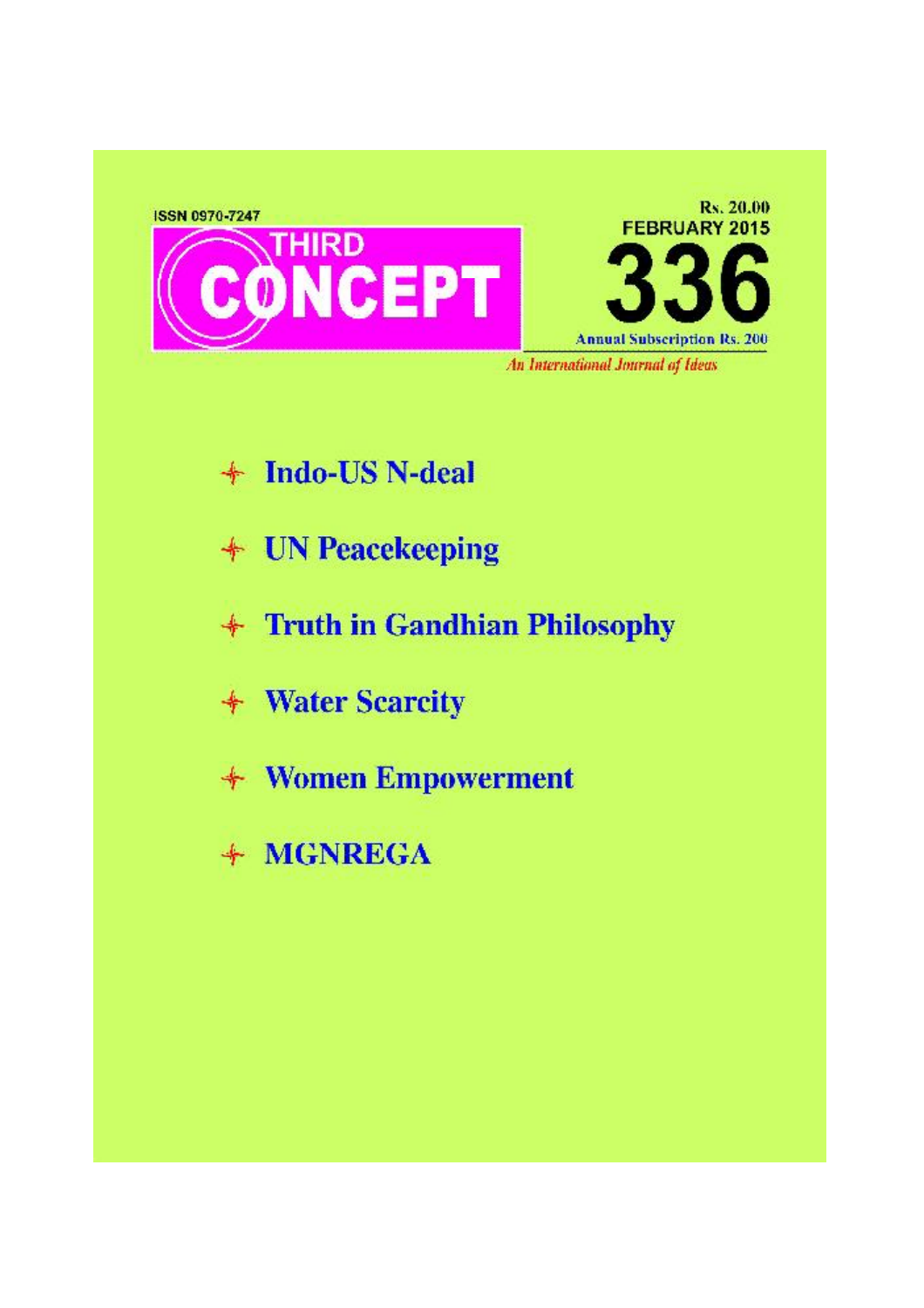THIRD CONCEPT, FEBRUARY 2015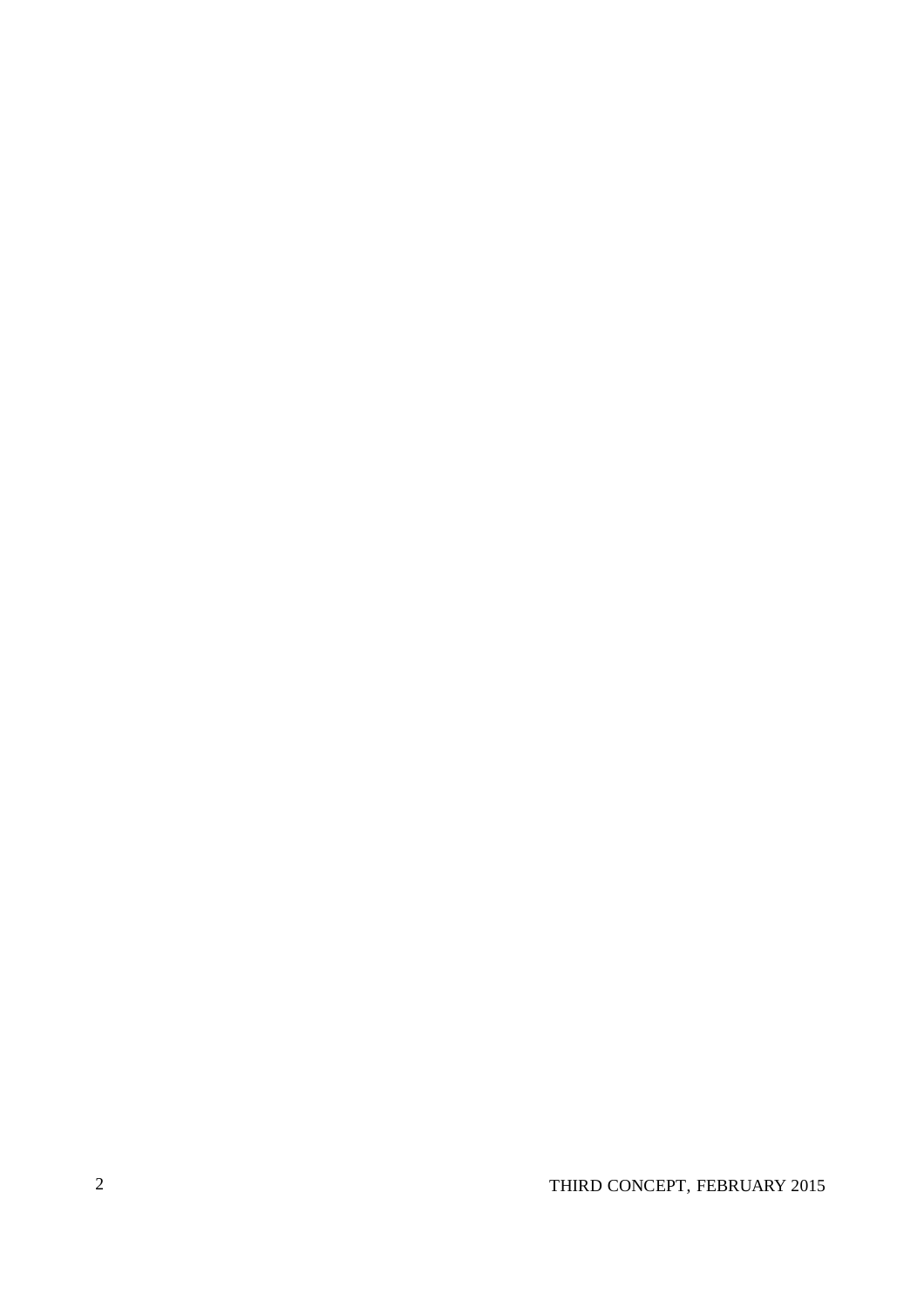

# **An International Journal of Ideas**

### **Vol. 28 No. 336 FEBRUARY 2015 Rs. 20. 00**

**Third Concept** aims at providing a platform where a meaningful exchange of ideas can take place among the people of the Third World. The attempt will be to communicate, debate and disseminate information, ideas and alternatives for the resolution of the common problems facing humankind. We welcome contributions from academics, journalists and even from those who may never have published anything before. The only requirement is a concern for and desire to understand and take the issue of our time. Contributions may be descriptive, analytical or theoretical. They may be in the form of original articles, reactions to previous contributions, or even a comment on a prevailing situation. All contributions, neatly typed in double space, may be addressed to:

> Third Concept LB - 39, Prakash Deep Building, 7, Tolstoy Marg, New Delhi-110 001. Phones : 23711092, 23712249 Fax No: 23711092. E-mail : third.concept@rediffmail.com Website: www.thirdconceptjournal.co.in

While the Editor accepts responsibility for the selection of materials to be published, individual authors are responsible for the facts, figures, and views in their articles. However, the Editor reserves the right to edit the articles for reasons of space and clarity.

| Editor                    | <b>Consulting Editor</b>   |
|---------------------------|----------------------------|
| <b>Babuddin Khan</b>      | M. L. Sharma               |
| <b>Managing Editor</b>    | Art Director               |
| R. Prudhvi Raju           | <b>Purba Roy</b>           |
| <b>Business Executive</b> | <b>Chief of Production</b> |
| <b>R.S.Rawat</b>          | N. P. Agarwal              |

**Designed by**: **Pt. Tejpal**

| Editorial                                                        |    |
|------------------------------------------------------------------|----|
| Common Man's Plight                                              | 5  |
| B.K.                                                             |    |
| Trends in Indo-US N-deal                                         | 7  |
| Dr. Dipen Saikia                                                 |    |
| Perspectives on UN Peacekeeping                                  | 11 |
| Dr. Nisha Sengar                                                 |    |
| Selling Hope                                                     | 16 |
| Paramjeet Singh                                                  |    |
| Water Scarcity and International Relation                        | 22 |
| Jayasmita Barik                                                  |    |
| MGNREGA in India: An Analysis                                    | 27 |
| Ashok G. Holkar                                                  |    |
| Development of Buddhist Culture<br>in Karnataka                  | 30 |
| Chandrashekhar and Dr.Sarvodaya S.S.                             |    |
| Truth in Gandhi's Philosophy                                     | 33 |
| Mrs. Junalee Gogoi                                               |    |
| Thorstein Veblen and the Theory of<br><b>Business Enterprise</b> | 38 |
| Eddie J. Girdner                                                 |    |
| Shaping Attitude for Achieving Higher Altitude 44                |    |
| Dr. Ritu                                                         |    |
| Women's Studies as an Academic Discipline                        | 51 |
| Deepan Das                                                       |    |
| Conceptualizing Women Empowerment                                | 56 |
| Suravi Gohain Duwarah                                            |    |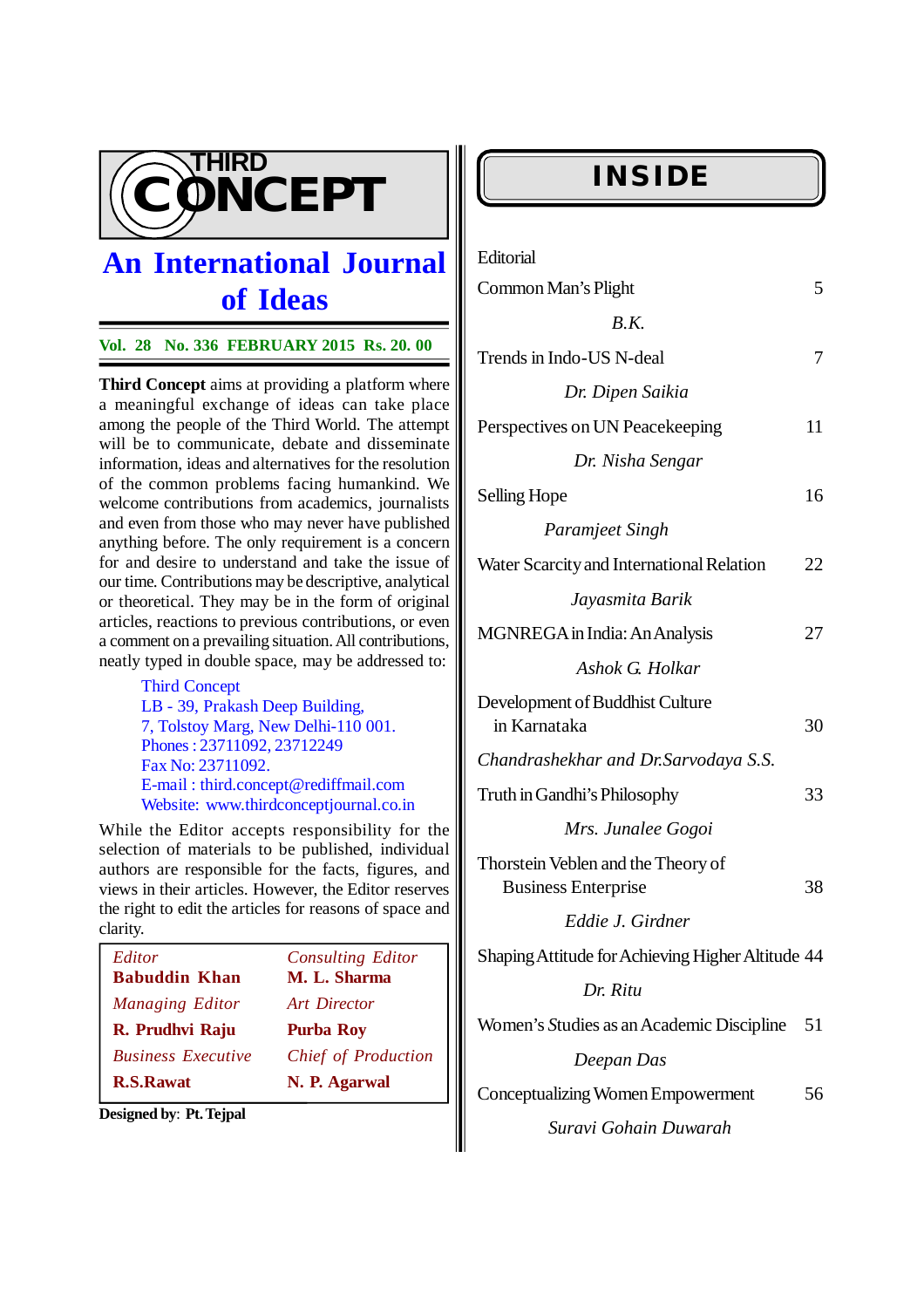THIRD CONCEPT, FEBRUARY 2015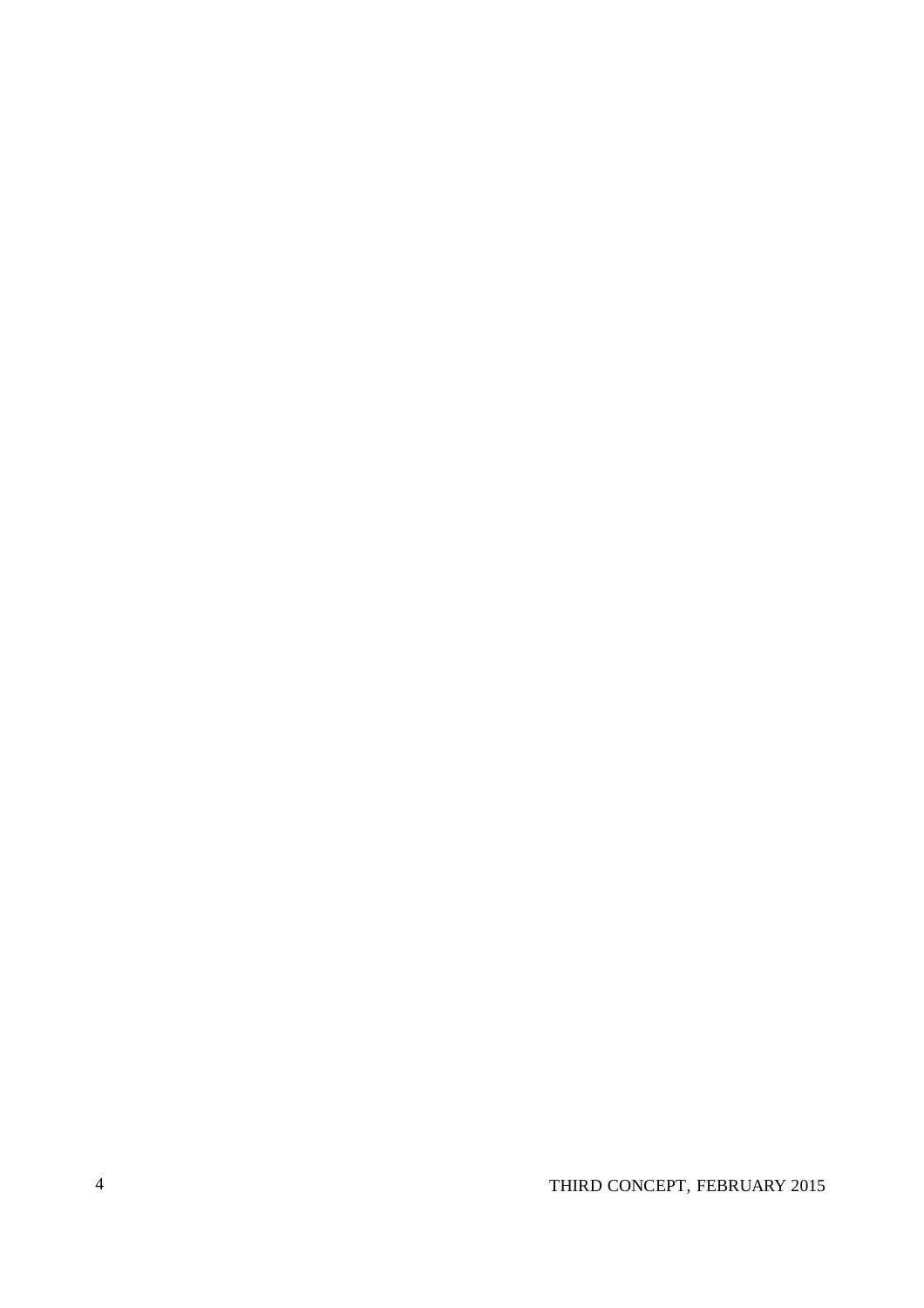# *Editorial*

# **Common Man's Plight**

The common man, hailing from all genders, has always been on the forefront of regime changes, revolutions, social movements and electoral campaigns and his wretched plight has been passed on from posterity to posterity des he common man, hailing from all genders, has always been on the forefront of regime changes, revolutions, social movements and electoral campaigns and his wretched plight has been passed on from posterity to posterity despite tall promises. He has always been used as a scapegoat by the history of almost all civilizations across the spectrum are replete with plentiful tales of woeful plight of the common man. The term common man has come a long way since its inception. In olden times, it referred to a man who was not of a royal descent and who toiled in the fields and factories. Now-a-days the term is commonly referred to the blue-collared middle class, pen-pushing, desk job holding salaried masses. However, viewed in broad perspective, daily wage earners, labourers, vendors and others engaged in work in unorganized sector also fall in this category. The common man has always been the vital part of any society and, his plight and his story is unheard and for most part, uninteresting to the rest of the world. The plight of the common man is miserable. He has multiple responsibilities to shoulder and least resources to make his both ends meet. He has a family to feed, to nurture and to take care of.

His efforts to climb up the social ladder are met with disdain, disgust and uncertainty. The man himself is wary of taking risks, because too much is at stake. What if he fails? What if he gets broke? Where will he go? Who will take care of his family? He is worried, sick, tense and stressed beyond belief. The common man's plight is unheard, his tale unread, his problems unsolved and death unmourned. He dreams of a better life, a life without worry, secured livelihood along with basic amenities like shelter, healthcare and proper education and employment opportunities for his children. The common man has historically been at the hub of almost all popular struggles and movements and ultimately finding himself at the receiving end for exploitation and dejection. The leaders of Czarist Russia encouraged peasants to blame their problems on the Jews thereby deflecting blame off themselves. The hyper-nationalists in ancient Athens rather than accepting responsibility for their own errors blamed the very people who warned against their excesses. The Stalinist era Soviet Union blamed a fanciful mix of people for the problems caused by Joseph Stalin and tragedy befell many ethnic groups such as the Tatars who were deported *en masse*.

The present era characterized by globalization and increased penchant for democracy has been unable to ameliorate the plight of common man irrespective of tall promises and populist slogans. Rather the chasm between the rich and the poor has been widened giving rise to inequalities and diminution of opportunities, especially for the common man. The democratic system with its characteristic trademark of electoral process has seemingly emerged as the greatest and the largest exploiter of the gullibility of the common man. This analogy is aptly applicable in India which prides itself as the world's largest democracy. Elections to the Parliament and state legislative assemblies is a ritual that takes place every five years and sometimes mid-term polls do take place. Common man gets easily hoodwinked by populist slogans of *Achche Din/ Garibi Hatao* and when the ground reality stares at him, he is left with no option but to reconcile to his woeful plight by falling back on bad days and dark nights. The common thread is people suffering and leaders evading responsibility based on creating fears of others rather than solving the problems of those on the bottom.

Is this going to be the permanent destiny of a common man? The answer lies with him alone and let the common men across the spectrum unite. As Paul R. Mott says:

 $-BK$ *The world all together relies on us all to give out our hand and make our brothers stand tall. So don't wait any longer for a celeb to rise up. It's these people below them who'll fill up the cup. Never before has it felt so right to be the common man, helping a peer in his plight.*

THIRD CONCEPT, FEBRUARY 2015 5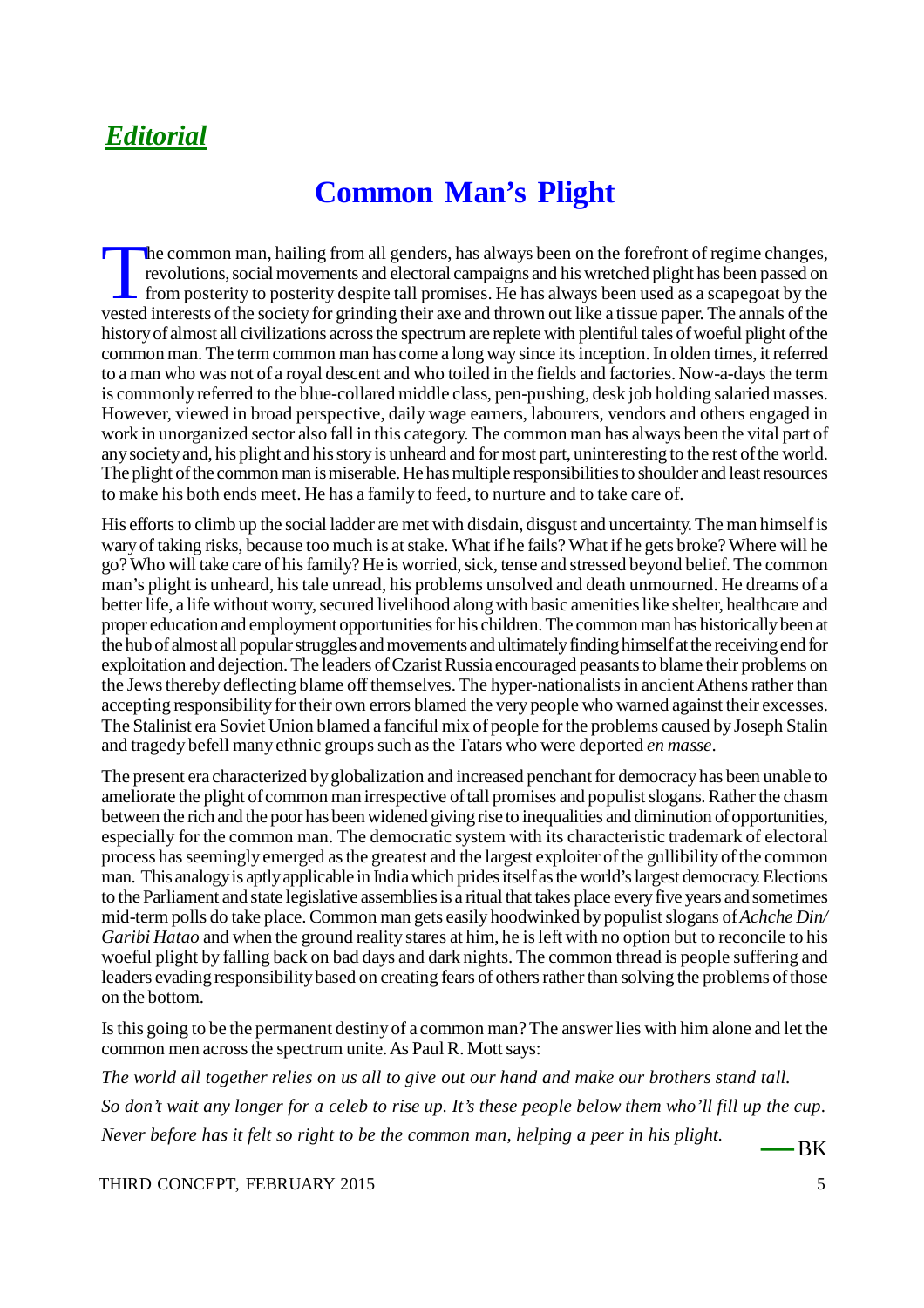THIRD CONCEPT, FEBRUARY 2015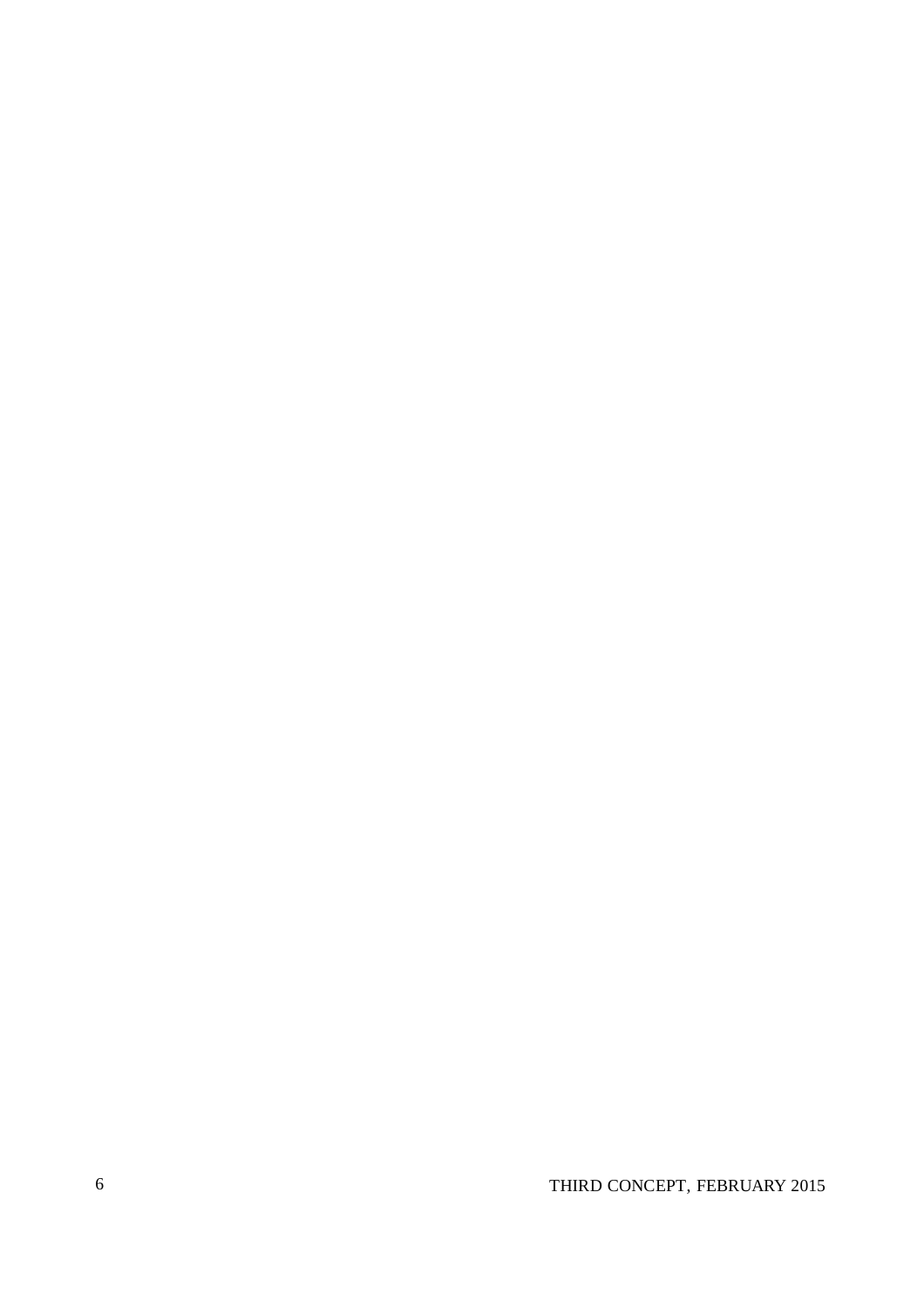# **Trends in Indo-US N-deal**

Dr. Dipen Saikia\*

*[Unveiling of a plan to 'break the logjam' that had existed since 2008 for operationalising their landmark civil nuclear agreement on 25 January in New Delhi at the summit meeting between Prime Minister Narendra Modi and President Obama, termed by President Obama as a 'breakthrough', can be said to have overcome a major hurdle in consolidating gains accruing from the recent visit to India by American President Barack Obama.]*

**M** edia reports indicate that the understanding on the civil nuclear programme resolves US concerns on both tracking and liability. The assurances have been edia reports indicate that the understanding on the civil nuclear programme resolves US concerns on given by India to the US side on both the liability clause and tracking issues.

Talks on the nuclear deal between India and US first commenced in 2005 when the then US President George W Bush and the then Prime Minister of India Manmohan Singh announced their intention to enter into a nuclear agreement during Singh's visit to the US.<sup>1</sup> This was followed by the US House of Representatives passing the 'Henry J Hyde United States-India Peaceful Atomic Energy Cooperation Act of 2006,' in 2006.<sup>2</sup>

The 123 Agreement between India and the US concerning peaceful uses of nuclear energy was signed on October 10, 2008.<sup>3</sup> According to the deal, India agreed to separate its civil and military nuclear facilities and to place all its civil nuclear facilities under International Atomic Energy Agency (IAEA) safeguards and, in exchange, the US agreed to work towards full civil nuclear cooperation with India. The nuclear deal had been stuck with India resisting US's intrusive "national verification" demands.

In the wake of these developments, it was expected that nuclear commerce worth billions of dollars would become the centrepiece of a new strategic relationship between the United States and India, allowing New Delhi access to nuclear technology and fuel without giving up its weapons programme.

In the aftermath of signing of the Nuclear Deal (herein after N-deal), it was understood that the major beneficiary would be American companies that supply reactors and the technology for power plants. Nevertheless, the companies backed off because of the liability clause — inserted in the deal because of the insistence of the BJP — that made the supplier jointly culpable for any mishap, instead of the prevailing practice of making the operator and the country's government solely responsible.

India's sad experience with the 1984 Bhopal gas tragedy<sup>4</sup> made the Opposition bring the supplier into the ambit. In the aftermath of the Bhopal gas tragedy, the Supreme Court laid down the "absolute liability" principle, which made the operator and supplier jointly liable, with no cap on the damages that could be sought from them.

Some opposition parties, including the BJP, had argued that the UPA government was going out of its way to circumvent the Indian law and favour suppliers. It was alleged that the government wanted to transfer responsibility onto the public-sector Nuclear Power Corporation India Ltd (NPCIL), the operator of nuclear plants and the damages would have been the liability of Indian taxpayers and victims.

Eventually, a formula was worked out: first, it shall be NPCIL's responsibility, as the operator of the plant, to pay the victims, whether or not it is at fault. Fair enough, because if a disaster happens following a terrorist attack, NPCIL can hardly expect the perpetrators to pay compensation to the victims. But the liability of the supplier to reimburse NPCIL

Associate Prof., Dept. of Pol. Sc., Moridhal College, Moridhal, Dist-Dhemaji, Assam.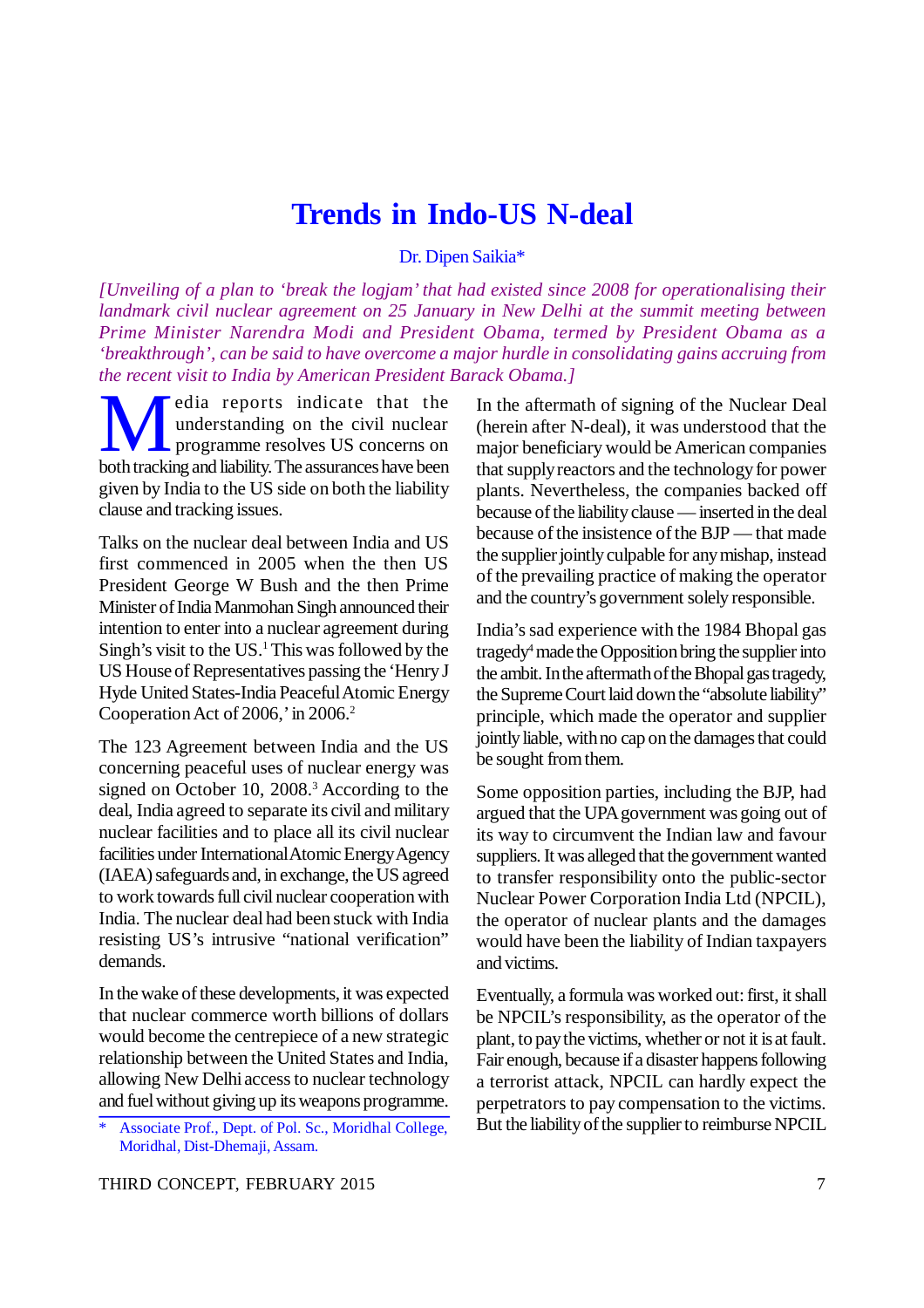kicks in only if the fault is proved to be the supplier's.<sup>5</sup>

Subsequently, in 2010 India passed the Civil Liability for Nuclear Damage Act, 2010 or Nuclear Liability Act, which aims to provide a civil liability for nuclear damage and prompt compensation to the victims of a nuclear incident through a no-fault liability to the operator, appointment of Claims Commissioner, establishment of Nuclear Damage Claims Commission and for matters connected therewith or incidental thereto.<sup>6</sup>

As a sequel to the enactment of the Indian nuclear liability law that makes equipment suppliers ultimately responsible for an accident, many American firms including GE-Hitachi, Toshiba's Westinghouse Electric Company and France's Areva had been held back from proceeding with the construction of reactors. These and other related developments had proved instrumental in withholding further progress in the Indo-US N-deal and it was widely held that the law couldn't be changed for want of political support at the highest level.

#### **Towards Breakthrough**

The nuclear logjam over the controversial clauses of the nuclear liability act continued during the previous UPA regime. In the wake of dramatic victory of the BJP-led NDA government in elections of May 2014, the Obama administration conveyed its intent to engage with the new government in New Delhi. Indian Prime Minister's visit to the United States in September 2014 proved instrumental in paving way for resumption of negotiations over the nuclear issues. However, President Obama's forthcoming visit to India in the last week of January 2015 accelerated this process.

Clearing the nuclear logjam over India's supplier liability law was going to be a tough issue to be negotiated at ensuing Obama-Modi meet. However, two new proposals from India entailed the possibility of paving the way for a resolution of the impasse: on an insurance pool, and clarifying the contentious Section 46 of the law. This has become a sticking point for U.S. nuclear companies to invest in India in spite of the U.S. facilitating the wavier for India at Nuclear Supply Group (NSG) for nuclear trade. India also expects U.S. support for other nuclear regimes and the administrative arrangements to be readied ahead of any breakthrough.<sup>7</sup>

Media reports indicated that the proposals involve a \$242-million general insurance fund for the fallout of any nuclear accident, and the other involved clarifying Section 46 of the liability law, which now doesn't differentiate between the civil and criminal liability of the suppliers. However, the government will have its task cut out if it intends to make any change to the law itself, as it is likely to be opposed in Parliament. However, some experts had cautioned against any 'optimism' over a breakthrough.

However, the deal on nuclear cooperation was clinched after talks between visiting US President Barack Obama and the Indian Prime Minister Modi that spread over three hours at the delegation level as well as one-on-one talks, besides a tête-à-tête at New Delhi on 26 January 2015. The Indian officials claimed that the deal was done.

In what President Obama called a 'breakthrough', the two sides have reportedly resolved key hurdles on the liability of suppliers of nuclear reactors in the event of an accident and the tracking of fuel supplied by the US and other countries for its proposed nuclear plants.

Prime Minister Modi said: "The civil nuclear agreement was the centrepiece of our transformed relationship, which demonstrated new trust. It also created new economic opportunities and expanded our options for clean energy. In the course of the past four months, we have worked with a sense of purpose to move it forward. I am pleased that six years after we signed our bilateral agreement, we are moving towards commercial cooperation, consistent with our law, our international legal obligations, and technical and commercial viability."<sup>8</sup>

 Explaining that it would still be for US companies to assess the market and decide whether to partake in India's nuclear programme, the US ambassador to India Richard Verma told US journalists: "In our judgment, the Indians have moved sufficiently on these issues to give us assurances."9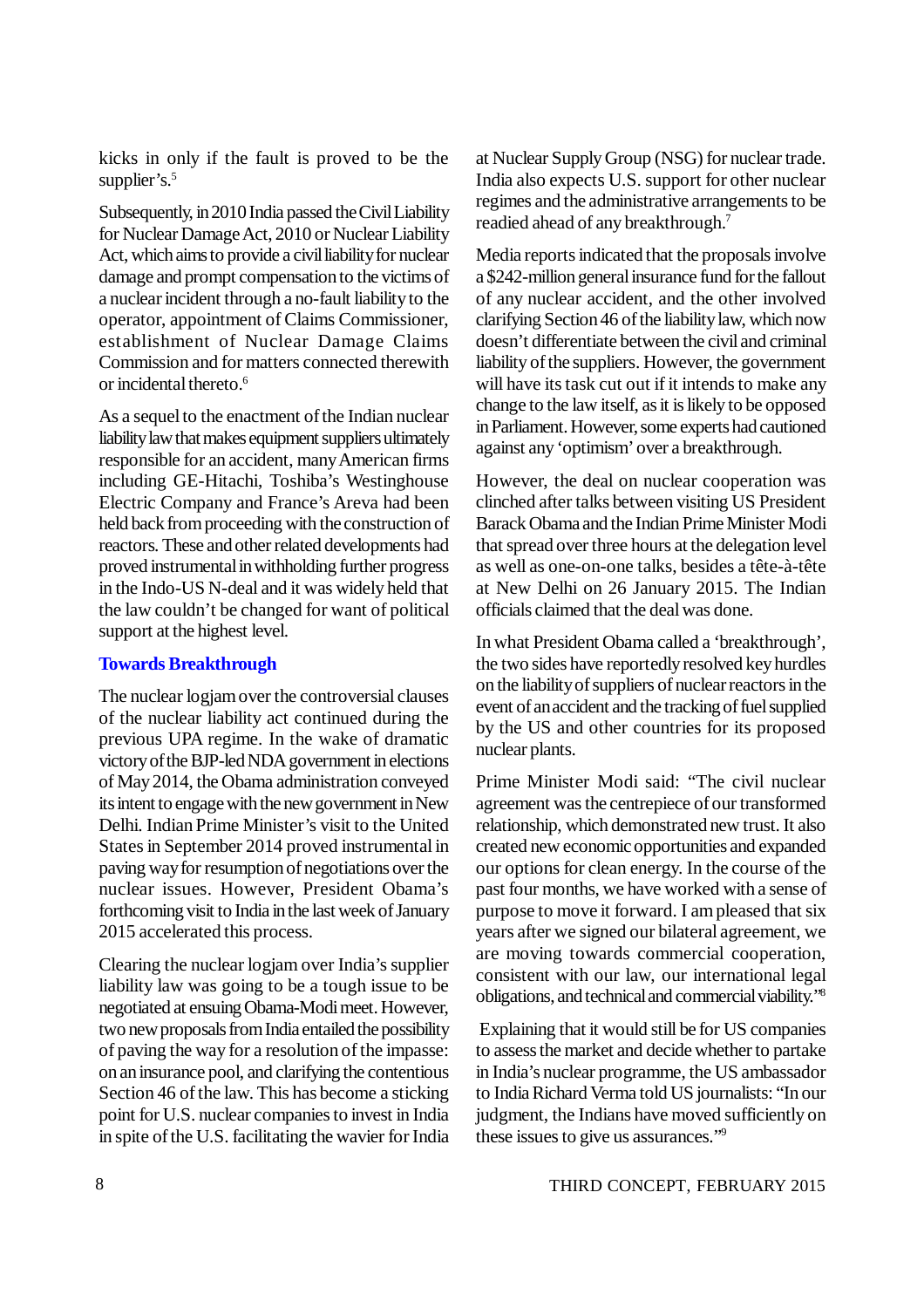Undoubtedly, details of the new plan are currently sketchy; nevertheless, sources reportedly say that the idea is to transfer the financial risk to insurers in case of an accident. In terms this plan, India has reportedly offered to set up an insurance pool to indemnify global nuclear suppliers against liability in the case of a nuclear accident. America, in turn, has forfeited its insistence on "flagging" or tracking the nuclear material they supply to India, required under its rules to ensure it is not being used for military purposes.

Both GE and Westinghouse, which have already been given land in Gujarat and Andhra Pradesh to begin construction of reactors, and they have welcomed the new development. The India nuclear insurance pool is a risk transfer mechanism which is being formed by GIC Re and four other public sector undertakings in the general insurance business in India. According to reports, the Indian state-run insurance company GIC Re and three others would contribute 7.5 billion Indian rupees (\$122.09 million) to the pool and the balance would be contributed by the government on a tapering basis.

### **Economics of N-deal**

Undoubtedly, the legislative hurdle holding up progress in the Indian nuclear sector has been partly addressed; nevertheless, the bigger challenge could lie at ensuring the economic viability of projects based on imported reactors such as the ones being offered by US vendors like GE-Hitachi and Toshiba-Westinghouse Electric, and France's Areva.

According to one report, as against the established benchmark of project cost of up to Rs 7 crore per MWe (mega watt electrical) for existing nuclear projects based largely on the indigenous PHWR (pressurised heavy water reactor) technology, the capital cost of projects being executed around the world based on imported Light Water Reactor (LWR) technology — including Westinghouse's four AP1000 reactors being deployed in China and Areva's EPR being set up in France and Finland — ranges between Rs 12 crore and 25 crore per  $MWe.<sup>10</sup>$ 

Under these circumstances, higher capital costs are likely to translate into a spike in generation tariff. Some experts concede that despite the N-deal, here are uncertainties over the insurance costs, and clarity on costing of projects would be contingent to India ratifying a global pact that widens access of participants in the country's civil nuclear sector to six global insurance pools.

India has set for itself an ambitious target of generating around 10,000 MW of additional nuclear energy by 2020-21 and then another 13,500 MW by 2032. Nuclear energy is a clean option—though risky as Fukushima has revealed forcing many countries to reconsider the option — but its initial cost is heavy. Each MW of nuclear energy costs about Rs 20-25 crore. So, at an average cost of Rs 20 crore, the investment for 10,000 MW in the next six years is estimated at Rs 200 thousand crore.

India's promise to the United States that it would buy reactors with a minimum generating capacity of 10,000 megawatts from American companies, a commitment made by the UPA government without any economic studies, or even a comparison of reactors available in the world market; may translate into \$50 billion or more in reactor sales, going by the current capital costs of nuclear reactors.<sup>11</sup>

#### **Conclusion**

Some experts are disinclined to be optimistic about the immediate positive outcome of the N-deal for India. It is being referred to as a deal 'just for optics', which is unlikely to have a major impact on the ground in view of the fog surrounding the actual details of the deal.

Thus far the N-deal has been claimed as the *raison d'être* for the Indo-US nuclear relations both by the previous UPA regime and now by Modi regime, while glossing over its economic and viability aspects; nonetheless, it has fetched for India the acceptance of a *de facto* nuclear power.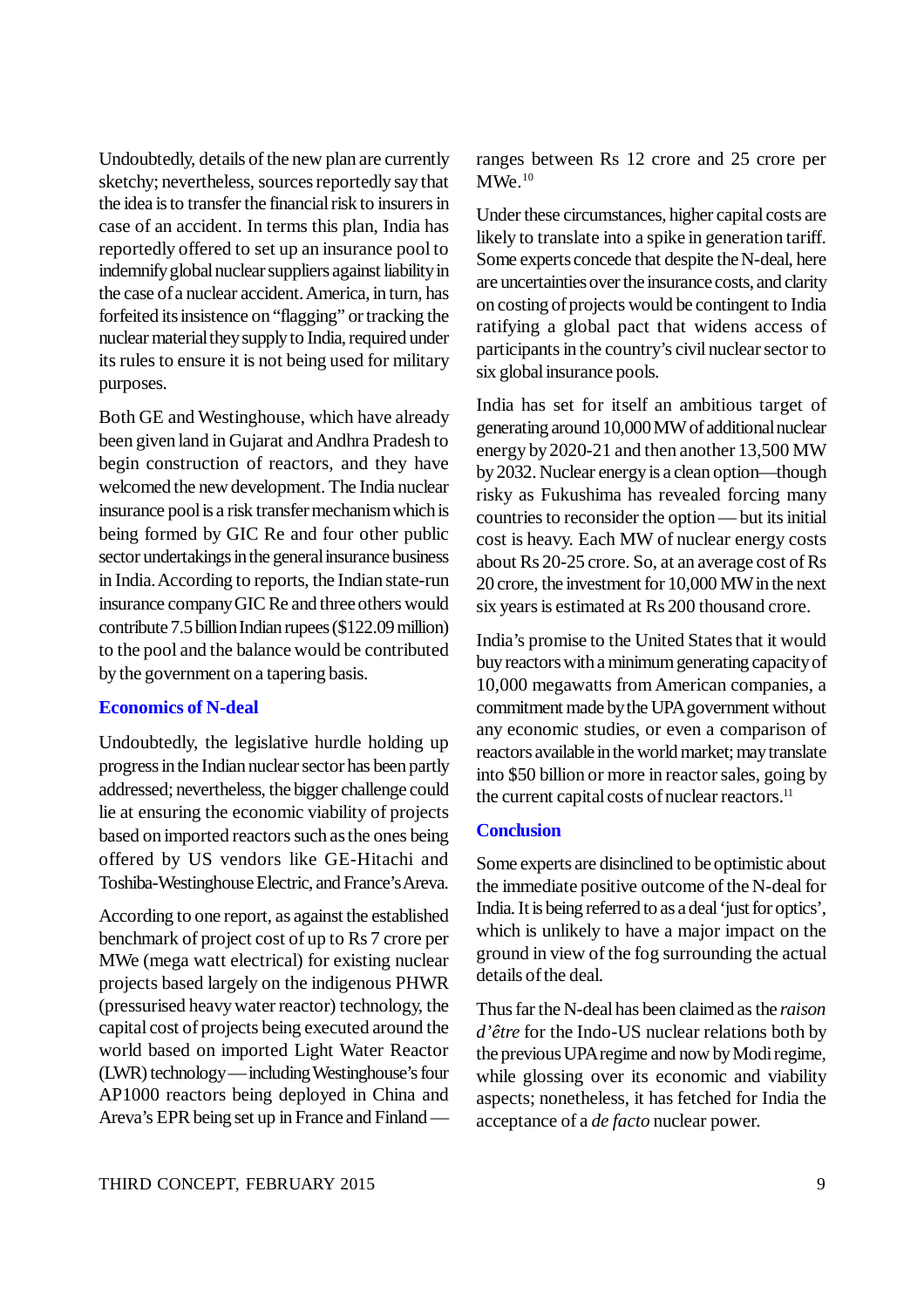# **References**

- 1. "Joint Statement between President George W. Bush and Prime Minister Manmohan Singh", 18 June 2005, Washington: Office of the Press Secretary, White House, available at http:// georgebush-whitehouse.archives.gov/news/ releases/2005/07/20050718-1.html, retrieved on 27 January 2015.
- 2. For details see, *Henry J. Hyde United States-India Peaceful Atomic Energy Cooperation Act of 2006*, 3 January 2006, available at http:/ /frwegate.aaccess.gpo.gov/cgi-bin/ getdoc.cgi?dbname=109\_cong\_bills& docid=f:h5682enr:txt.pdf, retrieved on 27 January 2015.
- 3. For more information see Sultan, Maria; Mian Behzad Adil, *The Henry J. Hyde Act and 123 Agreement: An Assessment*, September 2008, available at http://www.sassu.org.uk/ pdfs/The123 AgreementandHydeAct.pdf , retrieved on 28 January 2015.
- 4. In 1984, several hundred people had died when poisonous methyl isocyanate leaked from the Union Carbide plant in Bhopal; several thousand suffered serious long-term medical problems. But the owners of the plant escaped from India and the victims are still fighting for compensation, which were denied to them because of the absence of a legal clause.
- 5. By Sandipan Sharma, "Modi-Obama solve nuclear deal impasse: But what will it cost India?", firstpost.com, 28 January 2015, http:/ /www.firstpost.com/world/modi-obama-solve-

nuclear-deal-impasse-but-what-will-it-costindia-2066933.html.

- 6. "Gazette Notification of the commencement of the Nuclear liability Act", available at http:// www.prsindia.org/uploads/media/Nuclear/ nuclearliabilityrules\_november2011.pdf, retrieved on 29 January 2015.
- 7. Reuters, "India, United States try to narrow differences on nuclear trade ahead of Obama's visit", in ibnlive.com, 23 January 2015, available at http://ibnlive.in.com/news/india-unitedstates-try-to-narrow-differences-on-nucleartrade-ahead-of-obamas-visit/524400-3.html, retrieved on 24 January 2015.
- 8. "India and the United States break nuclear deadlock", *Asian Age*, 26 January 2015, available at http://www.asianage.com/india/ india-and-united-states-break-nucleardeadlock-261 , retrieved on 28 January 2015.
- *9. Ibid*.
- 10. Anil Sasi, "After n-logjam clears, industry awaits fine print on cost, viability", *Financial Express*, 27 January 2015, available at http:// www.financialexpress.com/article/economy/ after-n-logjam-clears-industry-awaits-fineprint-on-cost-viability/35276/ , retrieved on 29 January 2015.
- 11. Sandipan Sharma, "Modi-Obama solve nuclear deal impasse: But what will it cost India?", *First Post*, 28 January 2015, available at http:// www.firstpost.com/world/modi-obama-solvenuclear-deal-impasse-but-what-will-it-costindia-2066933.html, retrieved on 30 January 2015.  $\blacklozenge \blacklozenge$

# *To our Contributors.....................*

- **& Original articles are welcome.**
- **& Only Original copy of the manuscript, neatly typed in double-space should be sent. Please do not send carbon, cyclo-or photo-copies.**
- **& Please check up grammatical & typographical mistakes before sending. Editor will not be responsible for these lapses.**
- **& Editor reserves the right to reject/ modify / edit an article without assigning any reason.**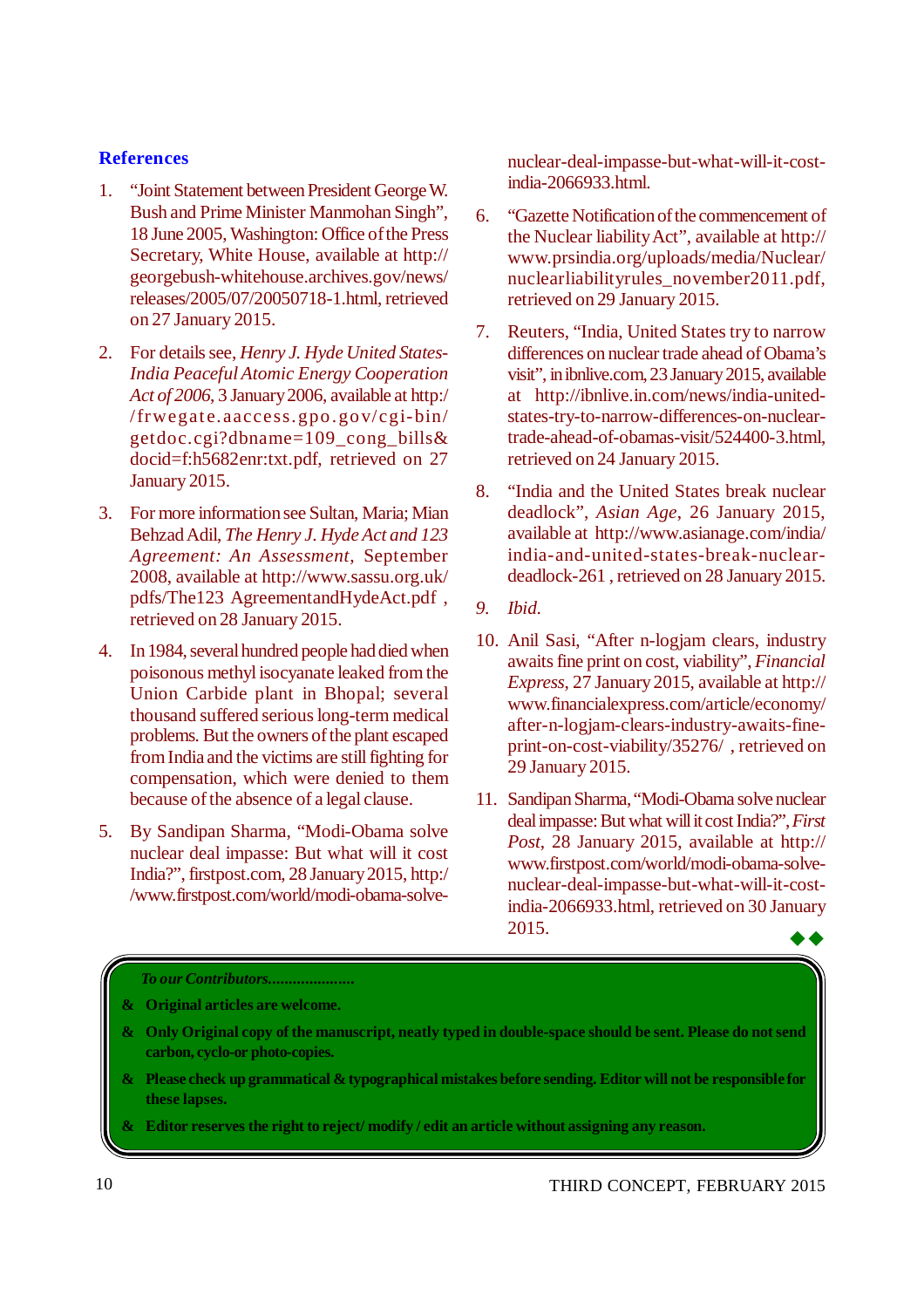# **Perspectives on UN Peacekeeping**

Dr. Nisha Sengar\*

[*The peace keeping operations are techniques that get originated and evolved purely in response to emerging crises. In the past, peacekeeping was largely limited between warring groups; today its meaning has changed, its role widened and its responsibility broadened.]*

 $S_i$ <sup>i</sup> ince 1948 there have been more than 60 UN peacekeeping operations although there is no mention of peacekeeping in the UN Charter. The UN's role in peacekeeping is no longer "standing in the middle" and limited to a military holding operation that permits diplomatic negotiations. They also supervise elections, disarm opposing factions, monitor human rights, providing humanitarian assistance, and perform a wide range of administrative functions.

#### **Genesis**

The origins of peacekeeping go as far back as the Delian League of ancient Greece in the fifth century, BCE<sup>1</sup> . Besides, a new and radical idea was offered in 1623 by Emeric Crucé. He argued that all the worlds' leaders, including all those outside of traditional Europe, should be included in an alliance that tried to resolve international disputes through mediation at a world council held in a neutral location.

Over the next few centuries, more substantive European attempts were made to peace-orientated agreements included the Peace of Westphalia in 1648, Utrecht in 1713, Paris in 1763 and in the wake of the Napoleonic Wars the Concert of Europe in 1815-18. There were other attempts, but the first truly substantial system came into being after the horrors of World War I (1914-18).

The League of Nations was formed as an attempt of collective diplomacy and peace enforcement. It ultimately failed, but after the Second World War, the United Nations Organisation (UNO) became the mechanism to implement collective diplomacy and peace. The founders of the United Nations had

\* Teaching at Central University of Gujarat.

not foreseen the possibility of engaging in peacekeeping operations (PKOs); thus, PKOs are not mentioned at all in the original UN Charter.

As a result of the increasing disagreement between the two superpowers, the original collective security system, which was based on peace enforcement by the SC and consensus by major powers, became unworkable. This led to the conception of PKOs.

Early peacekeeping was a response to inter-state conflict, and ideally it was conceived as a non-violent use of military force in an effort to preserve peace between warring state actors. Peacekeeping fell between Chapter VI and VII of the UN Charter, and in the future it would be euphemistically referred to as "Chapter VI 1/2 operations.<sup>2"</sup>

# **UN Collective Security System**

The Peacekeeping Forces are subordinate to the leadership of the United Nations. They are normally deployed as a consequence of a Security Council decision. However, on occasions, the initiative has been taken by the General Assembly. Only two UN operations, the First UN Emergency Force (1956 - 1967) and the UN Security Force in West New Guinea (l962 - 1963) were set up by the General Assembly.

Observers and troops for a peacekeeping operation are contributed by Member countries at the request of the Secretary-General, who serves as their Commander-in-Chief. Many UN staff members have also served as civilian observers. Operational control belongs to the Secretary-General and his secretariat.

The United Nations Peacekeeping Forces are employed by the world organization to maintain or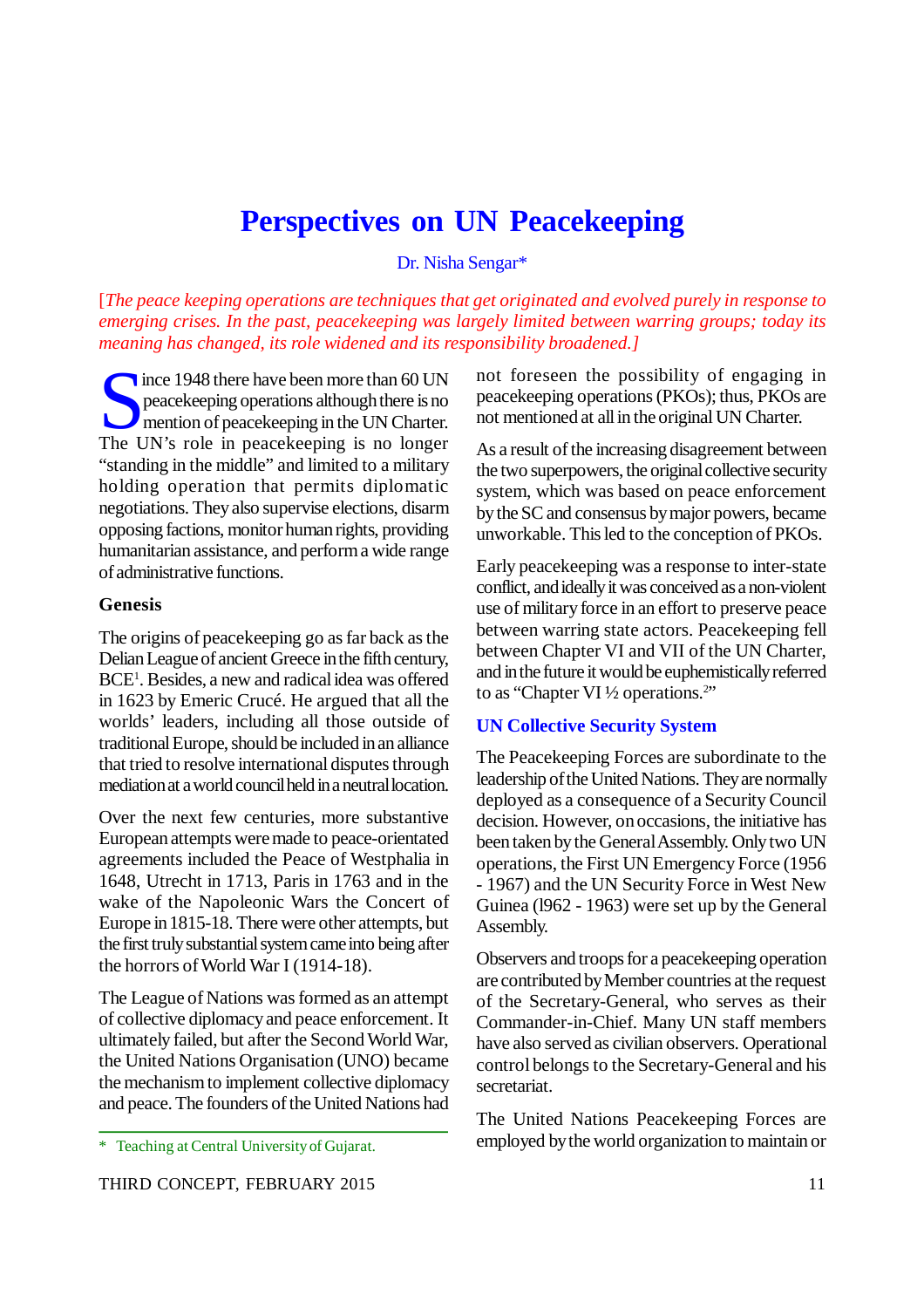re-establish peace in an area of armed conflict. The UN may engage in conflicts between states as well as in struggles within states. The UN acts as an impartial third party in order to prepare the ground for a settlement of the issues that have provoked armed conflict. If it proves impossible to achieve a peaceful settlement, the presence of UN forces may contribute to reducing the level of conflict.

The original system devised by the United Nations to ensure the maintenance of international peace and security is outlined in Chapters VI and VII of the UN Charter. It was intended to provide a collective security system for Member Nations.

The five major powers, which played a key role in the creation of the United Nations, are Permanent Members of the Security Council, and each is endowed with the right of veto. These nations are China, France, the Union of Soviet Socialist Republics (now Russia), The United Kingdom, and the United States. The same major powers also make up the Military Staff Committee.

Thus, the Charter provisions on the collective use of force can be applied effectively only with their consent and with their continued cooperation. But because the Cold War broke out shortly after the establishment of the United Nations, these conditions could not be met due to the fact that the relations among the major powers, and especially between the two superpowers, became marred by mistrust and disagreement. This resulted in the SC having to resort to other means in order to preserve peace and stability.

# **Formation of the UN Peacekeeping**

In 1945, delegates from 50 nations met in San Francisco to draft a charter for a new international collective security organization determined "to save succeeding generations from the scourge of war." Since 1948, the United Nations has conducted 67 peacekeeping operations from Central America to Southeast Asia<sup>3</sup>. For the vast majority of devastated populations around the world, the United Nations has become synonymous with peacekeeping. Yet,

nowhere in the 111 articles that comprise the United Nations Charter can the word "peacekeeping" be found.

The all-important justification for this peacekeeping function resides in Chapter VII of the charter, which stipulates that Security Council can authorize military action to safeguard international peace and security and respond to regional instability resulting from aggressive attacks on the sovereignty of member states.

The United Nations, like many collective security alliances, was created in response to the last great threat to peace and security, in this case the two world wars. As such, the United Nations was built to respond to interstate conflicts (between two or more recognized states) and to safeguard the sovereignty of its member states. In order to avoid the inertness that plagued its predecessor, the League of Nations, the U.N. was endowed with rather robust enforcement protocols.

Peacekeeping is a technique used by the United Nations to interpose military and civilian personnel between the warring countries or communities to stop the fighting. The presence of peacekeepers helps create an atmosphere in which fruitful negotiations for lasting peace can be held.

As peacekeepers maintain peace on the ground, mediators from the United Nations meet with leaders from the disputing parties or countries and try to reach a peaceful solution to the problems.

Despite its focus on safeguarding international peace and security, the United Nations was not constructed to confront the type of intrastate conflicts (between groups and peoples within a single recognized state) that almost exclusively dominate its peacekeeping agenda today. Very soon after the United Nations' founding, the Cold War tensions complicated decision-making under Article 43.

Since any one of the Security Council's Permanent Five (P-5) can exercise veto rights in defense of broader geopolitical agendas, the ability of the U.N. to speak in a unified voice when authorizing military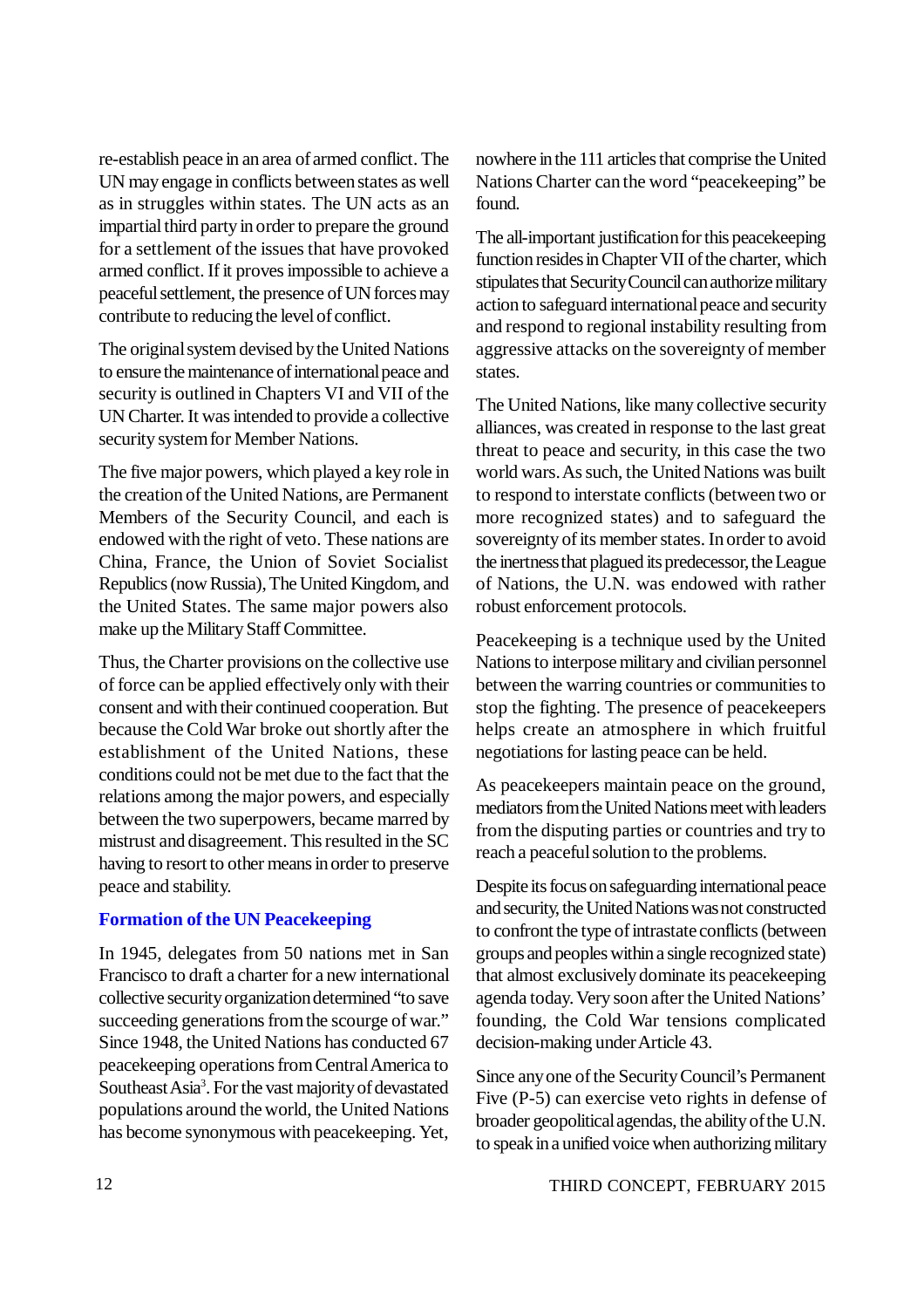action has often proved difficult—especially as the Cold War animosity between the United States and the Soviet Union crystallized.

Despite these challenges, the United Nations confronted threats to peace and security with military action far more effectively than the League of Nations before it. In doing so, however, it was forced to develop "peacekeeping" within the parameters laid out in Chapter VII's passages on military operations.

#### **First-Generation Peacekeeping**

From 1948 until the end of the Cold War in the early 1990s, the U.N. developed first-generation peacekeeping. There are some stark differences between that first iteration and what comprises second-generation U.N. peacekeeping today, but there are also shared characteristics.

Then as now, U.N. peacekeepers had to be invited by the host state and would not deploy until a ceasefire had been established. The invitation protected the sovereignty of member states, a paramount concern for the United Nations, and the ceasefire provided some sign that the belligerents were committed to resolving the conflict.

Yet, first-generation peacekeeping was more passive than it is today. Peacekeepers were deployed to keep the peace, not to restore peace or stop ongoing fighting. U.N peacekeeping forces consisted of lightly armed troops deployed to serve in a neutral capacity, physically interposed or inserted between opponents.

Since U.N. peacekeepers were primarily a visible deterrent and a reminder of the international community's reciprocal commitment to resolving the conflict, peacekeepers did not need heavy weaponry and intentionally did not project an offensive military capability.

Armed only lightly and with their iconic light blue helmets, U.N. peacekeepers monitored ceasefires and remained in the field only so long as the invitation remained. Once an invitation was rescinded, the

United Nations was obligated by its own rules of engagement to withdraw its forces and work to fulfill its mandate by other means.

This approach to peacekeeping was easy to reconcile with the language of the U.N. Charter, thus obviating any need to become fixated on the absence of the term "peacekeeping" in the Charter.

Nevertheless, this model was not without serious limitations. Perhaps the best illustration of the challenges associated with first-generation peacekeeping is the initial U.N. Emergency Force (UNEF I) mission that was deployed to the Sinai region of Egypt from 1956 to 1967<sup>4</sup> .

### **Second-Generation Peacekeeping**

The ethnic and communal violence that increasingly confronted the United Nations at the end of the Cold War moved peacekeeping beyond the passive interposition role into something far more involved and multidimensional. The early 1990s ushered in a short-lived optimism about U.N. peacekeeping. Tensions among the P-5 seemed to dissipate and many looked forward to a new era of peacekeeping operations purged of the partisanship generated by Cold War adversaries.

In the absence of Soviet or American patronage, many developing states around the globe began to fracture and spiral into chaos fueled by resurgent nationalism, political instability, and contested natural resources. Peacekeeping soon evolved from a limited role of symbolic deterrence primarily charged with monitoring an existing ceasefire to an active one that involved in-depth conflict resolution and peace enforcement.

United Nations peacekeeping missions were increasingly charged with laying the foundation for a self-sustaining peace: implementing political solutions to the conflict, shoring up transitional governments, providing economic assistance for post-conflict states and shouldering the responsibility for humanitarian assistance during the transition period.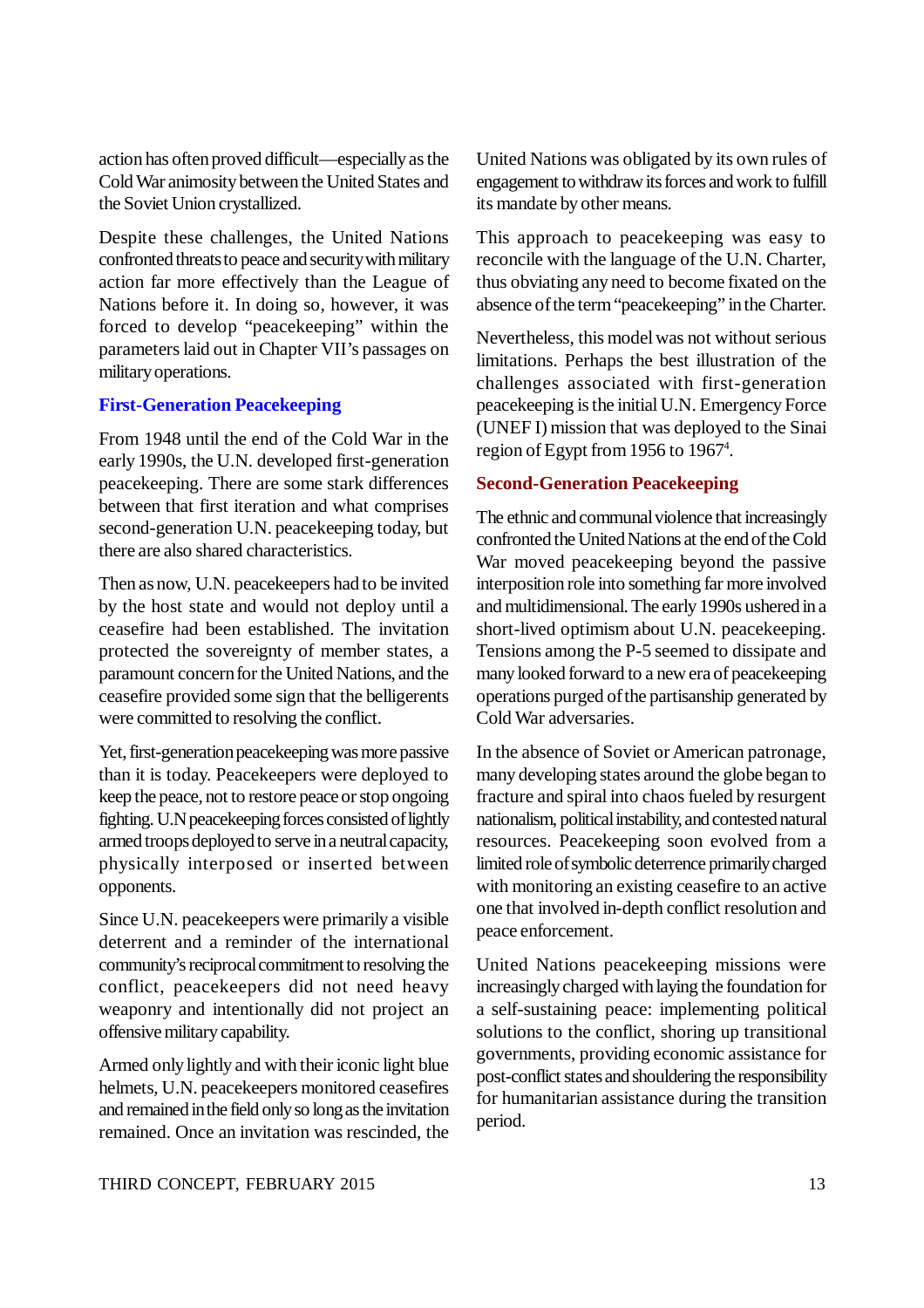# **The Balkan Crisis**

It was the first full-blown peacekeeping missions of the 1990s. It clearly demonstrated how the playing field for peacekeeping had changed and foreshadowed the challenges ahead. The peacekeeping mission to the breakaway regions of Yugoslavia quickly began to redefine the structures and goals of second-generation peacekeeping. As the Yugoslav federation was torn apart, the rhetoric of all parties to the expanding conflict became increasingly laced with both nationalist and ethnically charged language.

By the time Bosnia declared its independence from Yugoslavia in 1992; many outside observers were unwilling to distinguish between the political objectives of the various nationalist leaders and the charges of ethnic division. In an attempt to referee the violence, the Security Council formed the United Nations Protection Force (UNPROFOR), which aimed to safeguard civilian populations caught up in the increasingly bloody dissolution of Yugoslavia. UNPROFOR initially relied on the traditional model of deploying lightly armed interposition forces into a conflict zone.

The massacre of 8,000 Bosnian Muslim people by Bosnian Serbs discredited UNPROFOR and disgraced the international community.<sup>5</sup> In the aftermath of this fiasco, NATO bombing of Bosnian Serb locations and a United States-led negotiation mission resulted in the November 1995 Dayton Peace Accords, creating the United Nations Mission in Bosnia and Herzegovina (UNMIBH)<sup>6</sup>.

# **The Experience of Africa**

Responding to both the civil war and a mounting humanitarian crisis, in 1992 the United Nations created the United Nations Operation in Somalia (UNOSOM), which was charged with enforcing a U.N. arms embargo, monitoring a U.N.-brokered ceasefire, and delivering aid to nearly one million refugees and 5 million sick and starving people.

In 1992, the United States was authorized by the United Nations to deploy the Unified Task Force (UNITAF) to Somalia and to use "all necessary means" to provide a safe operating environment for international relief workers. Despite deploying more than 37,000 highly trained and well-equipped troops, UNITAF faced an operating environment openly hostile to international intervention of any kind and a famine that was accelerating the humanitarian crisis in Somalia.

By 1993, UNOSOM and UNITAF were rolled into UNOSOM II, a U.N. peacekeeping mission with much the same mission as its predecessors, but more directly under U.N. control and with a larger operating environment. With approximately 22,000 troops, the U.N. peacekeeping mission was doing more with less and beginning to suffer the consequences of diminishing political will among its member states<sup>7</sup>.

# **Cold War Era Peacekeeping**

It is by a UN Security Council resolution that a peacekeeping force can be sent into a conflict, and the format of the Security Council allows for any of the five permanent members: the United States (US), Soviet Union (Russia post-Cold War), China, Britain, and France, to veto decisions or operations of which they do not approve. Throughout the Cold War, the UN was unable to effectively engage in collective action because of the East-West division that existed within the Security Council as a result of the Cold War between the US and the Soviet Union.

Peacekeeping was created as a way to overcome the stalemate that was plaguing the Security Council at the hands of the two great power rivals who could simply veto any operation they deemed to be unfavorable to them. The aim of this peacekeeping initiative was to maintain fragile ceasefires and stabilize conflict areas so that tension could then be resolved diplomatically.

# **Post-Cold War Peacekeeping**

Undoubtedly, with the end of the Cold War, there was no longer a need for UN peacekeeping operations to keep the great powers out of conflicts;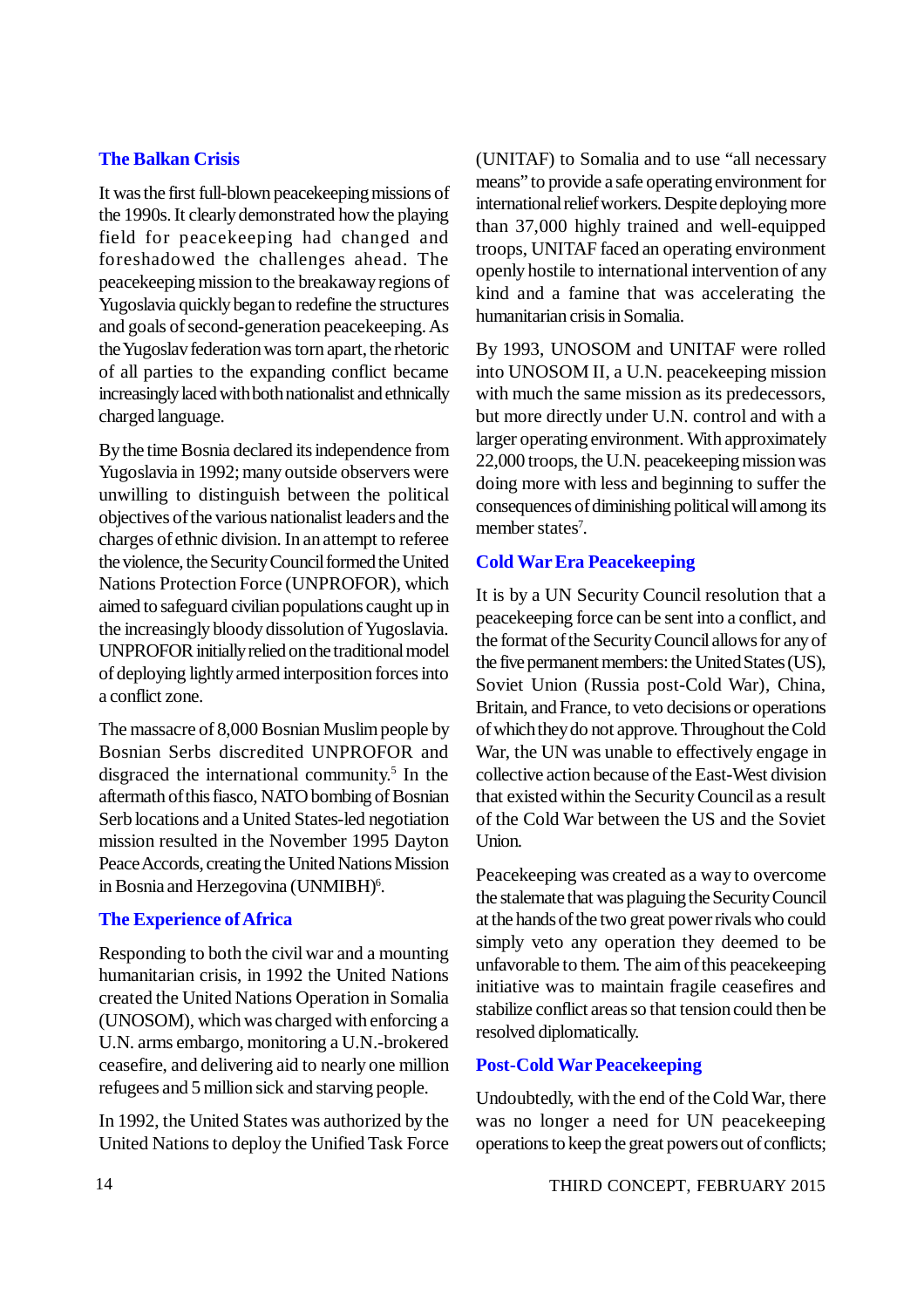nevertheless, peacekeeping operations remained in demand because they were now considered generally helpful aids to the resolution of conflicts.

Free of the tension within the Security Council that had existed between Eastern and Western rivals during the Cold War, the situation seemed promising for the UN to be able to more effectively undertake even more peacekeeping missions in the post-Cold War world.

This optimism was sparked by the hope that both the US and Russia would now be able to supply UN forces, making those forces stronger than they had been. Since each state was no longer as interested in protecting its own sphere of influence in the same way it had throughout the Cold War period, both states were also no longer as committed to managing security within those same regions by themselves, opening the door to the possibility of collaboration within the Security Council.

This involvement by the great powers also meant the overarching purpose of peacekeeping operations was no longer valid (to keep the US and the erstwhile Soviet Union out). It is for this reason that the utility of peacekeeping operations is often questioned because the very purpose and objective of peacekeeping no longer applies.

Even given this optimism for cooperation, operations after the Cold War have tended to be much more complex and multi-dimensional than before, now including humanitarian work, overseeing elections, and a number of reconstruction operations, all of which has made the pursuit of a straight-forward goal of the mission much more difficult. .

# **References**

- *1. Prevention of Armed Conflict: Report of the Secretary-General*, 7 June 2001 (A/55/985- S/2001/574 and A/55/985/Corr.1-S/2001/574/ Corr.1
- 2. MacQueen, Norrie. 2006. *Peacekeeping and the International System*. New York: Routledge.
- 3. Mingst, Karen A. 2008. *Essentials of International Relations*. New York: W.W. Norton & Company, Inc.
- 4. Glen, Carol M. 2006. "Multilateralism in a Unipolar World: The UN Security Council and Iraq." *International Relations of the Asia-Pacific* 6, 307-323.
- 5. 'O' Neill, John Terence and Nicholas Rees. 2005. *United Nations Peacekeeping in the Post-Cold War Era*. New York: Routledge.
- 6. Dallaire, Romeo. *Shake Hands with the Devil*, 71. 2003. Vintage Canada.

# **PERSPECTIVES ON WOMEN Edited by Babuddin Khan**

**A compilation of Select Articles from 25 Years of THIRD CONCEPT**

**On Emancipation and Empowerment of Women across the world with special emphasis on**

**Indian Women**

**Price: Rs 695**

**Special Discount of 25% for Third Concept subscribers**

 $\blacklozenge \blacklozenge$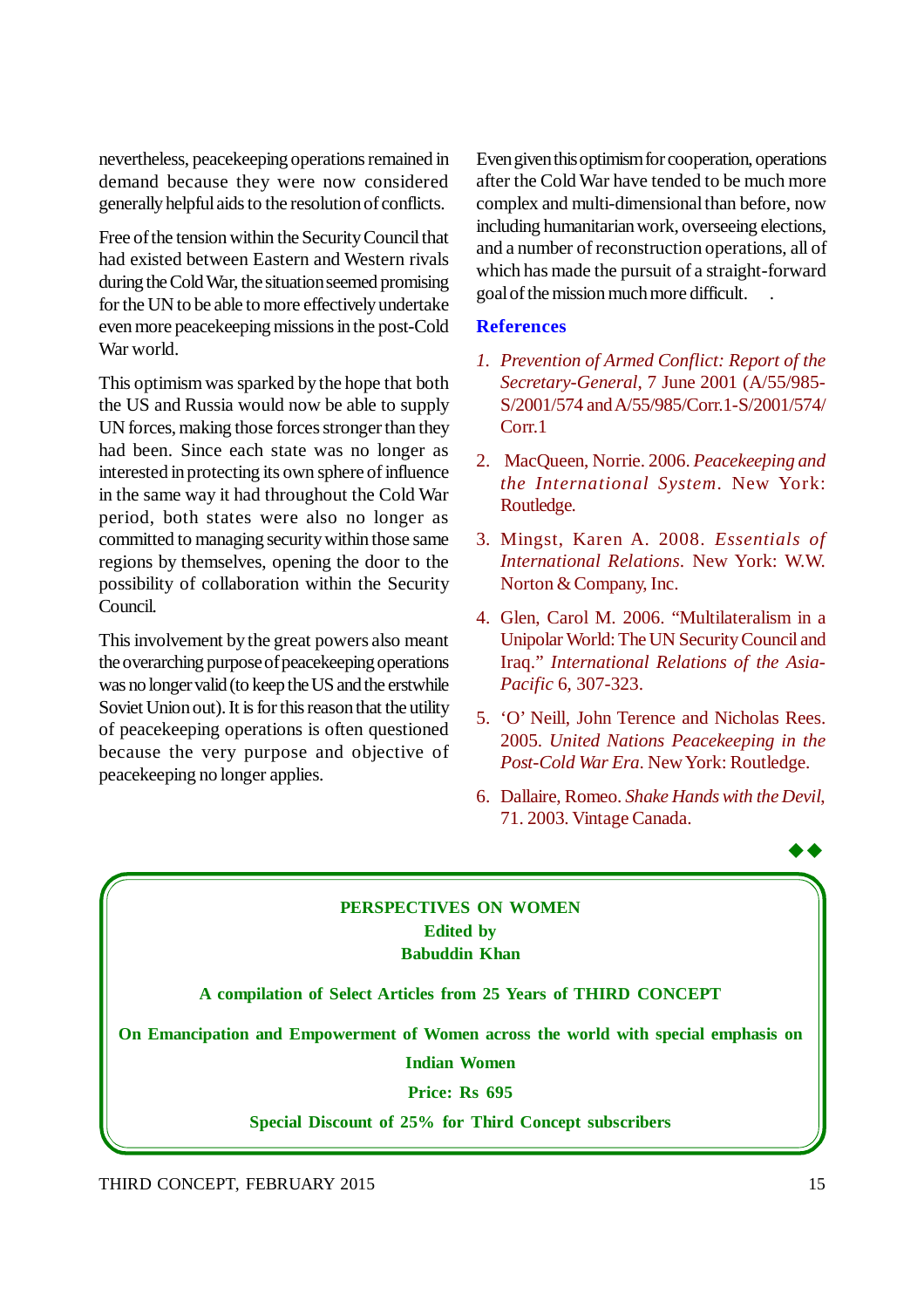# **Selling Hope**

# Paramjeet Singh\*

 $\prod_{\text{Hah}}$ t was an honor listening to Amartya Sen, Nobel Laureate and a Harvard Professor, at the *Express Adda* in the Amphitheatre of India Habitat Center in New Delhi on December 20, 2014. I share Prof. Peter Ronald deSouza's disappointment, rather concern, that he expressed in "Speaking truth to power" (The Hindu, January 3, 2015), but in a different context. Prof. Sen appreciated Prime Minister Narendra Modi for generating a hope and giving people a sense of faith that things can happen. $<sup>1</sup>$ </sup>

This observation of his made me ask him the first question from the audience comprising many notable 'names'. My question was about the relevance and the genuineness of that hope that Prof. Sen was appreciating the current leadership of this country for. Though Prof. Peter in his article does raise some important aspects with regard to what Prof. Sen said, the point is not who said what; rather, the issue is why what was said was said.

Prof. Sen is a development and welfare economist. Welfare and development are rooted in the realities of an economic system and mere sentiments, though could be crucial in running the stock markets of the world, have no role to play in delivering these to the people.

It is important to mention that when I use the word 'people', I am referring to everyone under the sun and not just those who hijack the policy framework of a country and manoeuvre it to serve their own economic interests to the detriment of the rest. Martin Gilens, Professor of Politics at Princeton University, concluded, in one of his studies pertaining to the USA, that the rich cast substantial impact onto the

government policy while the normal people have no or very little role to play.<sup>2</sup>

If this is, which is, the reality of the world, what is the relevance of the 'generating hope' comment? Instead of individualizing the discussion on the statement appreciating Prime Minister Modi for generating hope, I wish to draw the attention of the readers to the context of the statement and its relevance for us in the kind of world we live in.

What kind of world are we living in? The existence of 'cracks in capitalism'<sup>3</sup> , as pointed out by Prof. John Holloway, a Marxist-oriented sociologist and philosopher, cannot be refuted but refusing to acknowledge the prevalence and acceptance of neoliberalism on a much wider scale, and across different economic levels, would be a folly. Neoliberalism is "the most successful ideology in world history"<sup>4</sup> .

This article seeks to discuss the philosophical and ideological connotations, from a practical perspective, of 'hope' and its implications in deciding the context of an economic system we are a part of. Readers are requested to forego the hypertechnicality of semantics and understand the basics of complexities that exist today.

Last year, Oxfam International, at World Economic Forum in Davos (Switzerland), reported that the world's 85 (Forbes magazine updated the figure to 67 later that year<sup>5</sup>) richest people had wealth equal to that of the poorest 3.5 billion people.<sup>6</sup> Per the World Bank 2013 estimates, the population of the world is 7.125 billion people. Poverty line, as defined by the World Bank, is \$1.2 per day. On the other hand, the world's richest man would take around 220 years to spend his wealth at the rate of \$1 million per day.<sup>7</sup>

<sup>\*</sup> LL.M. (Germany), Advocate, Supreme Court of India.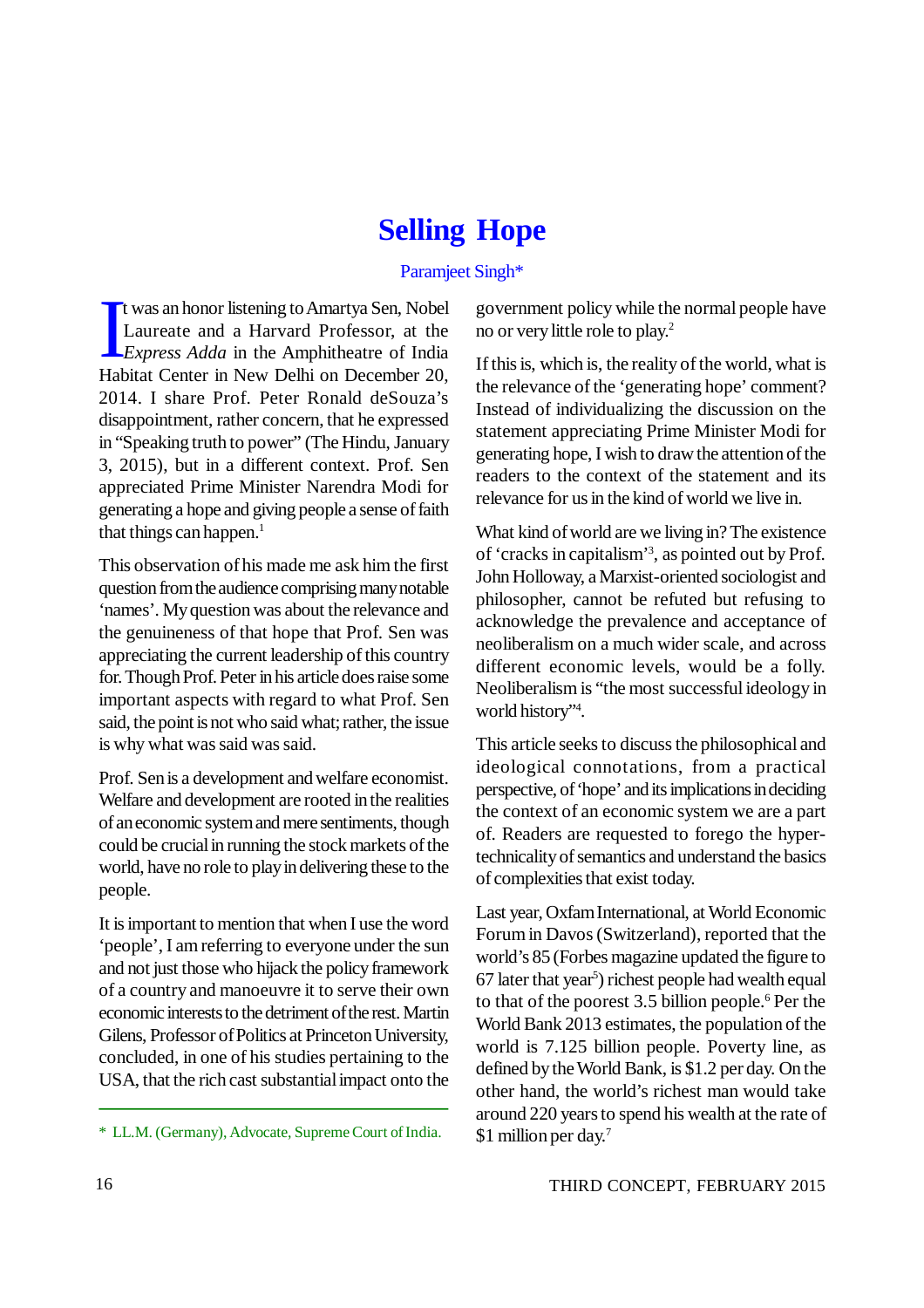Inequality is rising with advancing neoliberalism. In the words of the Senior Vice President and Chief Economist of the World Bank Group, Kaushik Basu, "[I] it is shocking to have a poverty line as low as \$1.25 per day, it is even more shocking that 1/7th of the world's population lives below this line. The levels of inequality and poverty that prevail in the world are totally unacceptable".<sup>8</sup>

Now, the question is: if neoliberalism has caused and led us to this unacceptable worsening situation where the majority is in a disadvantaged position and the minority is in possession of the riches of the world, why is neoliberalism still there? The French economist, Thomas Piketty, recently observed, in an interview published in The Huffington Post, that "[G]rowth alone will not help us reduce inequality*".*<sup>9</sup>

Neoliberalism is running after the growth numbers like rising GDP count and increasing per capita income that work for the betterment of only a few and, more importantly, at the expense of (sociopolitico-economic) life of the majority. The measures like *Gini coefficient* are ignored in the mainstream economic analysis.

Thomas Piketty' book, *Capital in the 21st Century*, has not only unfolded various dimensions of economic inequality but also has strived to bring them in the mainstream public discourse. Amidst all this, there must be something that is keeping the disadvantaged majority from ushering in a change into the world. That 'something' is 'hope', an economist like Amartya Sen is attaching relevance to without realizing its implications.

Neoliberalism sells 'hope' to the majority. What is the cost of this 'hope'? It costs everything that the majority has. If the majority is buying 'hope', the latter must be doing something for the former. What does this 'hope' do? Nothing! but still enough to keep the majority holding onto a mirage that a better world awaits them if they continue striving, not as a social lot but on an individual level, through the struggle of their lives.

In this process, the majority produces wealth for the richest but never enough for their own selves to get out of their miseries and translate into reality the 'hope' they have been given by neoliberalism. The question is not: Why the rich are so rich? It will not address the issue. We have to re-phrase the question - If everyone is a part of economic system, why is the system working in favour of only a few and treating others badly?

In the words of Prof. Richard Wolf, "[y]ou do not have to be a Marxist to see how the 1% tries to fool us that we too are sharing in their renewed wealth"<sup>10</sup>. Remember that *American Dream* dialogue every American President 'uses'? It is, unfortunately, not a reality but only 'dream-selling'. Anyone can be a 'Bill Gates' or a 'Warren Buffet' but not everyone can be a 'Bill Gates' or a 'Warren Buffet'.

The same is happening in India. If you, the readers, are thinking that referring to the USA economist Prof. Wolff's studies and the American illustration would allow the current India economic system to escape the liability, you are perhaps drawing a wrong conclusion. Though the details may vary, the underlying factual matrix and the values attached thereto are same everywhere in the world. As per the Credit Suisse' Global Wealth Databook 2014, India's richest 1% hold almost half of the country's wealth.<sup>11</sup> The richest 1% of the world control 46% of the world's wealth.<sup>12</sup>

I would again request you to not let your attention go to the individuals who are filthy rich, for it is not their fault. This would amount to deviating from the effective root cause analysis. We have to understand why the system allowed for this kind of obscene inequality to make its way into our economic system. We do not want to suppress the symptoms of the wrong that affects our society, for they will appear again. We have to go deeper and strike the real root cause of the problem and this can only happen if we look for the systemic solution. For systemic solution, we have to make the system the subject matter of our analysis.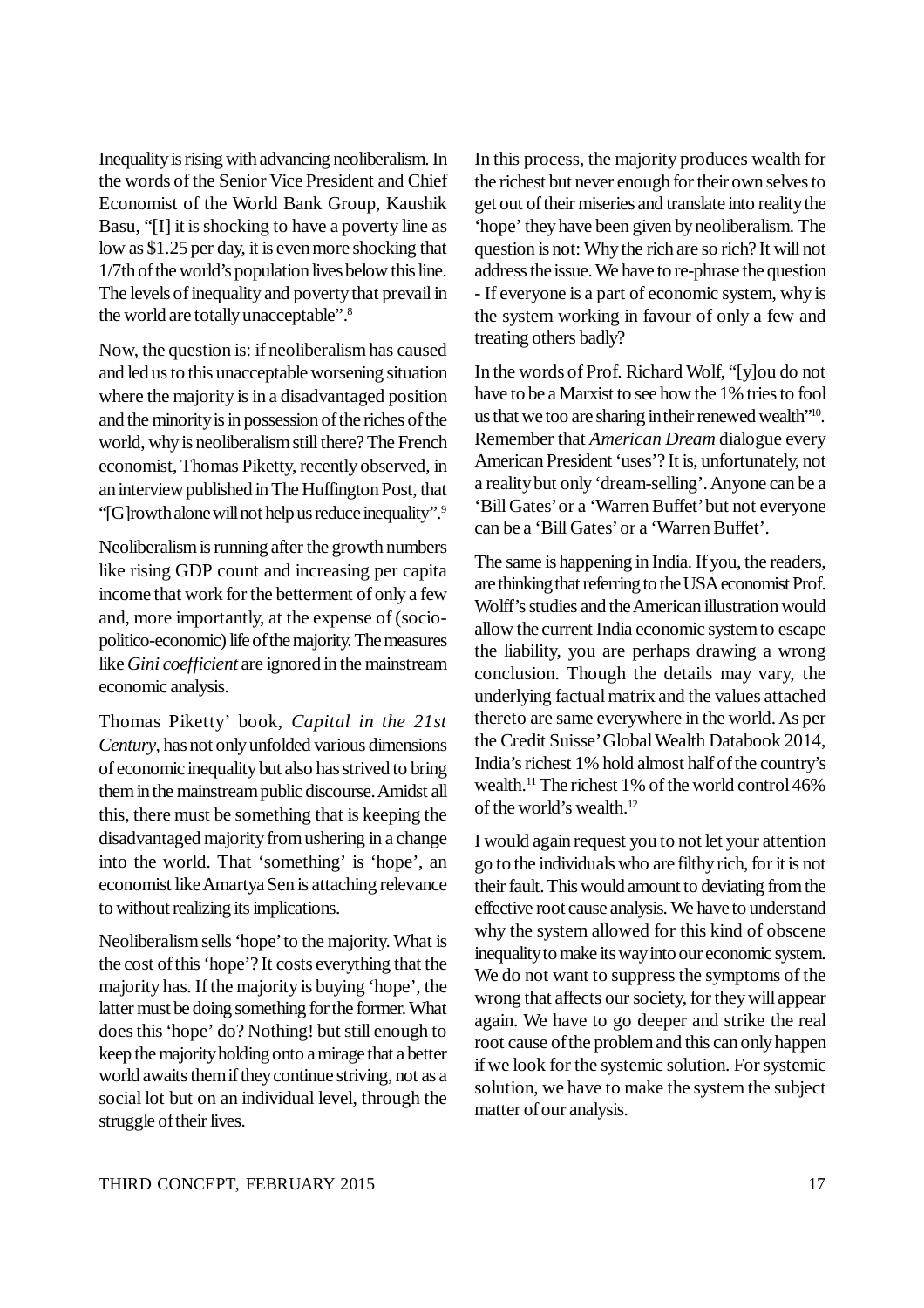When the leadership, whether of the USA or India or any other country of the world, come onto a public platform and shows us a vision of a brighter future that is in sharp contradiction to what exists and what has been existing since time immemorial despite repeated display of such visions, we should, instead of believing it, think. But, we choose to believe in the promises and not think. Why? Because of 'hope'.

Prof. Sen's remark makes him appear to be an admirer of generating hope. But this is to no avail if people keep on living under an impression that things will happen and, ultimately, nothing happens. This is what capitalism has been doing till date – promising everything, delivering nothing to the majority.

'Hope' has no meaning unless it becomes a reality, unless its genesis lies in sound policies and concrete actions. Of course, in the sanity of my mind, Prof. Sen, while making the comment, would not have undermined the importance of actions that mandatorily should follow the words. I should not shy away from saying, to the best of my recollection of the talk that day, that Prof. Sen expressed his disapproval of the policy that is forming the foundation of the current Indian leadership's generating hope stance.

Therefore, I agree with Prof. Peter's conclusion that "if his [Prof. Sen's] statements are coded, then he will issue an elaboration*".* In any case, as said before, we are discussing the issue and the ideology attached to it and not attributing anything to any individual as such. Leadership, be it of the dissent, is the face of thinking and not the thinking itself.

Coming back to our discussion, if 'hope' is not becoming a reality, why is the majority still holding onto it? The answer is simple. 'Hope' ignites and caters to, and the neoliberalists and their puppet governments, knowingly or unknowingly, understand this, the most fundamental human instinct i.e. 'greed'<sup>13</sup>.

Some people consider 'greed' to be a 'social construct' but, in reality, it is inherent in human beings.<sup>14</sup> Greed is a natural<sup>15</sup> human instinct. Before going further, I would like to elaborate onto this point. If interaction of an individual with the outside world was limited to 'self-preservation', this world would have been a better place. But the obscene realities of life are out there in front of us.

It will be very naïve of us to assume, in contrast to what the world has been witnessing over the ages, that human beings gather (and/or want to gather) only those things and only in that quantity that they require for the very purpose of self-preservation. A possible argument to this could be: 'people would have been striving for self-preservation, if the social conditions were not such as they are'.

My response to this contention is that the social conditions may influence human behaviour which is the manifestation of a state of mind but they cannot be the reason for the development of a trait that is non-existent in a human being. State of mind is internal to a human body and is reflected vide human behaviour, in the real world. We are talking about 'greed' here and not 'self-preservation'.

Why are people inherently greedy? There are two reasons for this. *First*, our brain doesn't quantify our needs. For example, when you are exhausted (in biological sense), you have the 'desire' to eat. We will refrain from using the term 'appetite' here, for the term is technical. So, when your body needs energy, your brain doesn't tell you the exact number (quantity) of chocolate bars that you should consume for your body to get the exact amount of energy that it needs. What you brain, in fact, tell you is that you are hungry and you have a desire to eat food.

Neither the demand is quantified; nor is the supply. Though your brain might tell you to stop eating if you eat in excess of what you require (hardly happens; obesity is growing) or if your *tummy* gets filled up, you never stop accumulating food (outside your 'human body'). This analogy applies to the wealth too.

Human beings accumulate or amass more than what they need. Here, the space limitation, as was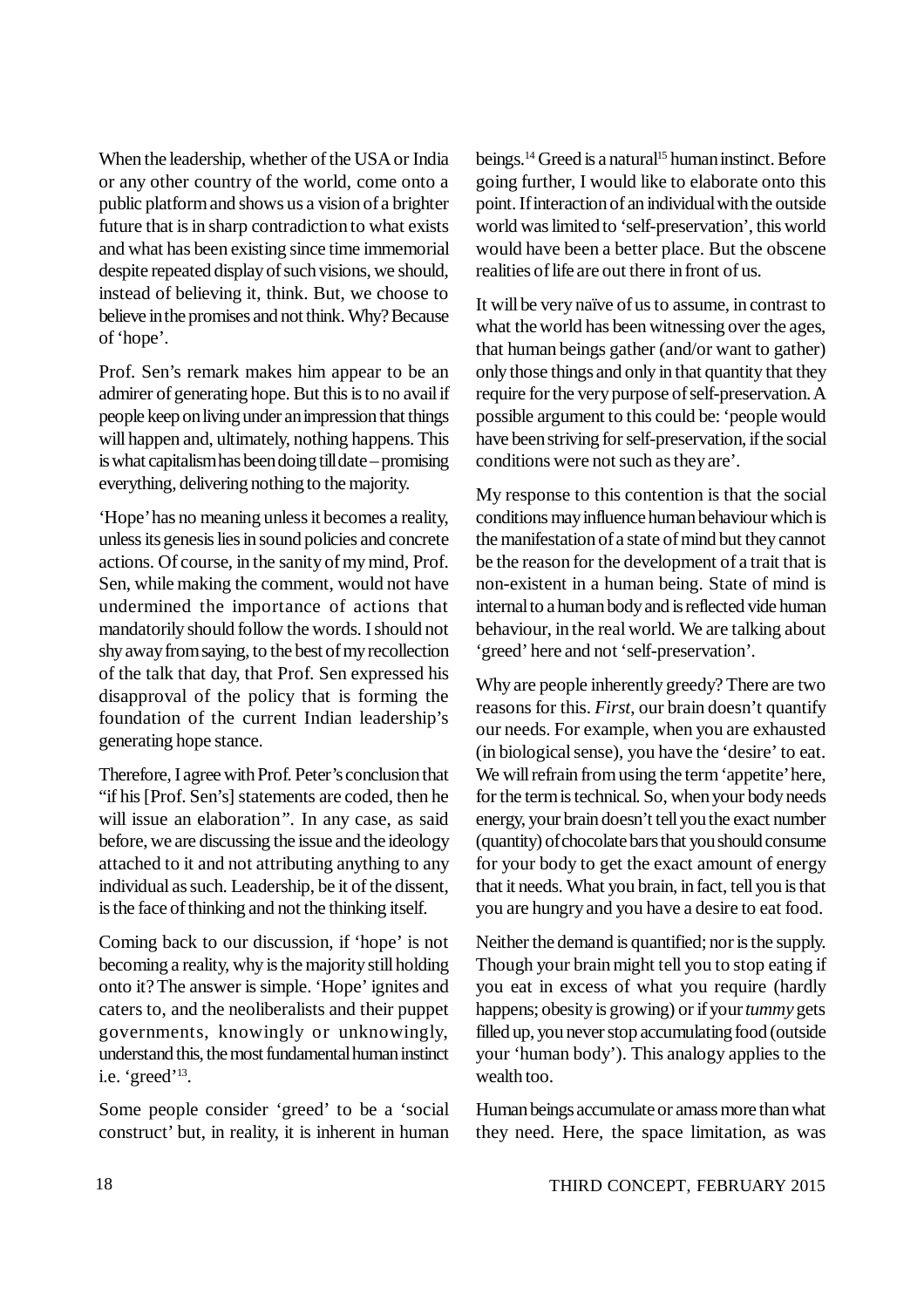applicable in the case of *tummy* getting filled up, doesn't apply as space for wealth accumulation, such as bank accounts, can hold as much wealth as one is able to amass. *Second*, the greed come from within and the things that we need to satisfy that greed come from without. Greed is a void having some value.

In the same manner, the object of greed satisfaction has to have certain value for it to fill in the void of greed. As our brain doesn't quantify our greed and, thus, the void's value, the measure of value attached to the object of greed satisfaction has, also, to be external. Therefore, not only the object of greed satisfaction is external, the value allocated to such an object is decided by external considerations prevailing in a social setup.

The very 'external' nature of the satisfaction of greed creates insecurity in human beings. If resources were unlimited, there would not have been any problem because, then, people would have got what they wanted without excluding others from it. But this is not so. People are constantly worried about whether they would be able to acquire the object of greed satisfaction or not.

Hence, social externalities cause insecurity which further intensifies greed. For example, if the social norms allocate more value to a luxury brand of clothing, your greed to satisfy your clothing desire will become more intensified in the sense that your actions will now be directed towards acquisition of clothes hailing from that luxury clothing brand. Capitalism is the only system conducive to such an instinct.

How does capitalism cater to the greed and its satisfaction in the most conducive manner? This is related to what we were discussing about, the reasons for people holding onto 'hope', before embarking upon the discussion on the inherent nature of greed. Considering the line of arguments, it can be put forth that people hold onto the hope afforded to them by neoliberalism, even in the worsening situation that owe its existence to the system, because that hope presents them with the prospects,

regardless of their feasibility, of greed, a fundamental human instinct, satisfaction. How does this happen?

Capitalism provides a scope, yes! 'scope' only for a few, in real, and for the rest, only in theory, for it will never materialize for the majority, that property one amasses will be his private property, to the exclusion of others, and this very aspect addresses the issue of insecurity. The insecurity that crops up from the externalities pertaining to the object of greed satisfaction are put to rest the moment you make available an environment that excludes others from the object of greed satisfaction.

This works even if you do not have anything concrete in present because the aspirations to have something that is non-existent now entails the existence of that 'something' in future. This is an individualistic concept of greed satisfaction in a social environment.

What goes contrary to the capitalism-oriented individualistic approach is the fact that the earth and the resources available on it belong to everyone. If a man lived on a planet of his own to the exclusion of others, neoliberalism would have made sense. But, in reality, everyone lives on the same planet with limited resources and everyone claims, rightly so, to have a share in it. Therefore, the allocation of resources should ensure socio-economic justice i.e. the economy should fall to the share of everyone. The extent of the said share is a different issue and relates very closely to the concept of 'greed'.

Socialism and communism, as ideologies, and not the socialists and the communists who did something else in the name of socialism and communism, respectively, claim to effectuate social-justice. But these ideologies, despite being more appropriate means of ensuring social-justice with economic development than capitalism, suffer from an inherent defect. The problem with the alternative systems like *socialism* or *communism* is that they discard 'individualism', completely.

This is a big mistake. One should never forget that individual is an individual first and then an integral

#### THIRD CONCEPT, FEBRUARY 2015 19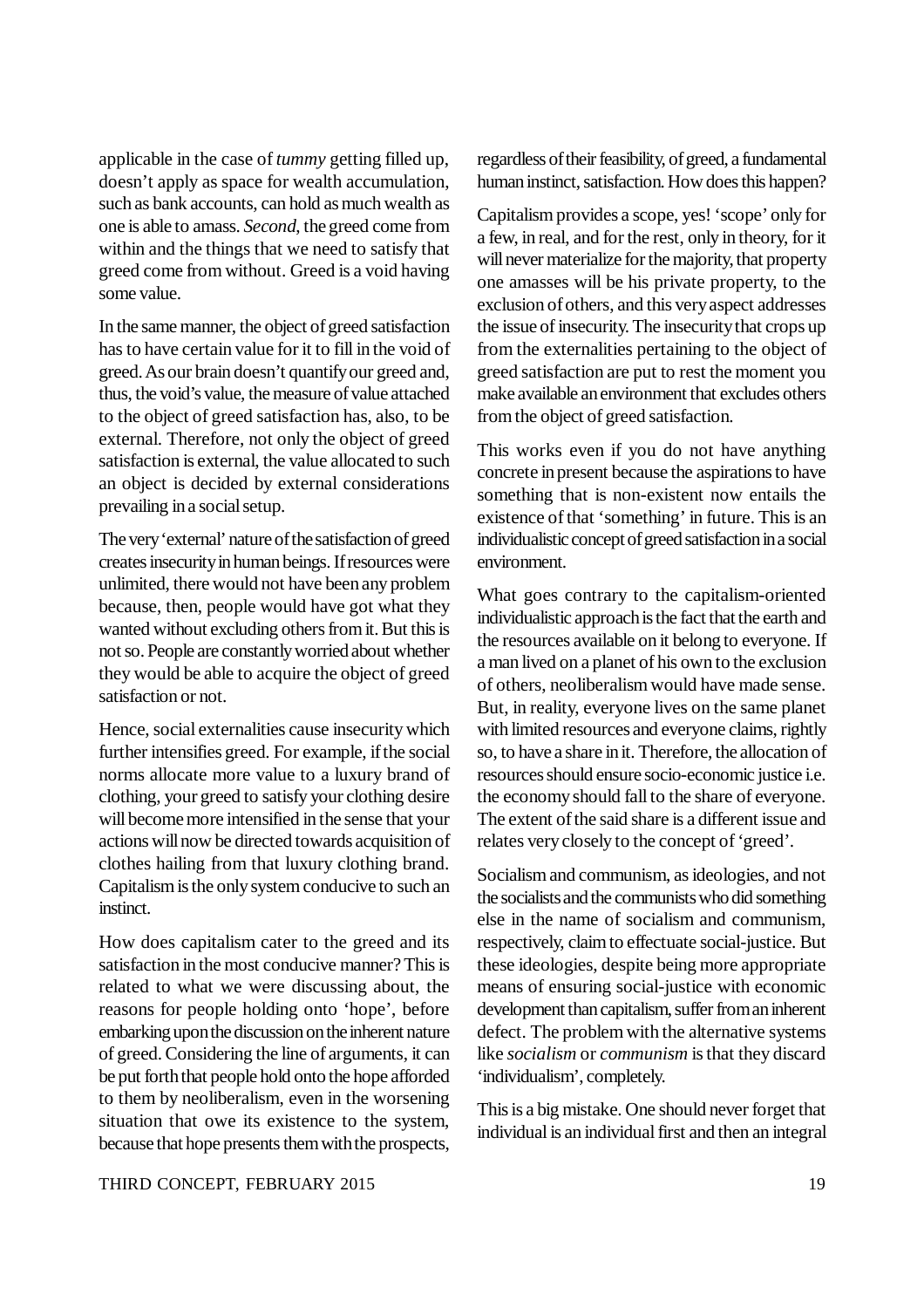part of a social system. For the survival of a social set-up, individualism, to some extent, has to be protected because, like any other basic human instincts, 'greed' can be controlled or suppressed but never be destroyed. Socialism and Communism seek to do the latter and therefore, have failed miserably.

The focus should be on controlling the greed and only 'fear' can do that. The 'fear' I am talking about does not have its genesis in a despotic regime which is, at the end of the day, still an 'individualistic' phenomenon that conforms to the notions of libertarianism and neoliberalism, but in the rule of law that is strictly adhered to by a democratically elected government.

People should have a fear that laws are there to be implemented in the strictest sense and, thus, they cannot afford to let their greed loose and cause havoc in the system. But it must not be forgotten that the 'law' should be just and fair to every constituent of the society. If a government has been brought into the power at the expense of funding by a few neoliberalists, probability of having a law not biased towards the latter's aspirations is low.

If 'greed' is allowed to be satisfied to a certain extent in a system, it will also address the problem of deciding what portion of economy should fall to one's share. Communists limit themselves to "from each according to his ability and to each according to his needs". This principle is impossible to be sustained as it totally discards venting out the "greed" that every single person, normally, is supposed to harbour. If one cannot or do not have hope to satisfy one's greed, there is no more incentive left to move ahead in life.

Therefore, to the said principle of "from each according to his ability and to each according to his needs", "to each according to what he deserves" should be added. Of course, the criterion to decide what one should deserve is altogether a different task but it is not impossible to establish standards for the same keeping in mind the principle of equality

and one's real contribution to the economy as a whole.

However, there should be a cap on this share too; the proposition flows from the very concept of 'equality' as well. But, unfortunately, socialism and communism as ideologies might be flexible but most of their proponents are rigid to accommodate this aspect.

Keeping in sight the limitation of existing notions of socialism and communism, it is difficult to assume that neoliberalism will ever give way to the former. As long as people hold onto a 'hope' that their dreams will come true, neoliberalism will persist.

There is one more crucial aspect involved in this debate. Whatever is happening in today's world, whose fault is it? The blame is on the system that created the inequality and not of the people used the system to be where they are today. If the rich got richer in neoliberalism, the poor became poorer in the same system.

People are people, whether rich or poor. The oppressed want to change the system not because they consider the change to be good, in general, but because they do not want to remain the oppressed.

The divide always exists; it is just that people cross over. Therefore, I always say that it is the 'divide' that should be struck against; neither the rich nor the poor. As is clear from the aforementioned, the only reason for 'divide' to be there is the 'hope'; otherwise, neoliberalism has not literally been imposed onto the majority. The majority, the sufferers, have 'chosen' to be exploited because they bought the hope that neoliberalism gave them; a hope that things will improve one day.

But nothing will change unless either the 'hope' shatters which is almost impossible and might even be a very ugly state of the mankind to witness or actions follow the words falling from the leadership of the country. Those actions should not merely be a sham in order to prevent the onslaught of the oppressed onto the oppressor; rather, they should

20 THIRD CONCEPT, FEBRUARY 2015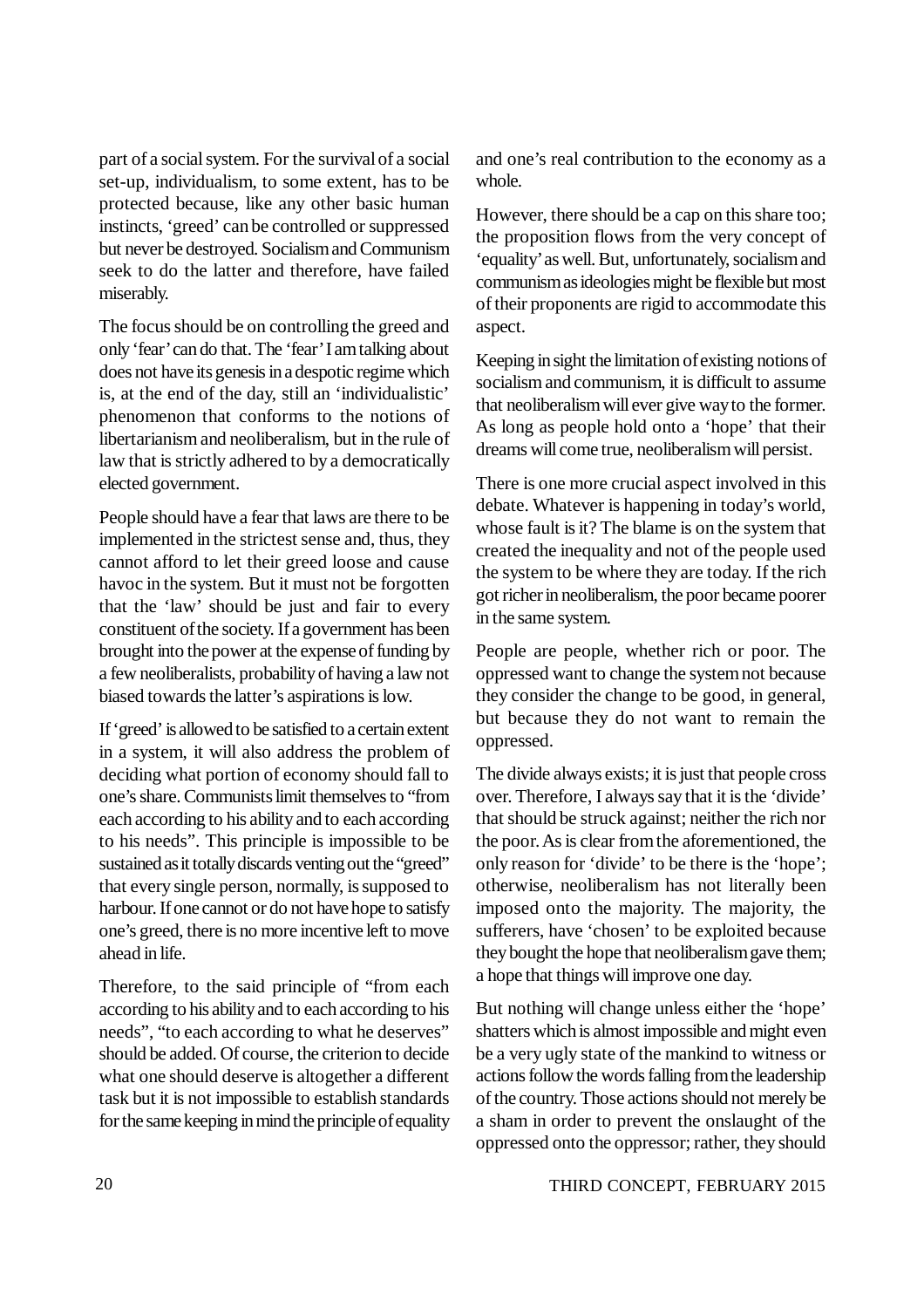be directed towards really delivering development and welfare of all.

# **References**

- 1. "Narendra Modi has brought hope that things can happen: Amartya Sen" *Indian Express*, December 22, 2014, available at http:// indianexpress.com/article/india/india-others/ modi-has-brought-hope-that-things-canhappen/
- 2. Martin Gilens and Benjamin I. Page (2014). *Testing Theories of American Politics: Elites,*
- *3. Interest Groups, and Average Citizens. Perspectives on Politics*, 12, pp 564-581
- *4. Crack Capitalism* by John Holloway, Pluto Press 2010
- 5. Anderson, P. (2000) 'Renewals', *New Left Review*, 1:5:24
- 6. "The 67 People as Wealthy as the World's Poorest 3.5 Billion "Kasia Moreno, *The Forbes*, 25 March 2014, available at http:// onforb.es/1rubwS0
- 7. "Working for the Few", A Report by Oxfam International, released at World Economic Forum at Davos in Switzerland. 20 January 2014, available at http://www.oxfam.org/sites/ www.oxfam.org/files/bp-working-for-fewpolitical-capture-economic-inequality-200114 summ-en.pdf.
- 8. "World's richest man would take 220 years to spend his wealth" Ami Sedghi, *The Guardian*, 29 October 2014
- 9. Kaushik Basu, Senior Vice President and Chief Economist, World Bank Group, on "Global Monitoring Report 2014/15: Ending Poverty and Sharing Prosperity", available at http:// www.worldbank.org/en/publication/globalmonitoring-report.
- 10. Thomas Piketty's interview by Max Tholl and Florian Guckelsberger published in *The Huffington Post* on January 6, 2015
- 11. "Recovery hype: American capitalism's weapon of mass distractions" by Richard Wolff, *The Guardian*, September 27, 2013
- 12. "India's staggering wealth gap in five charts" *The Hindu*, December 8, 2014
- 13. "Richest 1 Percent Hold 46 Percent of The World's Wealth", *The Huffington Post*, by Edward Taylor, 10.09.2013
- 14. "Yet the root of the economic depression might very well lie in one fundamental human instinct: greed." Special Reports "Global Economic Crisis" Yale Global Online, available at http:// yaleglobal.yale.edu/special\_report/728
- 15. "Greed has a strong biological basis. However, it has an even stronger social basis", *Social Basis of Greed* by Richard F. Taflinger, Clinical Associate Professor, Washington State University, available at http://public.wsu.edu/ ~taflinge/socgreed.html.
- 16. Eric R. Pianka (Prof. of Zoology, University of Texas), "Can Human Instincts be controlled?", available at http://www.zo.utexas.edu/courses/ Thoc/HumanInstincts.html.

 $\blacklozenge \blacklozenge$ 

**THIRD CONCEPT** *welcomes your valuable comments on articles published in each issue. Suggestion to further improve quality and get up of your favourite magazine, which has a record of uninterrupted publication since 1987 are also*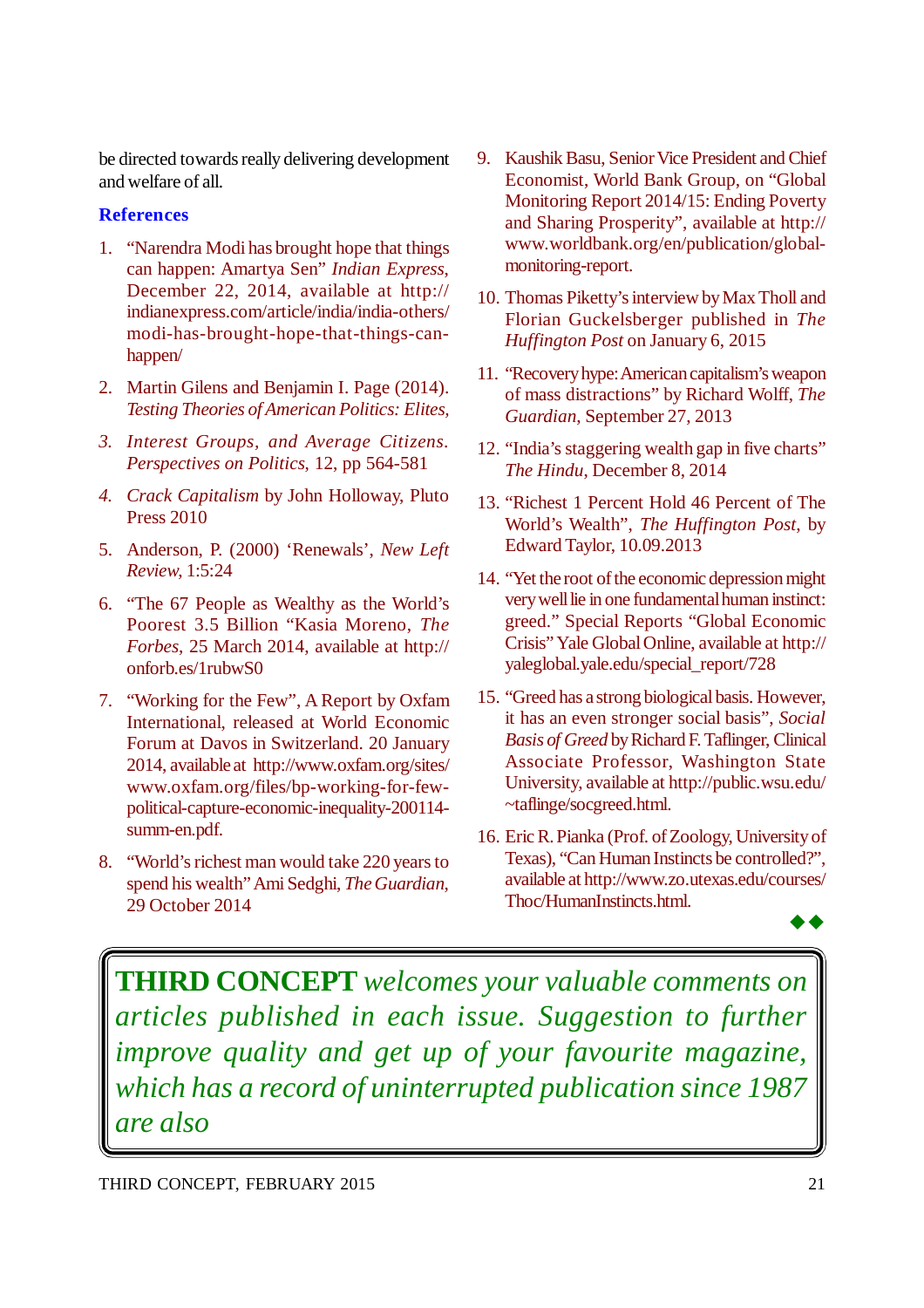# **Water Scarcity and International Relation**

Jayasmita Barik\*

*[In the traditional paradigm, security is mainly centred on state and its military establishments. States are both the source of security to its citizens and to itself as well as source of security threats to other states. Neo-realists and realists always define security in state-centric terms. In the 1980s an intellectual upsurge took place calling for rethinking security as the then prevalent narrow understanding and definition of security could not meet the challenge coming from non-state centric sources: such as environmental change, poverty, spread of diseases, migration, etc. Out of all these non-state centric challenges, scarcity of resources; especially water remains paramount. In the earlier days water was used as an instrument to settle scores with the enemy states, where water resources happened to be trans-boundary.]*

Water is a renewable resource, but its<br>availability is variable and limited. Nearly<br>every country in the world experiences<br>water shortages during certain times of the year  $\gamma$  ater is a renewable resource, but its availability is variable and limited. Nearly every country in the world experiences (Gleick 1993a), and more than 80 countries now suffer from serious water shortages (Falkenmark and Lindh 1993). In addition, factors such as pollution, erosion, run-off, and salinization associated with irrigation, plus the overall inefficient use of water, contribute to the decline in water resources (Pimentel et al. 1994).

### **Supply and usage of water**

Humanity has approximately 11 trillion cubic meters of freshwater at its disposal. Groundwater aquifers contain over 95% of this water, while rain, rivers, and lakes make up the remaining 5%. Approximately 1,700 m3 of water exists for every person on the planet, an alarming low number. According to the Water Stress Index, a region with less than 1,700 m3 per capita is considered "water stressed".

The global supply is not distributed evenly around the planet, nor is water equally available at all times throughout the year. Many areas of the world have seriously inadequate access to water, and many places with high annual averages experience alternating seasons of drought and monsoons.

Water usage differs highly between developing countries and developed ones. Developing countries use 90% of their water for agriculture, 5% for industry, and 5% for urban areas. Developed countries use 45% of their water for agriculture, 45% for industry, and 10% for urban areas.

### **Increasing Demand**

The agricultural sector, by far the largest consumer of freshwater resources, accounts for 70% global consumption. Irrigation consumes most of the water in the agricultural sector, and has become an integral part of modern civilization because of access to groundwater aquifers.

Once farmers were freed from relying on rain to water their crops, highly efficient commercial farming became increasingly common. This innovation also underpinned the Green Revolution, which dramatically increased crop production throughout the Third World in the 1960s. Unfortunately, water is being drawn from many of these aquifers faster than it is being replaced.

#### **Industrialisation and water pollution**

The companion of modernization has always been pollution. In developing countries that are just entering the industrial age, water pollution presents a serious

<sup>\*</sup> Ph.D Scholar, PG Dept of Pol. Sc., Utkal University, Bhubaneswar.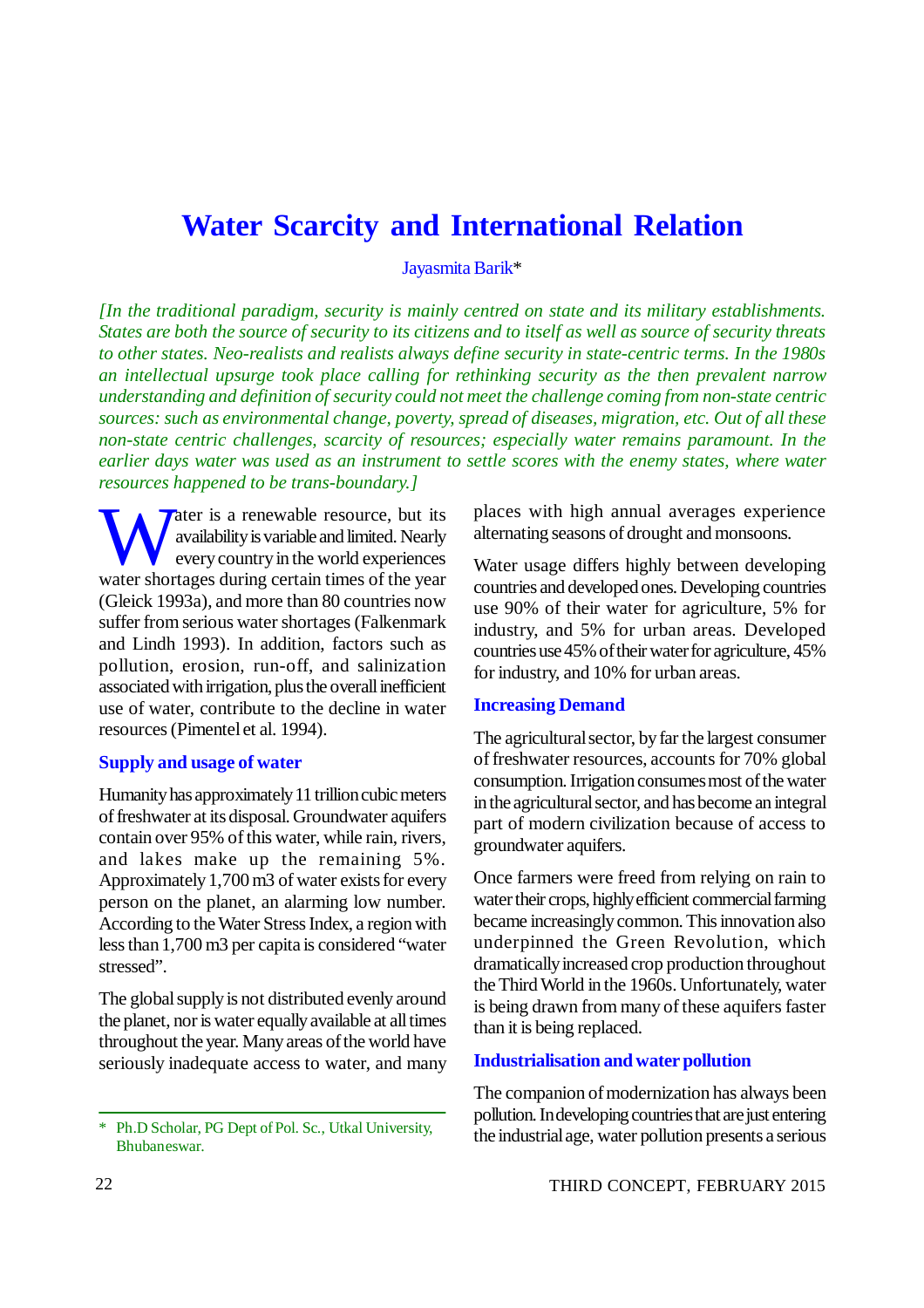problem. According to United Nations Environmental Program (UNEP), "in developing countries, rivers downstream from major cities are little cleaner than open sewers".

The UNEP also reports that 1.2 billion people are being affected by polluted water, and that dirty water contributes to 15 million child deaths every year. In recent years, scientists have become aware of the problems involved with the contamination of groundwater. Aquifers move very slowly, so once they are polluted it takes decades or centuries for them to cleanse themselves.

Food production contributes significantly to water contamination. When nitrogen fertilizer is applied to a field, the water runoff will contain excess amounts of nitrates. Nitrates have been shown to have a very harmful effect on plant and animal life, can cause miscarriages, and can harm infant development. The industrial livestock business also presents a serious danger to water systems. The disposal of vast amounts of animal faeces destroys nearby ecosystems and is very hazardous to humans.

#### **Global warming and climate change**

The process of evolving extraordinary rise in earth's temperature is due to increasing atmospheric pollution. This pollution results from the increasing consumption of petrol and diesel and soil erosion due to cutting of forests and mountains. It is feared that it will give rise to climate change, the melting of polar ice and consequent rise in sea level.

#### **Impact on fresh water resources**

Freshwater-related risks of climate change increase significantly with increasing greenhouse gas concentrations (*robust evidence, high agreement*). The fraction of global population experiencing water scarcity and the fraction affected by major river floods has increased with the rising level of warming in the 21st century. Climate change over the 21st century is projected to reduce renewable surface water and groundwater resources significantly in most dry subtropical regions (*robust evidence*, *high agreement*), intensifying competition for water

among sectors (*limited evidence*, *medium agreement*).

Estimates show that in presently dry regions, drought frequency will *likely* increase by the end of the21st century under RCP8.5 (*medium confidence*). In contrast, water resources are projected to increase at high latitudes (*robust evidence, high agreement*).

Climate change is projected to reduce raw water quality and pose risks to drinking water quality even with conventional treatment, due to interacting factors: increased temperature; increased sediment, nutrient, and pollutant loadings from heavy rainfall; increased concentration of pollutants during droughts; and disruption of treatment facilities during floods (*medium evidence, high agreement*).

Adaptive water management techniques, including scenario planning, learning-based approaches, and flexible and low-regret solutions, can help create resilience to uncertain hydrological changes and impacts due to climate change (*limited evidence, high agreement*).

#### **Agriculture**

The main point here is that farmers may be more concerned with survival and thus prefer to grow food crops or pay more attention to such crop than the cash crops of the scheme or programme. Government is interested in marketable surplus, and may be also the smooth running of things. Other actors interfere in this "social arena" (Harriss 1976).

#### **Competition for Water**

There have always been shortages of water in some places on earth at some times. Whenever this happened where there were people, there was competition for water and sometimes conflict. But humans always learned to adapt or cope, sometimes by moving. At first people followed the water, settling near rivers, lakes, and springs, and moving to others if these dried up because of climate variability.

As technology evolved, people moved the water to them by building reservoirs, aqueducts, and pumping stations. However, in the past hundred years our population has mushroomed and large cities and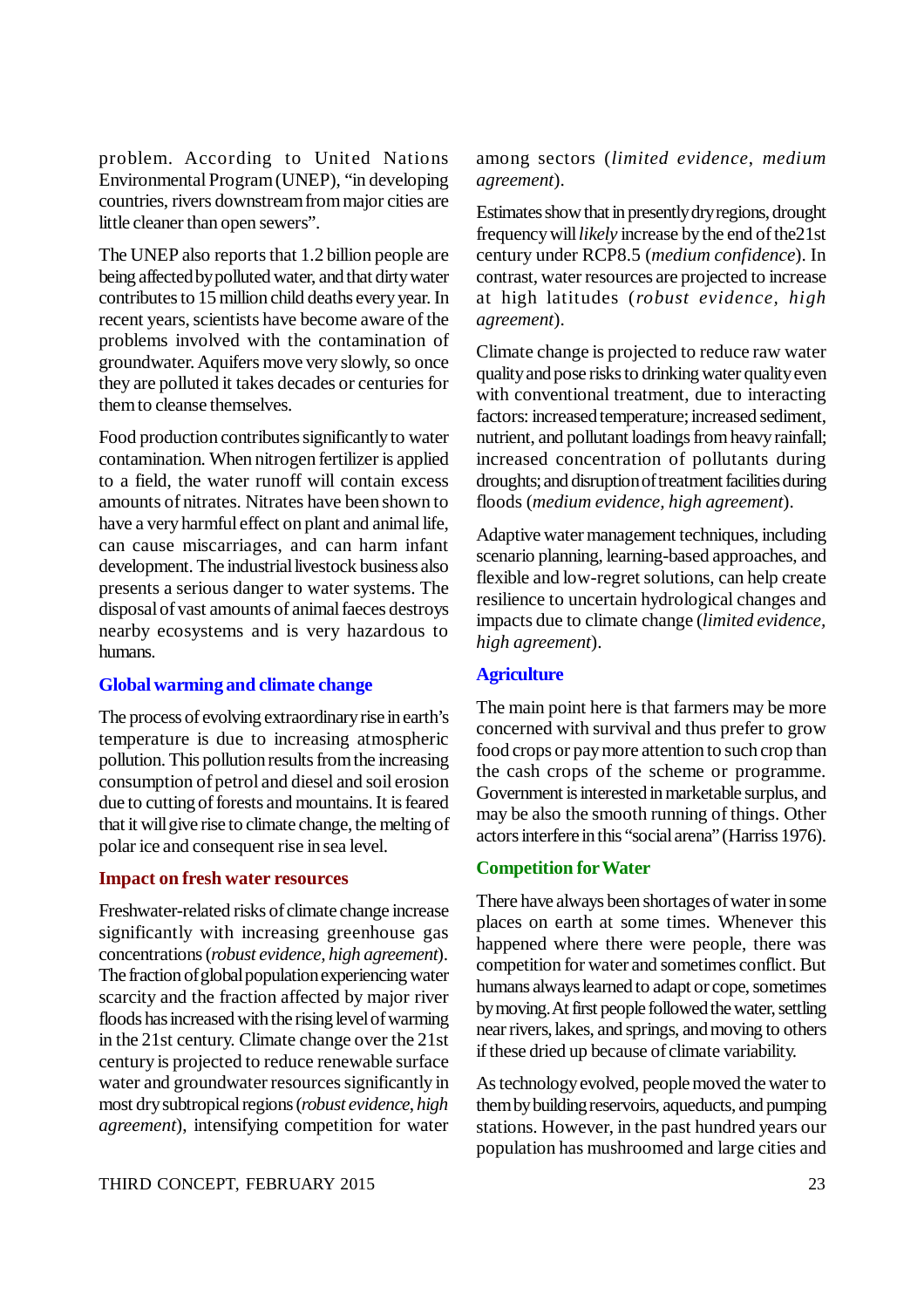megacities have developed. Water consumption has risen to feed us, quench our thirst, and supply the industries that feed our economic growth.

Pollution loads have outstripped the capacity of our ecosystems to respond. Locally and regionally, competition for water is increasing. To this must be added the threats to regional and global ecosystems caused by anthropogenic and natural climate change.

Conflicts over water could be looked upon as consisting of three key spheres: hydrosphere, economic, and political. There is a strong potential conflict between the ecosystem's needs for water and human needs. Even within the context of human needs, conflicts over water are often affected by problems in the economic and political spheres as much as those generated within the water sphere itself.

Similarly, problems in the water sphere may lead to conflicts or disputes in the other two spheres. Inequities are increasing between the rich who can afford to cope and the poor who cannot. Earth may have neared a point of discontinuity in human civilization.

# **Causes of conflict**

Conflicts can arise from the use of common water resources. In order to further our understanding of such conflicts it would be appropriate to distinguish between conflict arising through use, and conflict arising through pollution. A utilization conflict, for example, could be the construction of a powerstation on the upper-course of a river. The possibility of conflict increases in such cases where this construction has harmful consequences for the lower-lying states, for example, polluted waste water.

The situation becomes more pronounced when the lower-lying states withhold their consent for such construction because of fears of, for example, water shortages. This could include a situation where the construction of a dam on the upper course of a river, that not only serves the energy needs but also the major irrigational works of the lower-lying states, threatens to stem the flow of water.

A relative conflict of distribution would present itself where a disparity over the use of water exists between the upper and lower-lying states. An absolute conflict of distribution would exist when there simply is not enough water to meet all the legitimate needs of the riparian states.

The distinction between the different causes of water conflict leads us to the supposition that conflicts arising from the use or pollution of a water resource would be easier to solve than those conflicts that arise from the distribution of a scarce and finite resource. In the first two cases there are contested costs which can be manipulated in order to come to an agreement. In the case of a distributional conflict we are faced with a different scenario whereby a solution is only possible when the privileged state agrees to give up certain of its advantages.

### **Conflicts over water**

According to" classical" conflict theory (Coser 1956, Boulding 1962, Simmel 1955), conflict is looked upon as a form of social interaction, a struggle over claims to scarce resources (power, or eliminate rivals (Coser 1956). Conflict is usually conceived as being different from competition, and there are several cognitive layers of conflict.

A constant state of competition – as, for example, all organisms dependent on water, is not necessarily conscious and has, therefore, also been termed meta-conflict or indirect conflict (MacIver 1937). Direct conflict, "real" conflict, "open" conflict, is always a conscious process, where parties perceive that they are in conflict with some other party over this resource.

Such conflicts can be predicted, and some of the material below concerns areas of potential conflict. Conflict can be looked in a variety of ways. For our purpose we have chosen a hierarchical organisation of the types of conflicts we are going to discuss, from international conflicts to conflicts at the local level. Much of the discussion also concerns situations with a conflict potential.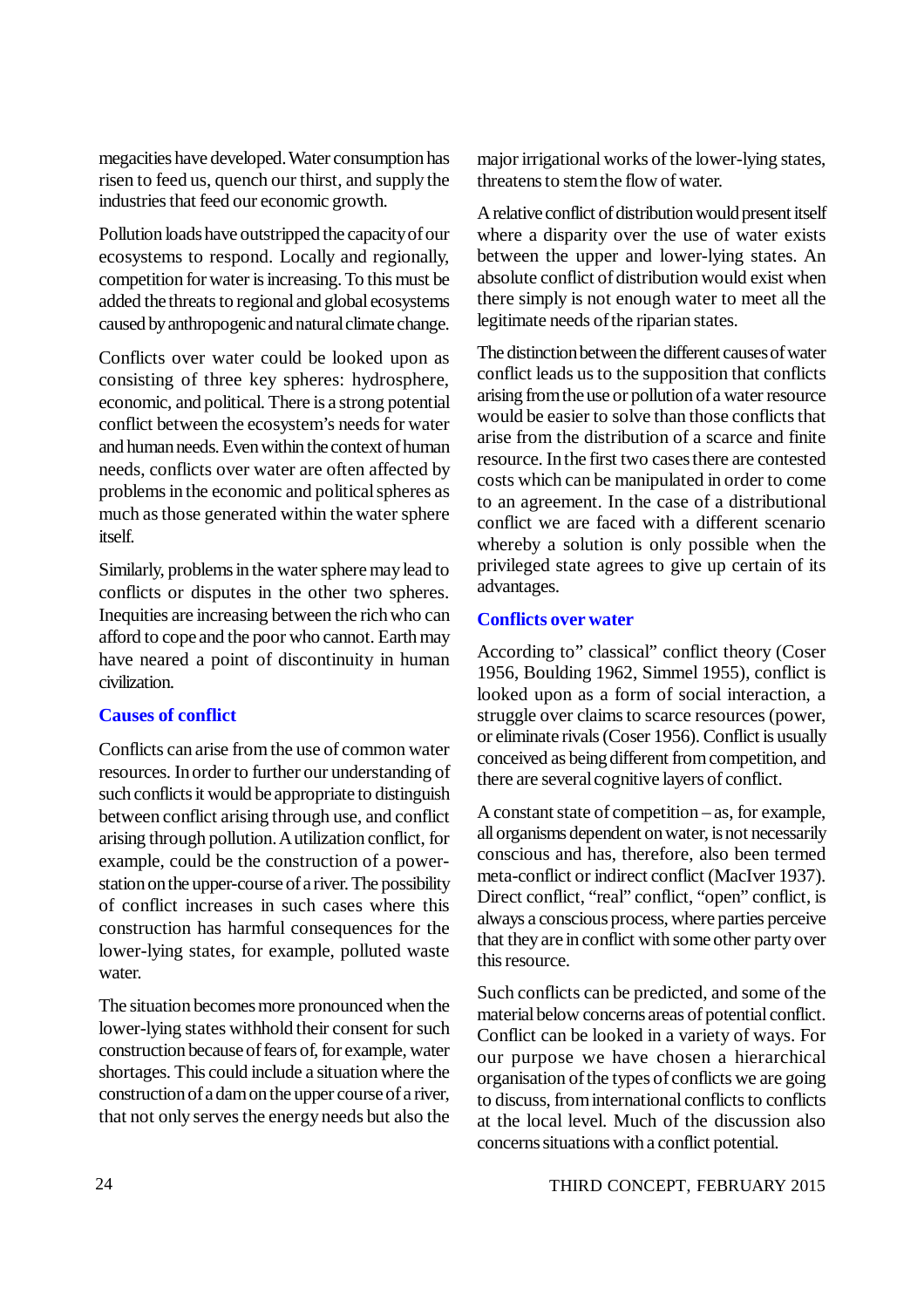#### **Conflicts over International Rivers**

According to the UNEP, there are 263 rivers in the world that either cross or mark international boundaries. The basins fed by these rivers account for 60% of the world's above ground freshwater. Of these 263 rivers, 158 have no international legislation, and many are the source of conflict.

Water has always been a central issue in Arab-Israeli situation. Ariel Sharon once said the Six Days War actually began the day that Israel stopped Syria from diverting the Jordan River in 1964. Decades later, the Egyptian military came close to staging a coup against Egyptian president Anwar Sadat, who had proposed diverting some of the Nile's water to Israel as part of a peace plan.

The Nile River, which runs through Ethiopia, Sudan, and Egypt, exemplifies the potential for future water conflicts. The banks of the Nile River support one of most densely populated areas on the planet. In the next fifty years the number of people dependant on the Nile could double, creating a serious water crisis in the region. The Nile is not governed by any multilateral treaties, and Egypt would not shirk from using military strength to guarantee its future access to water.

The potential for water conflicts are less likely outside the Middle East, but nevertheless there are many problematic areas. The Mekong River is the lifeblood of South East Asia, but it begins in one of the most water poor countries on Earth: China. The Indus River separates Pakistan and India, and aquifer depletion by Indian farmers has one of the highest rates in the world.

U.S.-Mexican relations are already strained over water use on their mutual border. The Niger River basin in West-Central Africa runs through five countries. Surging populations coupled with decreasing rainfall in the region seriously threaten water security for millions of people.

Although the spectre of international water wars can seem very real, in the last 50 years there have only been 7 conflicts over water outside the Middle East. While a global water crisis has the potential to tear international relations at the seams, it also has the

potential to force the global community into a new spirit of cooperation.

Had, for instance, Canada and the U.S.A. followed the boundary waters treaty of 1909, prescribing in article IV that "boundary waters (waters flowing across the boundary) shall not be polluted on either side to the injury of health or property of the other", today's water pollution problem in these waters would have been non-existent (Utton, 1978). Evidently the pressure to follow treaty recommendations is often overruled by technological development, and national interests rationalized behind the principle of sovereignty.

### **Some Key Problems**

The general situation concerning joint use of international rivers may be considered to be vague status of the basic principle of equitable utilisation which is no more than a set of recommendations from a non-governmental scientific organisation. Also, the content of the principle is disturbingly vague and uncertain and in fact nothing more than an appeal to the international conscience (Utton 1978).

#### **Need for international code of conduct**

Adequate ways have to be found to persuade governments to act in line with the equitable sharing principle. Even if the persuasion is conveyed primarily by the river-basin commissions, they have to be backed up by some sort of global support. There is, therefore, a clear need for a global advisory body to take on international leadership by giving advice, developing a code of conduct that would, in the long run, persuade governments to follow the principle of equitable sharing and helping to clarify its implications in different situations.

In the field of shared water resources, research activities are badly needed. Persuasion can be foreseen to be very slow process, taking into account the primitive views that are being expressed in today's world in the field of shared water resources. Therefore, possible positions of the governments have to be analysed. Much imagination has to be devoted to developing new forms of incentives and disincentives. Constructive ways of developing a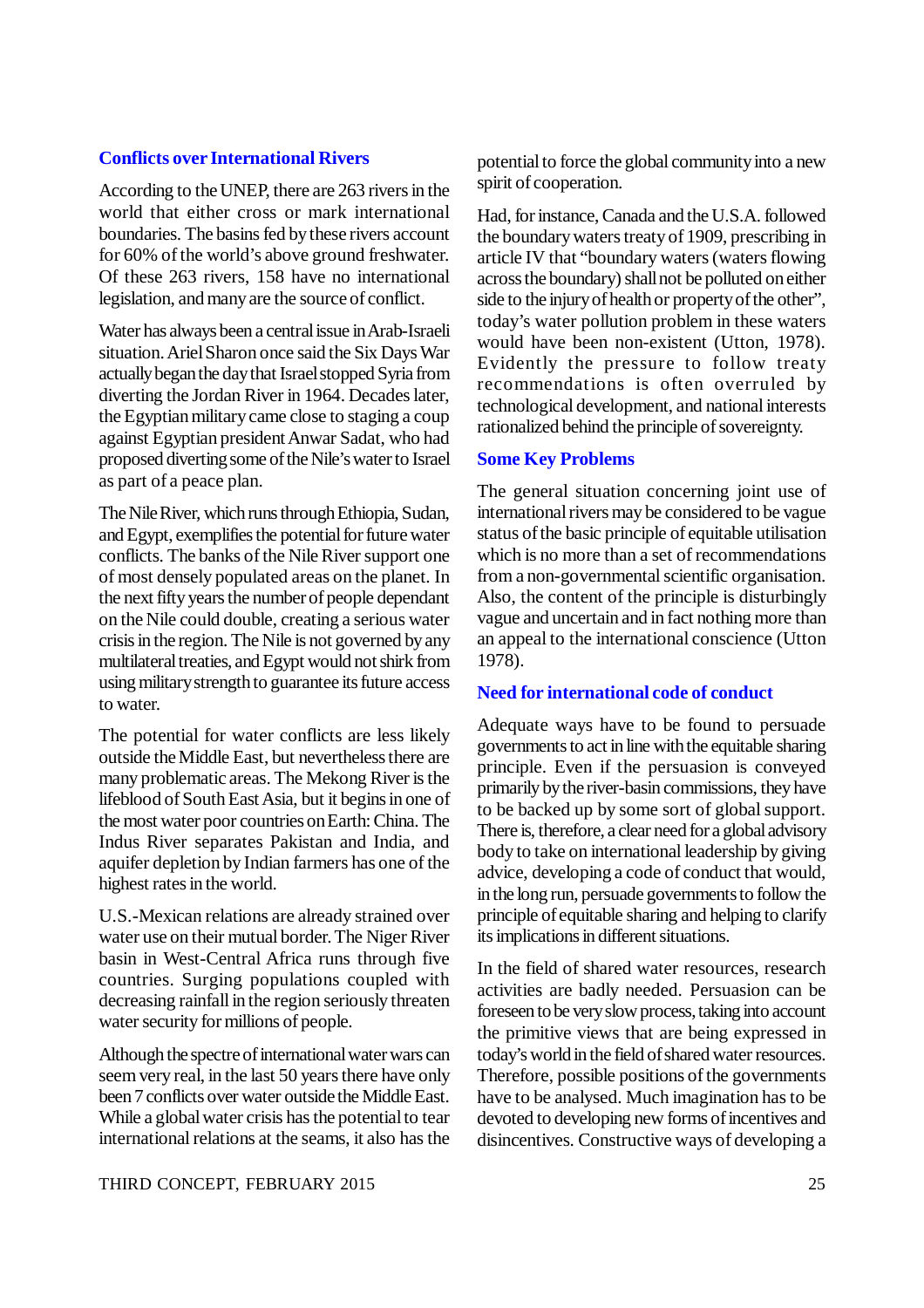more open-minded approach by governments in their decisions have to be created.

# **Conclusion**

The traditional conflict/war between and among nations over water has been understood as strategic and militaristic. With the worldwide spawning of population growth and its increasing demands on water resources for various purposes, water has become a scarce commodity not easily accessible to all without turning out to be a point of conflict among people and nations. The modernity and requirements of an industrially civilized life has been a stress on the ever decreasing water resources.

Water which was pure and unpolluted has now become worst polluted making people flee for pure and drinkable water. The Western concept of development based on industrialization has resulted in climate change which is having serious and devastating consequences on water. As predicted by IPCC report published recently in 2014, the coming century will witness serious water crisis in the world with the potential of scarcity of water being a cause and/or amplifier of water conflict or war between and among nations.

# **References**

- 1. Alois Paul. *Global Water Crisis Overview*. April 2007.
- 2. Dante A. Caponera. "Patterns of cooperation in International Water Law: principles and institutions", *Natural Resources Journal*, Vol.25, July 1985.
- 3. Gaan Narrottam. "Water not Oil Crisis of the Twenty-first century", *World Affairs -The Journal of International issues*. Volume 5.No 3, July-Sept 2001.
- 4. Gleick H. Peter. *Water and Conflict: Fresh Water Resources and International Security*.
- 5. Gleick H. Peter. "The changing water paradigm A look at twenty-first century water resources development", International Water resources Association. *Water International*, Volume 25, Number 1, pages 127-138, March 2000.
- 6. Gleick H. Peter. *World's Water: The Biennial Report on Fresh Water Resources*. Washington D.C., California Island Press, 1998.
- 7. Homer Dixon F. Thomas. "Environmental scarcities and violent conflict: Evidence from cases", *International Security*, Vol.19, No.1, (summer, 1994), PP. 5-40.
- *8. IPCC Report*, WGII AR5 Phase I Report Launch, 31 March 2014
- 9. Irna Van der Molen and Antoinette Hildering. "Water: cause for conflict or cooperation?", *ISYP journal on science and world affairs*, Vol.1, No.2, 2005.
- 10. Sthal Kerstin. University of British Colombia, Canada. "Influence of Hydro climatology and socio economic conditions on water-related International relations", *Water International*, number 3, Volume 30.
- 11. Trand Wids Carl. *Water Conflicts and Research Priorities*. Oxford: 1980.
- 12. Vaid Manish and Maini Singh Tridivesh. "Indo-Pak Water Disputes: Time for Fresh Approaches", *South Asian Journal of Peace building*, Vol.4, No.2: Winter 2012.
- 13. Wenche Hauge and Tanja Ellingsen. "Beyond Environmental Scarcity: causal path ways to conflict", *Journal of Peace Research*, Vol.35, No.3, Special Issue on Environmental Conflict, May 1998, PP. 299-317.
- 14. Wolf T. Aaron, Kramer Aanika, Carius Alexander and Dabelko D. Geoffrey. "Water can be a pathway to peace, not war", Woodrow Wilson International centre for scholars. No.1. July 2006.
- 15. Yaqoob Asma. *Indus Waters across 50 years: A Comparative Study of Management by India and Pakistan*. Institute of Regional Studies, Islamabad. Vol. xxix, No.4. Autumn 2011.



26 THIRD CONCEPT, FEBRUARY 2015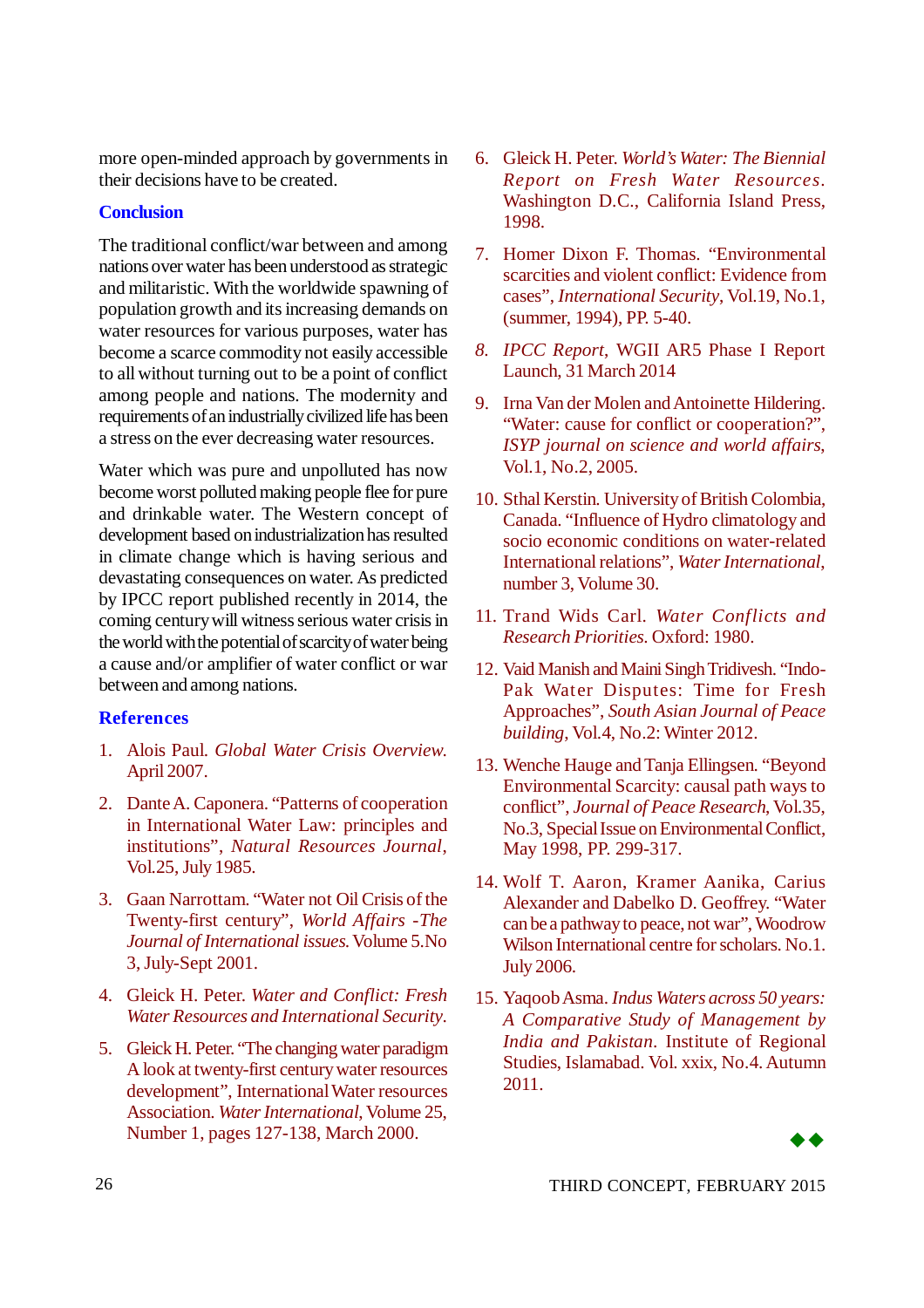# **MGNREGA in India: An Analysis**

Ashok G. Holkar\*

[*This article provides a panoramic overview of various schemes of the rural employment undertaken by the Central government from the 1970s onwards with specific emphasis on MGNREGA and its impact in generating rural employment. While dwelling on the overall impact on poverty reduction and employment generation, the article also briefly deals with MGNREGA's impact on SCs, STs and women.* Ed.]

The Government of India in April 1971<br>
initiated the Crash Scheme for Rural<br>
Employment (CSRE) to alleviate the<br>
poverty and prevailing conditions of unemployment he Government of India in April 1971 initiated the Crash Scheme for Rural Employment (CSRE) to alleviate the and underemployment in rural areas. The duration of the scheme was three years. The Programme Evaluation Organization's (PEO) evaluation revealed that the programme neither generated sizable employment nor provided any guidance for employment planning.

The experience of CSRE indicated the need for more concerted efforts to tackle the problem of rural unemployment and poverty. The Bhagavati Committee on Rural Unemployment drew attention to this aspect in its report, and recommended the initiation of the Pilot Intensive Rural Employment Project (PIREP). This scheme was implemented during 1972 to 1976 in 15 Community Development Blocks situated in various parts of the country with different economic and ecological conditions.

It was an action–cum-pilot study project on the characteristics of employment in selected areas. Though PIREP proved to be slightly a better programme as it threw light on certain characteristics of rural unemployment, but the Review Committee pointed out that due to certain organizational problems, PIREP could not be of much use in evolving a comprehensive programme for the whole country (Singh, K 2008).

During the first two Five Year Plan (FYP) periods the government had given much emphasis to reduce the unemployment in the primary sector. The Rural Works Programme (RWP) paid more attention during the third FYP to capital accumulation and generation of employment as well as raising the supply of wage goods.

It was expected that RWP would provide increased employment opportunities and in the process create productive assets to strengthen the rural economy. It had been proposed to provide employment for an annual average of 100 days to about 1 lakh persons in the first year and to about 2.5 million persons by the end of the Third Plan Period.

In the process Rural Landless Employment Guarantee Programme (RLEGP) was launched in 1983 and continued up to 1989, with an aim to improve and expand employment opportunities for rural landless by providing guarantee of employment to at least one member of every landless labour household up to 100 days in a year.

As per India's official poverty line of monthly per capita consumption of Rs.356 in rural and Rs.593 in urban is taken as benchmark, 300 million Indians are poor. Even though, the share of the poor has dropped steadily from 55 per cent in the early seventies to 28 per cent in 2005, but what has not changed is the deep-rootedness of poverty in rural areas where three quarters of the poor live (Planning Commission 2008b).

Persistent poverty anywhere is said to have created a threat to prosperity of the country. The main reason for the high poverty in rural areas lies in the fact that

<sup>\*</sup> Research Scholar*,* Dept of Women's Studies*,* Gulbarga University, Karnataka.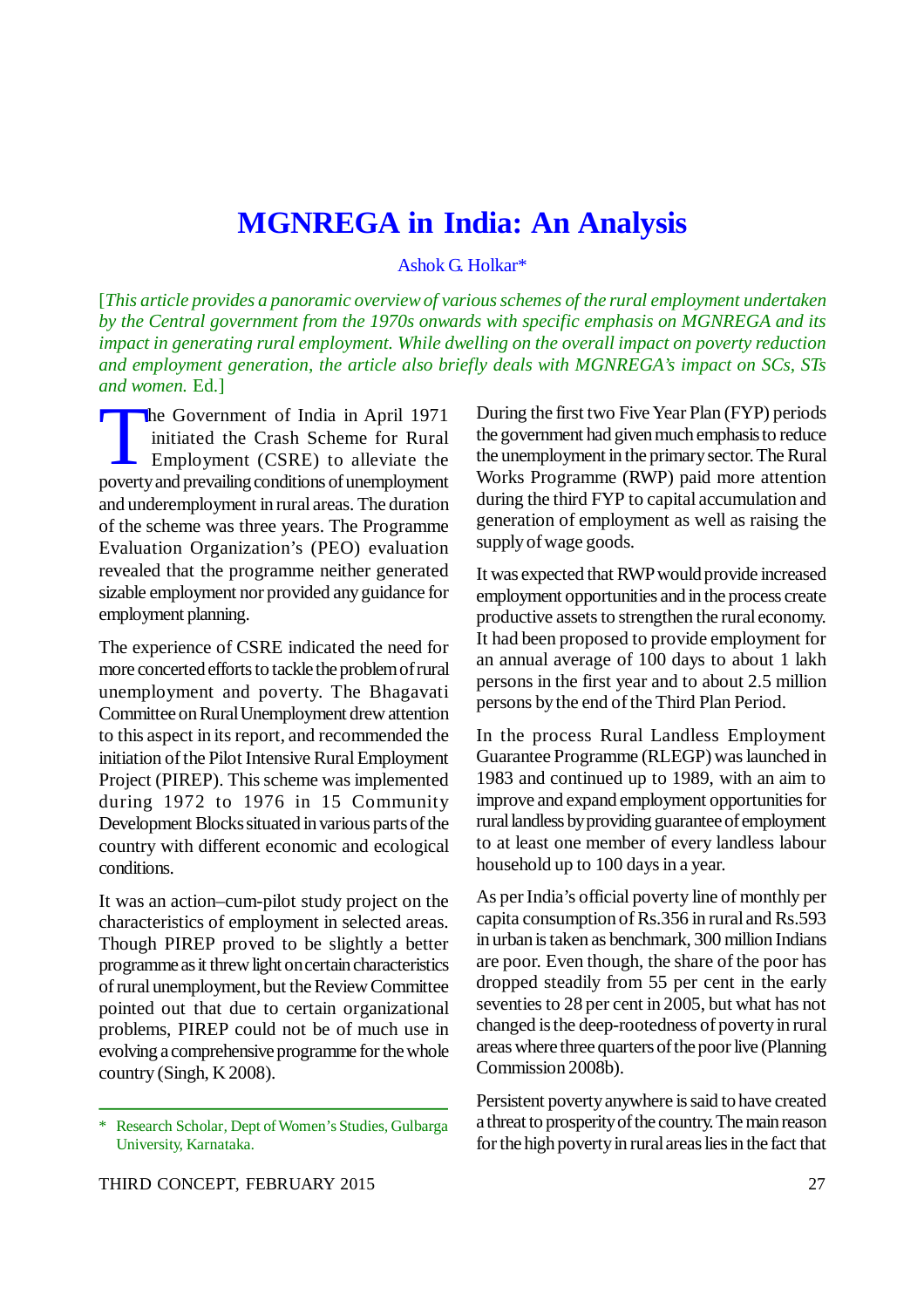India is still largely an agrarian economy. Of the rural poor, 41 per cent are informal agriculture labourers and 22 per cent are self-employed farmers with tiny landholdings.

This also affects urban poverty as the poorest households in the cities are distressed migrants from rural areas with stagnating farming incomes (Planning Commission 2008a). Further agriculture sector absorbs 52 per cent of labour force but contributes less than one fifth to the country's GDP. Labour absorption capacity of agriculture sector slowed down considerably, form 1.8 per cent annually between 1983 and 1994 to 0.4 per cent between 1994 and 2005 (Planning Commission 2008a).

One main reason for low productivity of agriculture (per worker) is excess of (under-employed) farming labourers. As the workforce continues to grow the earning situation for both landless and land owning becomes worse. With the decrease in available land plots both in numbers as well as size from generation to generation, the share of land-owning farmers holding less than one hectare of land has increased from 56 per cent in 1982 to 70 per cent today (Planning Commission 2008a).

The low value of labour could be due to the fact that most of the workers are engaged in unskilled work with low wage rates, mainly in agriculture work. The problems of low wage rate, seasonality of agriculture employment, informal nature of work etc are some of the causes to the prevalence of large scale unemployment among states of India.

The government took initiatives in the form of wage employment programmes. Among those programmes, Rural Works Programme (1961), CSRC (1971), FFW (1976) NREP (1981), RLEGP (1983), NFFWP (2001), SGRY (2001) were important in terms of providing employment to rural workforce. Owing to centralized nature of these programmes, their performance was not up to the expected level and it was felt that there should be rights-based and demand-led wage employment programme would be effective.

In brief, one can say that MGNREGA is the continuation of earlier wage employment programmes aiming to eradicate poverty and unemployment by providing legally guaranteed 100 days of employment to each rural household. Nevertheless, this 'Rights-based' intervention is conceptually and quantitatively different from the earlier ones. Hence, it is essential to appraise the performance MGNREGA at macro and micro level to examine its impact.

# **MGNREGA's National-level Performance**

The Centre for Science and Environment (2006b) indicated in its report that the 1st phase 200 backward MGNREGA districts where the Act is more desirable but at the same time less feasible. Their unique socio-economic and governance problems will pose major challenge to the implementation of the MGNREGA. Hence, it is essential to appraise the performance of MGNREGS for the last five years at national level. The secondary data pertaining to some important indicators were obtained.

The National Rural Employment Guarantee Act has been a subject of lively debate since its inception. Unfortunately, the factual basis of this debate has been, so far, rather thin. (Dreze and Oldiges 2007). On the other hand CSE (2008b) has claimed that in 2006-07 alone NREGA has created more than half a million productive assets, mostly water and soil conservation structures. Each of them has potential to root out poverty from villages. However, the Act was not able to generate the kind of employment demand as expected.

The above data presents the summary fact-sheet of MGNREGS developed and based on the data from the website www.nrega.nic.in. Obvious as it may be, the first point to note is the extraordinary scale of the MGNREGA. In the first year of implementation, about 90 crore person-days of employment was generated to about 2.11 core participating households.

The total days of employment increased gradually with increase in the number of MGNREGS districts from 220 to 620 districts by 2009-10 and this extension was relatively 'smooth' in the sense that what was achieved during 2006- 07 was achieved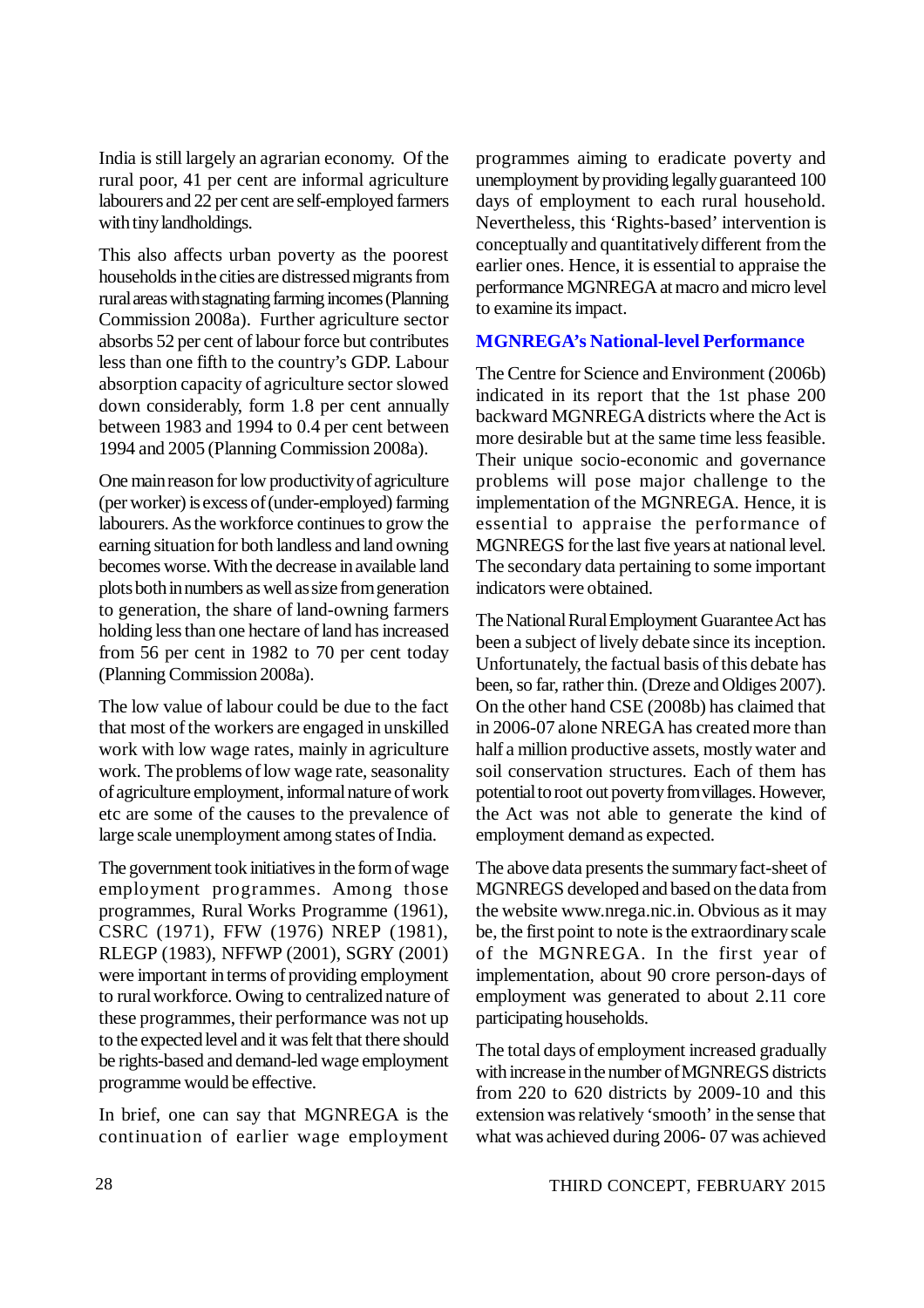in the next four years of implementation. It had created at an average 43 days and 46.8 days of employment in 2006-07 and 2010-11 respectively.

The performance in 2009-10 was significantly higher than in the other years due to severe drought situation in the country and cry for employment from rural workforce due to lack of employment opportunities in agriculture sector. But the percentage of households completed 100 days of employment was only 12.08 during the same year.

During 2010-11 it was relatively better because of better monsoon and hence the demand for MGNREGS may be less. One interesting thing is that during 2006-07, 2007- 08 and 2008-09, the number of households demanding employment was higher than the number of households provided with employment. However, unemployment allowance details are not available from the website.

Two important changes can be noticed from the above data First the share of 'STs' in the MGNREGA workforce declined from 36 per cent to 21 between 2006 and 2010, presumably owing to the fact that the initial 200 districts had particularly high share of ST households in the rural population. One more important aspect is that providing employment to SCs and STs was not the objective of MGNREGA as no such reservation to SC and ST workers was seen in the Act.

However, the share of employment to SCs and STs was more than their share in the population at national level. Secondly, there has been substantial increase in the wage rates over last five years in several states and also at all India level. There was an increase of about 38 per cent in the average wage rate (S.No. 10 of the above table), in nominal terms from Rs.65 in 2006-07 to Rs.99 a day in 2010-11.

In real terms, this corresponds to an increase of average 10 per cent per year. This increase was mainly due to the fixation of wage rates by Government of India during December 2009.

However, the minimum wages fixed under MGNREGA for different states were less than the minimum wage rates fixed under the Minimum Wage Rates Act, 1948 in many states. As mentioned by

THIRD CONCEPT, FEBRUARY 2015 29

Prof. Dreze and others, the interstate variation still exists with (say) Kerala paying more than twice as much as Rajasthan does and hence the Union Government fixed the state-specific wage rates by following indexation of wage rates to each state based on the Consumer Price Index for Agriculture Labour (CPIAL) in the month of January 2011

While analysing the data it was observed that the employment levels were much higher in the Phase-I districts than in the Phase-II districts. This is mainly because the Phase-I districts were able to build on the foundations they had laid in the previous years but also because the demand for employment was greater in those districts compare to Phase-II and Phase-III districts. A noteworthy point is that Phase-I districts are poorer than Phase-II and Phase-III districts.

The data pertaining to women's participation is plausible and increased gradually year by year, which indicates the inclusion of unemployed and underemployed women into workforce. From the studies of NIRD, it is evident that this is mainly due to the availability of work in the village itself at minimum wage.

For the first time throughout the country, equal wages were ensured through this Act for both men and women in public works, which motivated women to take part in MGNREGS. The website provides the share of days of employment by women in the total days of employment. However, one cannot estimate the number of women who have participated in MGNREGS from the website as it is not traceable.

#### **Conclusion**

Mahatma Gandhi National Rural Employment Guarantee Act got nationwide popularity and to some extent facilitates provision for the poverty eradication among the rural poor. Though, there is an increase in job cards of beneficiaries but not ensured to get total employment among the rural poor. The beneficiaries may be SCs/STs and other backward sections, this scheme achieved only 50 to 60 % of its target. The other unemployed and unskilled people from the lower social categories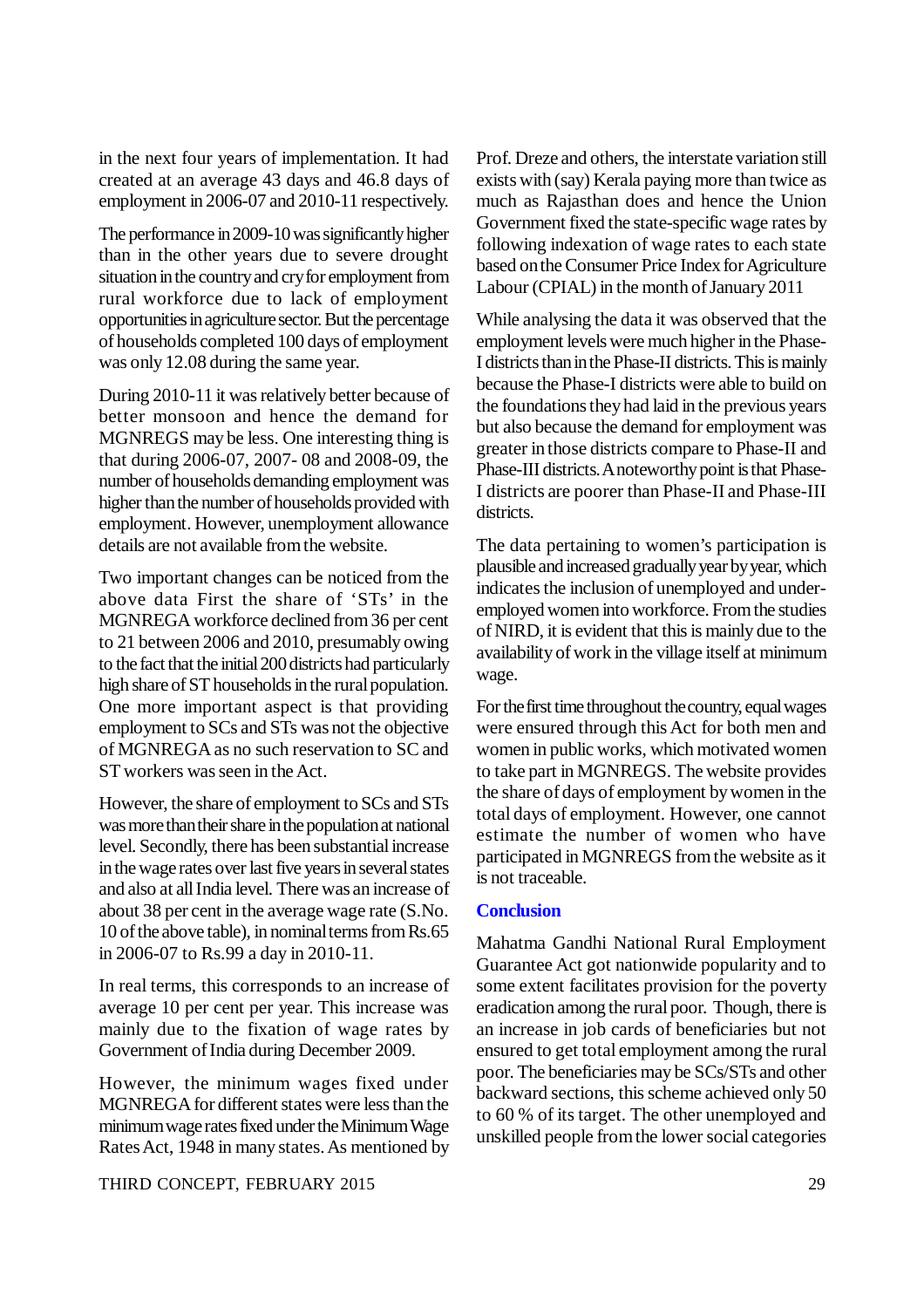are still struggling hard for their daily livelihood. Overall, this scheme at national level and at the state level has more provisions for the eradication of poverty and to provide guarantee of employment to the rural poor.

#### **References**

- 1. Chandranayak, N, B Behera, Mishra, Paluk (2010), "Appraisal of Processes and Procedures of NREGS in Orissa: A Study of Mayurbhanj and Balasore District", Indian Institute of Technology, Kharagpur, August.
- 2. GTZ (2002), "Principles and practices of integrated watershed management in India, Indo-German bilateral project: Watershed Management", Gesellschaft fur Technische Zusammenarabeit (GTZ), New Delhi, pp 1-2.
- 3. Planning Commission (2008a), *Eleventh Five Year Plan (2007-12), Volume I, Inclusive*

*Growth*, Planning Commission, Government of India, New Delhi, Oxford University Press, 2008, Chapter IV, pp 63-85

- 4. Planning Commission (2008b), *Eleventh Five Year Plan (2007-12), Volume III, Agriculture, Rural Development, Industry, Services and Physical Infrastructure,* Planning Commission, Government of India, New Delhi, Oxford University Press, 2008, pp 79-103.
- 5. Ravi, S and M. Engler (2009), "Workfare in Low Income Countries: An Effective Way to Fight Poverty? The Case of NREGS in India", Indian School of Business, Hyderabad, and Centre for Policy Research, Working Paper Series, 16 July.
- 6. Singh, K (2008), *Rural Development Policies, Programmes and Management*, Sage Publication, New Delhi, Chapter 10, pp. 181- 200.



# **Development of Buddhist Culture in Karnataka**

Chandrashekhar\* and Dr.Sarvodaya S.S.\*\*

[*Siddhartha Goutama was born as a prince in southern Nepal over 2500 years ago. Seeing that life's pleasures fade quickly, he set out in search of lasting happiness. After six years of mainly solitary practice committed to cultivating and purifying the mind, he discovered the timeless truth of existence and realized enlightenment: the complete cessation of greed, hatred and delusion, which are at the root of all discontent deep within the mind. Henceforth, he is known as the Buddha. He devoted the remaining 45 years of his life to teaching and helping others to attain the same sublime happiness of liberation that he had discovered.]*

**COREC EN EXECUTE: THE ENEXAM** STREAM THE THE Management Contractor Management Contractor Management Contractor Buddhism is main religion of Sri Lanka, Burma, oday, two main strands of Buddhism are recognized: Theravada Buddhism and Mahayana Buddhism. The Theravada Thailand, Cambodia and Laos; it is also prevalent in Malaysia, Singapore and Nepal.

Mahayana Buddhism is the main religion of Tibet, Mongolia, Taiwan, Korea, Vietnam and Japan; it is also prevalent in China, Malaysia, Singapore and Nepal. The variations in practice among Buddhists from person to person and country to country are often shaped by cultural rather than religious factors.

Significant Buddhist beliefs are as follows: All Buddhists believe in reincarnation. This belief shapes their attitude to life and death, making them more at ease with a premature or unexpected death of a loved one and more accepting of their own death when it is imminent. Each individual should bear in mind that such stoicism in the face of tragedy comes

Research Scholar, Dept of History, Gulbarga University, Gulbarga, Karnataka.

<sup>\*\*</sup> Research Guide, Dept of History, Govt. P.G. College, Gulbarga, Karnataka.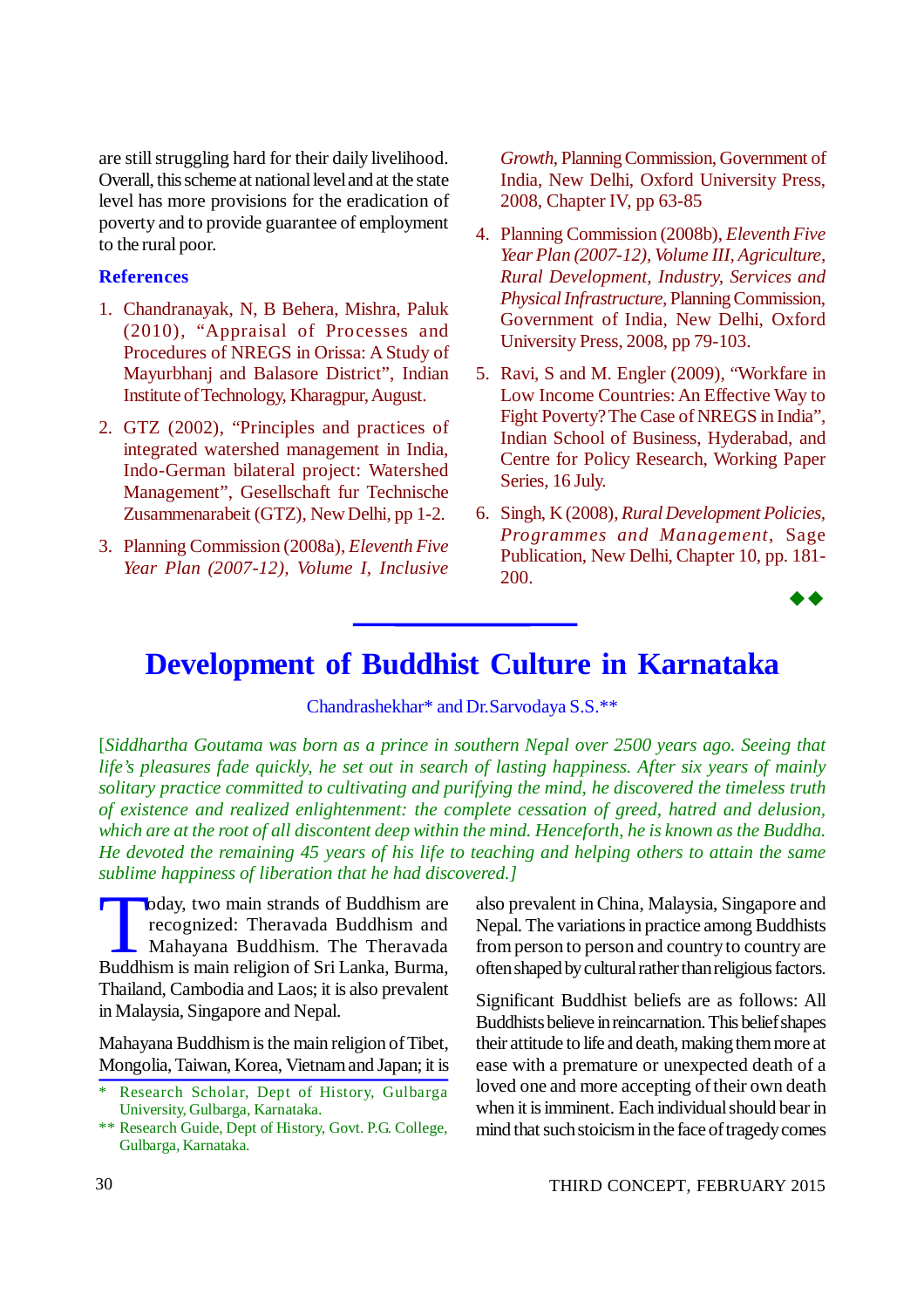from their religious beliefs and not from fear or denial.

Buddhists also believe in the Law of Karma, which explains that one's own happiness or suffering, success or failure, health or illness and so on, are caused by one's own bodily, verbal or mental actions (karma means action). Karma is not fatalism, since Buddhists realize that karma is 'workin-progress', so that even now they are generating the causes for future prosperity or failure. Thus, in times of distress, Buddhists will seek to do good karma to alleviate anyunpleasantness.

Buddhism is not a God-centered faith. Thus, Buddhists do not worship, nor surrender their fate to a divine being. However, the majority of Buddhists will have statues of the Buddha, Kuan Yin (the Goddess of Mercy), Maitreya (the future Buddha) and other icons in their temples and houses, and pray in front of them for favours. Though these images are meant to be merely images of reflection, to generate inspiration, they are regularly used as a focus for aspirations, that is, for praying and meditation.

Buddhists also accept the truths of science, such as evolution, the 'Big Bang', genetics and so forth. Buddhists place strong emphasis on compassion. Since Buddhism holds that one can be reborn from the animal, ghost, heaven or lower realms, and that one can also reincarnate back into those realms (as well as back to the human realm).

Buddhists show compassion to animals and insects. In practice, compassion takes the form of not doing anything that harms another or oneself, but instead strives to bring happiness to all beings, including oneself. This leads to the basic moral conduct for Buddhists which are being called as the Five Precepts.

Buddhists try to live by these Five Precepts of harmlessness. However, if they fail, they are still fully accepted within the Buddhist community. The Five Precepts which are strongly encouraged are as follows:

1. Refraining from intentionally killing any living being.

- 2. Refraining from any form of stealing.
- 3. Refraining from sexual misconduct, in particular from committing adultery.
- 4. Refraining from any form of lying.
- 5. Refraining from taking alcohol and non-medicinal drugs.

### **Buddhism - Prayers & Meditation**

Buddhism has a distinctive culture of its own. Buddhists do not worship the Creator of the Universe i.e., God. They practice meditation which, however, can be compared to it to some extent. Prayer forms may vary from country to country depending on the prevailing customs and traditions. For instance, Tibetans chant mantras while they pray.

They believe that reciting mantras give rise to beneficial vibrations within a person. And these vibrations could ultimately lead to opening the mind to a certain level of consciousness which is beyond words and thoughts.

The same procedure is also being practiced in some parts of the state of Karnataka. In Japan, you can notice that Buddhists praying to the Armida Buddha, the Buddha of infinite Light. Belief exists that Armida has created a Pure Land in the west and those who pray to him and recite his name would be taken to the Pure Land. At the same time, they also believe that Armida is nowhere, but within themselves.

#### **Buddhist Shrines & Images**

The shrines and images that you can come across within Buddhist homes or temples mainly include the image of Buddha. They keep the image only to remind and recollect the noble qualities of Lord Buddha. Besides the images, you can also find some ancient scriptures or photographs of Buddhist monks. These assist the devotees and followers to gain inspiration from the enlightened beings of the past and thus, continue on their path to Dharma, which is the truth which every individual on this earth has to follow to lead a life which is full of peace and prosperity

Art historians say that Aihole was a workshop for temple architects and sculptors patronized by early

THIRD CONCEPT, FEBRUARY 2015 31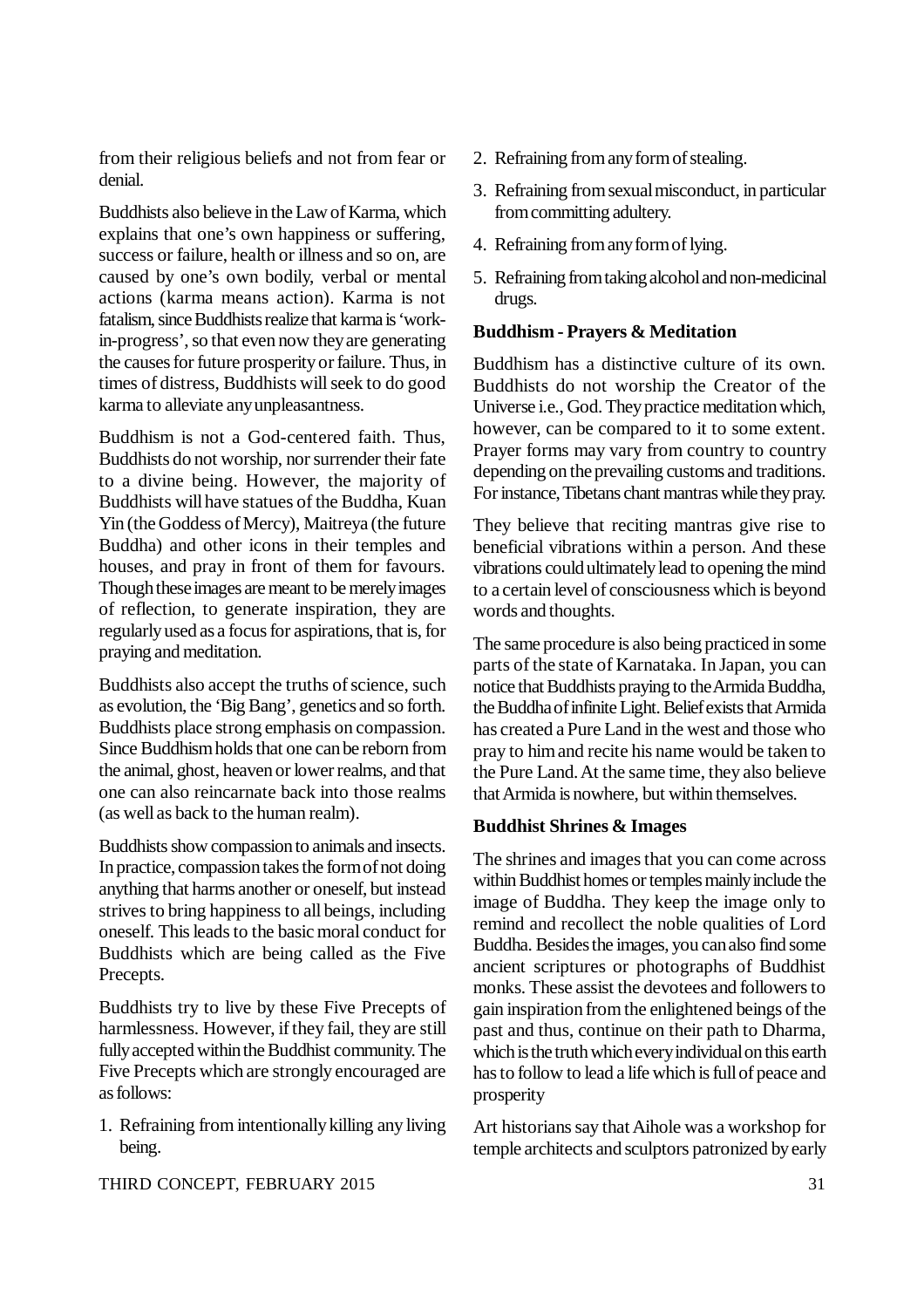Chalukyan monarchs. Here are some of the earliest structural temples in stone in the country, dating from 450 AD and, among them; it is one of the four Buddhist shrines in Karnataka. So we make our way to Aihole's hillock, Meguti, to the rock cut Buddhist shrine. It is of special interest to us because it is the most important surviving Buddhist temple in Karnataka.

The Chaitya, a double-storey structure, is half structural and half excavated in rock. The sanctum sanctorum is in the upper storey. It has a rectangular verandah of 8.78 m x 2.15 m. In the centre of the Verandah's ceiling is a relief (statue) of Buddha in preaching posture.

Of the three Buddha sculptures at Aihole, this is the best preserved and is 61cm in Height. He is seated on the *padmapitha* in the *satvaparyankasana*, that is, his right hand is placed against his chest in the *vyakhyan mudra* while the left is placed on the right foot with the palm facing upwards. His right shoulder and right breast are uncovered. There is a triple umbrella above him and his attendants are nearby to Buddha.

# **Buddhist Festivals**

Buddhist festivals are a crucial part of the Buddhist culture. The festivals are joyful occasions that are celebrated by the Buddhist community all across the globe. The Vesak Festival is held in the month of May to commemorate Lord Buddha's enlightenment and his noble teachings.

People meditate and participate in chanting mantras. Sermons are delivered and followers listen to it with all respect. Most of the temples and Buddhist sites welcome non-Buddhists also with wholeheartedness. Rituals comprise offering incense, chanting of texts from holy Sutras and performing meditation.

# **Objectives**

- 1. To find out aspects of Buddhist Cultural Development or cultural transformations in relation to cultural diffusion and invention.
- 2. To explore religious rapprochement in Karnataka with regard to Buddhism.

The present research makes an elaborate study of development of Buddhist culture in Karnataka to fulfill above mentioned objectives. It is evident from the different Buddhist sites of state. Mundgod in North Karnataka is a site offering a glimpse of Tibetan settlements, multi-coloured stupas and painted prayer halls in South.

Currently, the complex houses comprising 9 camps with two monasteries and a nunnery. Kanaganahalli is an important Buddhist site where an ancient Buddhist Mahastupa, brick built structures of Chaityagriha, votive stupas, Buddha padas, sculptured panels of Jataka stories and life of Lord Buddha were excavated during 1994 to 1998.

Ruined remnants of a monastic complex also belonged to Kanaganahalli. Also, 50 inscriptions were discovered from this glorious site, including an important excavation of Emperor Ashoka's sculpture. Namdroling Monastery near Mysore is a Buddhist town where around 5000 lamas, (both monks and nuns) practice and preach the lineage of Tibetan Buddhism, forming its largest teaching center of the Southern India. Recent excavations at Banavasi in North Karnataka unveiled the Buddhist Stupa structure remains like a dharma chakra.

The other important Buddhist sites of Karnataka in general and North Karnataka in particular are Rekulgi Mount in Bidar district, a Sariputra Budha Vihara, Dhammagiri, Shahapur which is situated under the Natural Sleeping Budha and a very biggest and significant site of Buddhist prayer and meditation centre is situated in the outskirts of Gulbarga city. This vital Buddhist centre is blessed by his holiness Dalai Lama. Here Buddhist cultural rituals and traditions are practiced on a regular basis.

#### **Conclusion**

It can be concluded that Buddhist culture is growing rapidly in Karnataka. Material culture has significant speedy development in the state, but the development of non-material culture like art, belief, faith, customs, traditions, practices is considerably slow. It is a slow and steady development which will help for the growth of Buddhism in each and every corner of Karnataka. The inspiration of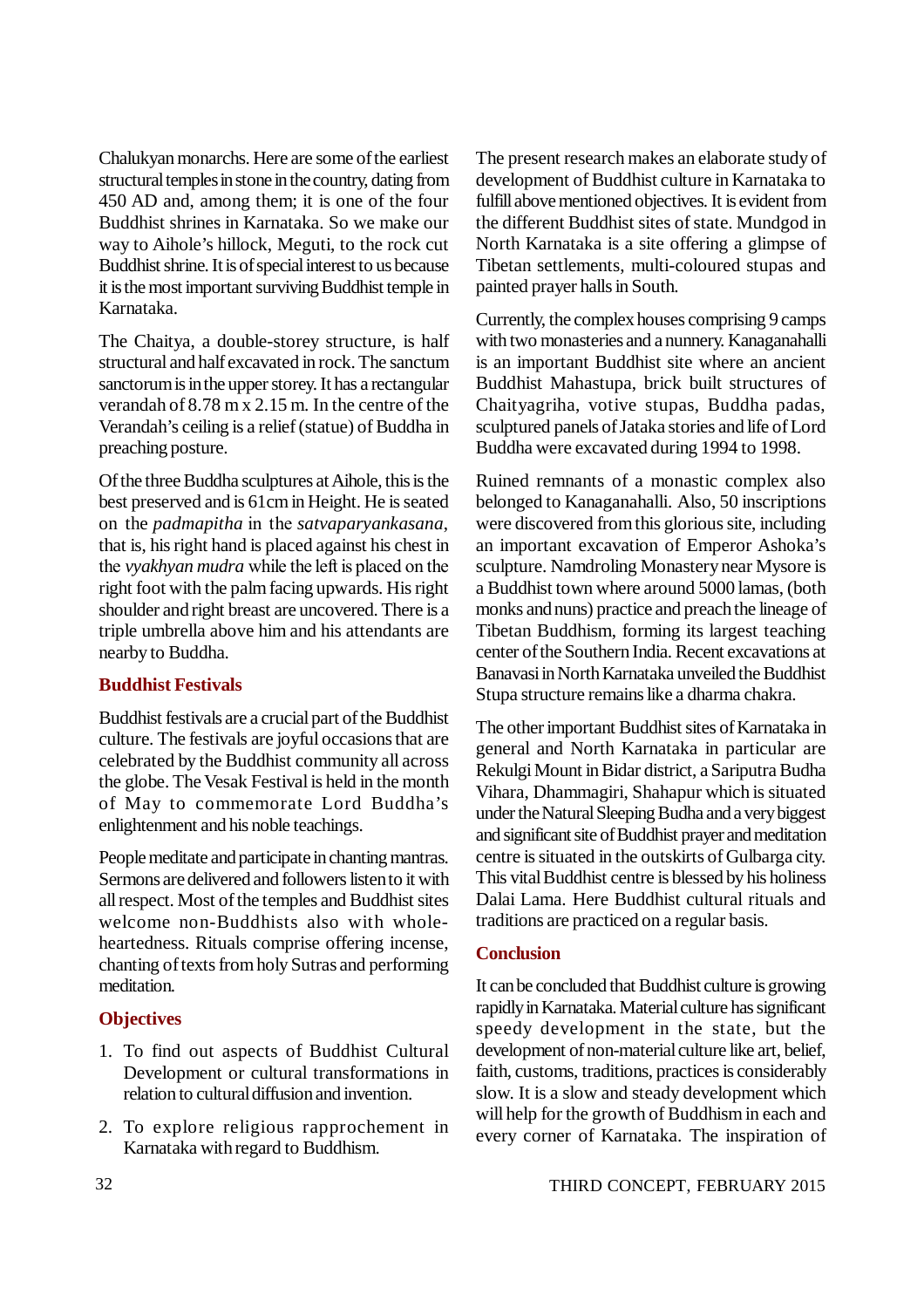Buddhism for those people who are downtrodden in the society will surely be responsible for cultural transformation in the state.

#### **References**

- 1. Ahir D.L.1992, *Buddhism in South India*, p. 1, Delhi.
- 2. Basham A.L. 1967, *The Wonder that was India*, pp.256-261, New Delhi.
- 3. Dr.B,K,S,Vardhan, *Karnatakadalli Bauddha Dharmada Punarujjeevana*, Shikshan Sangram Prakashan, Dharwar.
- 4. Diwakar R.R., 1960, *Bhagawan Buddha*, pp.9- 10, Bombay.
- 5. R.S.Sharma: *Aspects of political Ideas and Institutions in Ancient India*, (Motilal Banarsidass, fifth revised edition, Delhi, 2005.



# **Truth in Gandhi's Philosophy**

Mrs. Junalee Gogoi\*

*The experiment of Truth in Gandhi's philosophy is one of the important concepts which is the central focal point of his entire philosophy. All his thoughts are derived from this principle. In Gandhi's consideration 'Truth is God'. Truth bears all the concept and things of the world. He said, where there is true knowledge that is Truth and where there is no true knowledge that is false or illusion like Advaita philosophy.*

andhi mentions that there are number of<br>paths to assimilate Truth. Among them non-<br>violence or ahimsa is one of the essential<br>path. He said non-violence and Truth are inseparably andhi mentions that there are number of **paths to assimilate Truth. Among them non**violence or ahimsa is one of the essential related. They are like two sides of a same coin. Truth is the ultimate reality and non-violence is the way.

There is no any moral way except non-violence, which can be applied in all the fields of the society. Satyagraha is another moral principle which we can use in political field. He used Satyagraha as a political weapon to reach the highest goal in politics. Without moral and spiritual value in politics, it becomes aimless.

Gandhi criticized modern civilization to reach Truth because modern civilization is based on modern technical machines. Gandhi said that, the technical machines have abolished human labour and lost their moral and spiritual foundation. He did not support the ways which are not based on moral and spiritual foundation.

#### **Moral and Spiritual Values of Truth**

The concept of Truth in Gandhi's philosophy is an important concept which occupies a central place in the system of Gandhian thought. Truth is the centre to understand Gandhi's entire philosophy. In Gandhi's philosophy, Truth is the foundation of his thought which is reflected in his autobiography, *The Story of My Experiments with Truth*. In his autobiography he expressed the view that his whole life relentlessly searched for Truth. He said, "The quest for Truth is the *summum bonum* of his life"<sup>1</sup>

The word Satya (truth) is derived from Sat and it means "being". Nothing is or exists in reality except truth. That's why "Sat or Truth is perhaps the most important name of God."<sup>2</sup> Therefore, Gandhi thought that, "truth is God" than to say "God is truth". Such names of God are called as 'King' or 'The Almighty'.

Therefore Gandhi said that Sat or Satya is the only correct or significant name of God. Truth is the basis of all rules in life. All activities of our life should

<sup>\*</sup> Associate Prof., Dept of Philosophy, Moridhal College.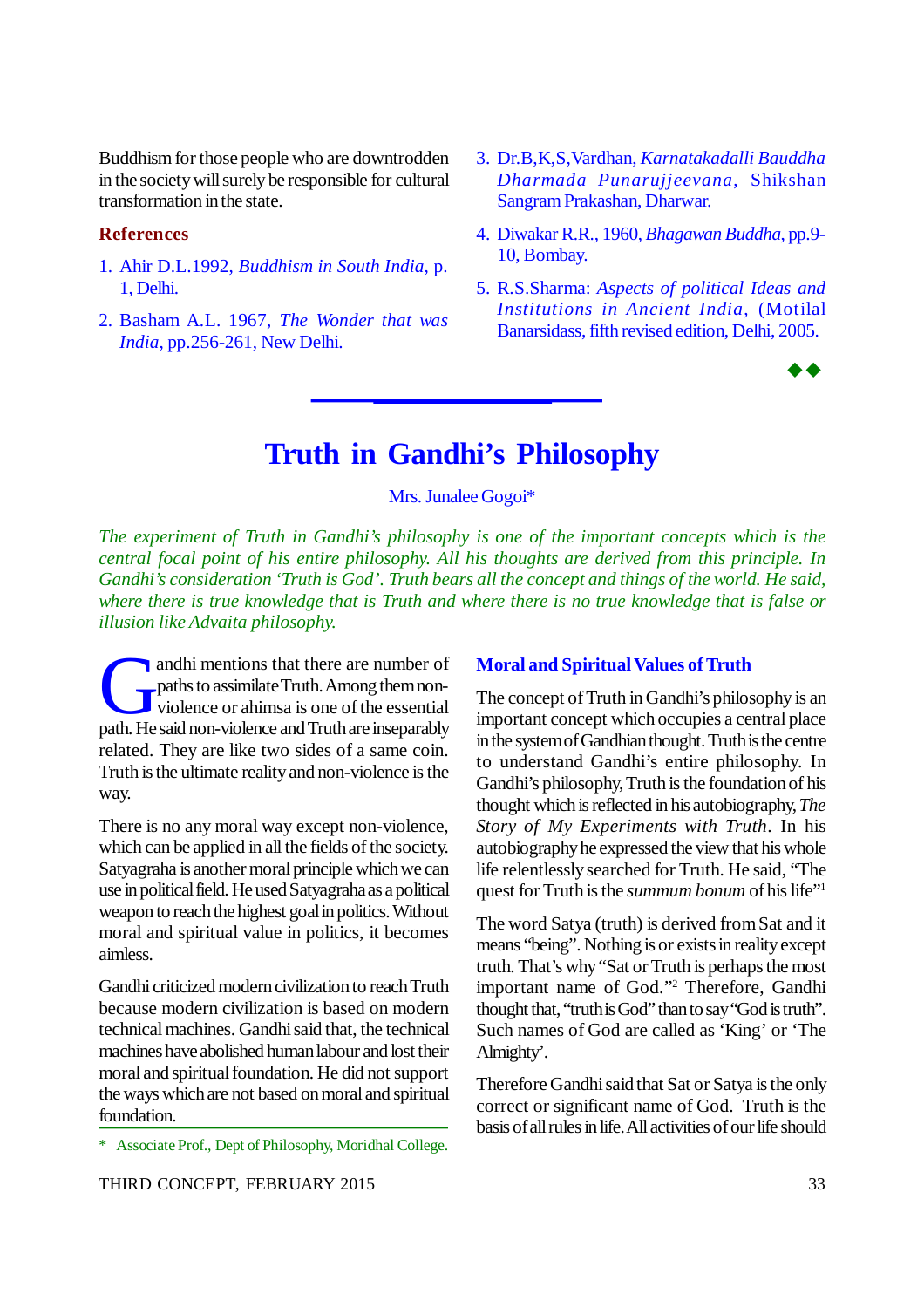be centered on truth. Without truth it is impossible to maintain our day-to-day life.

Gandhi's concept of Truth bears multiple meanings. For Gandhi, Truth is not only a metaphysical category but also a moral and spiritual concept which leads human life to the highest good. Gandhi said, Truth is not merely truthfulness in word, but truthfulness in thought and deed. He used Truth in wide sense. Gandhi holds that Truth resides in every human heart and everyone has to be guided in his activities by it.

Truth is the highest good or *Summum Bonum* for every individual being which is difficult to attain. Every religion or human being follows Truth for the right direction. Gandhi stated that for realizing Truth man has to give up his lust, anger, greed, infatuation, pride, falsehood, selfishness, hatred etc.

A man, swayed by passions, may be truthful in word, but he will not be truthful in deed. Therefore Gandhi said, "A successful search for Truth means complete deliverance from the dual things such as love and hate, happiness and misery".<sup>3</sup>

Gandhi's Truth is sovereign principle which includes numerous other moral principles. His concept of Truth is free from any theological connotation. His quest for Truth is epistemological as well as ontological one. For Gandhi there is no God, there is only Truth, because in Hindu religion there are numerous names of God which create conflicts among religious people. Therefore, Gandhi said that in place of God if we replace Truth there is no conflict.

There is same value between Truth and God. On that reason Gandhi said, "Truth is God". So, Gandhi does not intend to keep truth within the domain of religion alone. Truth transcends the rigid framework of all religions.

Like Gandhi, Hindu religious people also consider Truth as God. Seshagiri Rao explains Hindu perspective of Truth as, "Brahama is the whole Truth. It is immanent and transcendent, dynamic and static, personal and impersonal. These qualities appear to be incompatible to our limited minds, but in

Brahaman all paradoxes are resolved incompatibilities are reconciled."<sup>4</sup>

So, we know that every religion describes that God or Brahma which Gandhi considered as Truth is the foundation of world and relative Truth is the right way to achieve it. In Gandhi's view there is no gap between Truth and God. He said, relative Truths are essential for achieving the Absolute Truth. According to him, Absolute Truth is the supreme state and relative Truths are subordinate to assimilate the supreme Truth.

Relative Truths are nothing but experimental habits which we have applied in our day- to-day life. Though it may be wrong sometime, yet it should not be avoided because God is the author of all our activities. Gandhi advises us to follow Advaita philosophy's idea "*Brahama Satyam Jaganmitya*" 5 (Braham is real, all else unreal). It implies patience and humility which helps to unite with Absolute Truth.

Devotion to Truth is the sole justification for every human being. So, bhakti is the path that to leads to God. Cowards or defeated persons cannot pursue supreme truth because they have no capacities to struggle against the evil. The quest for Truth involves tapas or self-suffering which goes unto death. There can be no self-interest in place of Truth.

Gandhi's discovery of Truth requires selfexamination and self-purification. That's why; Gandhi's idea of Truth is a practical experimental process. Gandhi does not support only theoretical truth because theoretical truth has no practical moral value. Therefore, he supports both theoretical and practical experience of Truth. Gandhi's practical Truth is a very useful and meaningful principle because it has the capacity to realize the highest Truth.

So the experimental or relative truths are the primary means to realize the higher Truth. Gandhi believes that to realize Absolute Truth, not only soul but also human body is one of the important factors which follow the value of Truth. Gandhi's views of experimental Truth are: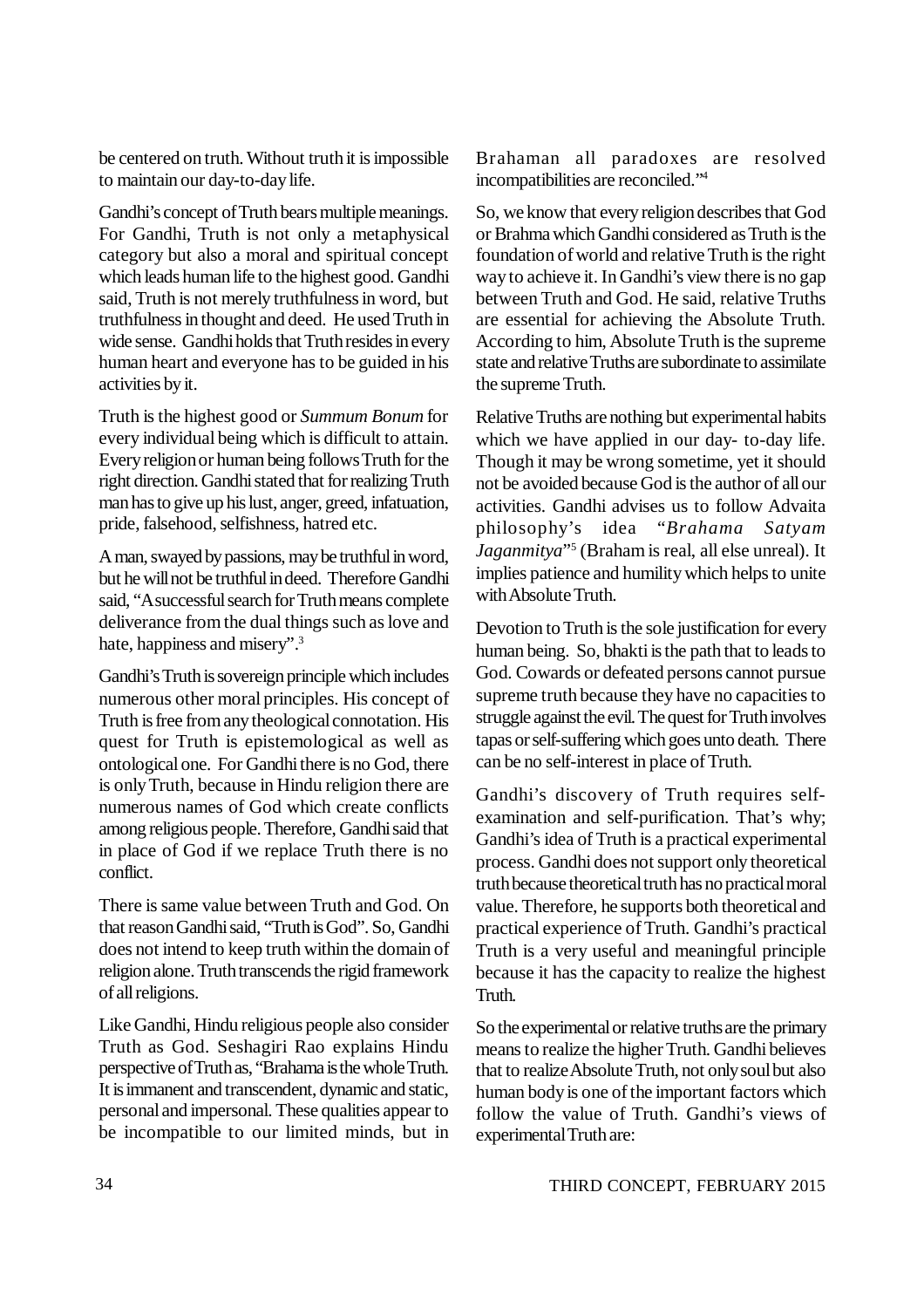- **³** Only experimental Truths exist and are accepted.
- **³** There is no restriction to practice the experimental Truth. All people can practice it.
- **³** The result of experimental Truths is provisional, because the experiments may sometime fail and sometime succeed.
- **³** Experimental Truths are empirical and open to inspection and revision by all.

Thus Gandhian experimental Truths are provisional, empirical and open to revision for all human beings. Gandhi's entire life was attached to this experimental Truth where he sometimes failed and sometimes succeeded. His autobiography is one of the famous examples of experimental truth.

Gandhi attempted to understand various religions by applying the test of Truth. He rejected "what is inconsistent with that test and appropriated all that is consistent with Truth."<sup>6</sup> Like Vivekananda, Tagore and Radhakrishanan, Gandhi's religion is also not confined in temples, churches, books, rituals and other outer forms.

Swami Vivekananda's views of religion are: "Temples and churches, books and dogmas are simply the kindergarten of religion to make the spiritual child strong enough to take higher steps… Religion is not in doctrines, in dogmas, nor in intellectual argumentation; it is being and becoming and it is realization"<sup>7</sup> .

For Gandhi also – religion does not mean a set of dogmas nor does it mean conformity to rites and rituals. Therefore, Nehru said, "Gandhi's conception of religion had nothing to do with any dogmas or custom or religion"<sup>8</sup> . His religion is universal. Gandhi's Truth goes beyond starting point of Truth what we normally mean by.

Here Gandhi conceived Truth as eternal substratum of reality. Behind the absolute reality, there is only illusion and appearances like Advaitya philosophy. Absolute Truth is the essential reality which is behind appearances as the substratum of Dhama or the moral law. Gandhi's Truth functions as "the absolute

of Rta, the cosmic order and Dharma, the moral law"<sup>9</sup>.

There is no ontological absolute but a moral substratum. He uses Truth in different sense- "To me God is Truth and love; God is ethics and morality. God is fearlessness. God is the source of light and life and above and beyond these entire God is conscience. He is even the atheism of an atheist…He transcends speech and reason".<sup>10</sup>

According to Gandhi, where there is Truth, there is true knowledge and where there is no truth, there is no knowledge or false knowledge or that is illusion. That's why, the word *chit* or knowledge is identified with the name of Truth. It is understood as pure consciousness. For that reason Sankara defined *chit* as consciousness without subject and without object.

For Gandhi, where there is true knowledge there is bliss. There is no place for sorrow. Truth is eternal and therefore the bliss derived from it. Hence, we know that Gandhi's God is as 'Sat-Chit-Ananda.' He said, "God is love, God is Truth, above all. In his experiment, if it is possible for fullest description of God, then it is not wrong to say that God is Truth"<sup>11</sup>

So, Gandhi thought that the nature of reality is realized as Truth. God could be experienced through Truth. To the people who have realized this Truth, they have full knowledge and nothing else remains to be known, because all knowledge is included in Truth. What is not included in, that is not truth or not true knowledge and there can be no inward peace. Therefore, if we learn how to apply this, we will never fail in search of Truth. We will be able to find out what we should do, what is our duty for ourselves as well as our societies. All these activities have been done according to Truth.

Therefore, Gandhi said that Truth is knowledge and it is acquired by our identity. Truth is an integral experience of reality which is known through intuitive knowledge. When Truth is experienced, all doubts, differences, discords and discrepancies are vanished. Human life can be transformed by the realization of Truth.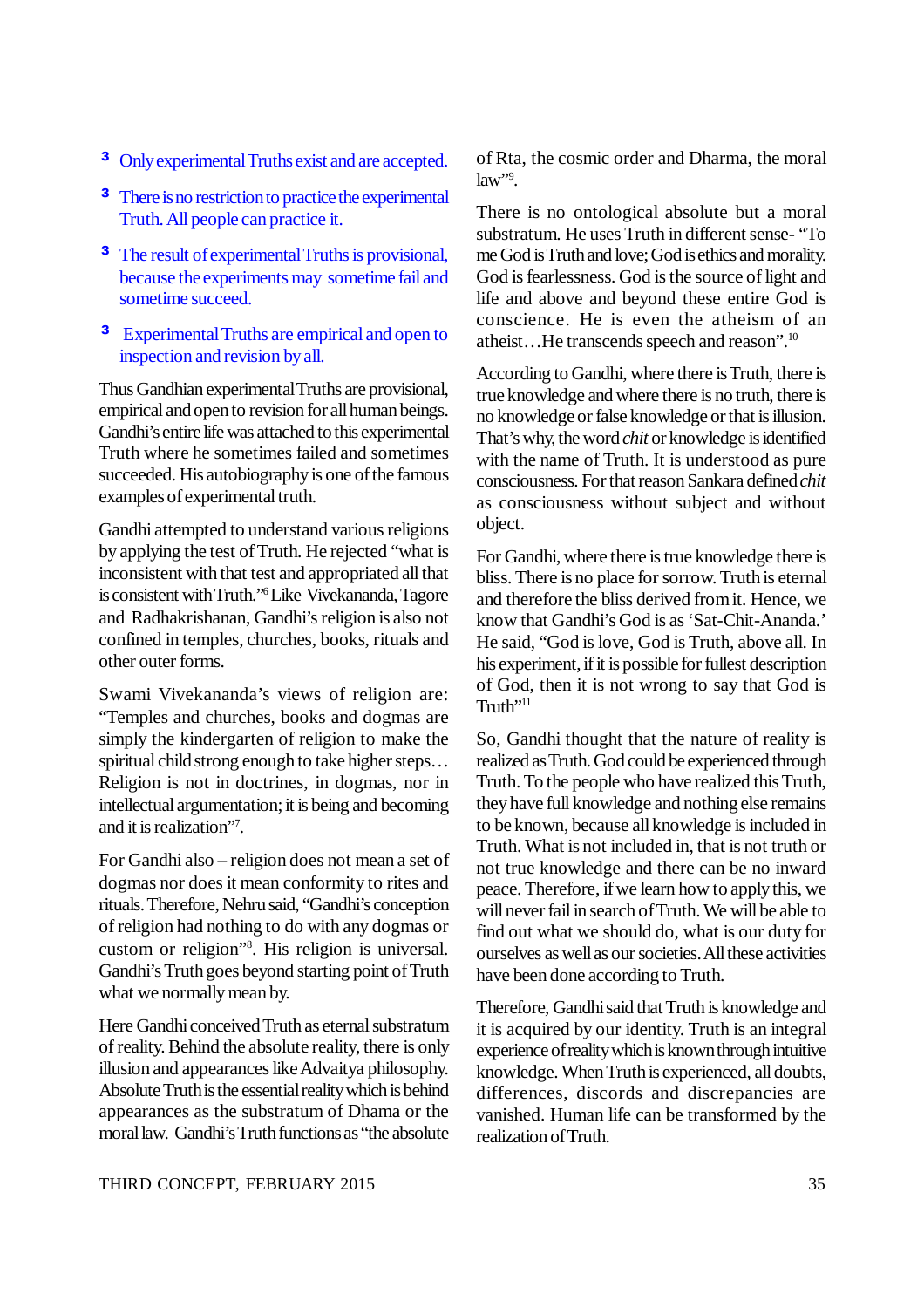According to Gandhi, Truth is an organic unity with the combination of morality and religion. Morality is the source of Hindu religion. For Gandhi, Truth is supreme moral law. There are number of subordinate moral laws by which Truth can be realized. But as the concept of Kantian moral law emphasizes, there is only moral reason, which is prescribed by a religious authority. Truth transcends all the subordinate moral laws. Truth is the highest moral order which is established by the religious principle. Therefore, it cannot be subordinated by any particular domain of Truth.

Gandhi was a practical philosopher and, therefore, he translated metaphysical principle into life and action. His combination of metaphysical view and absolute Truth which formulate a new form that is absolute reality and it is end in morality and spirituality. For him, our aim is absolute Truth which can bring through religious life by the practice of relative Truth.

For Gandhi, the absolute Truth has certain character. They are-

- (a) Truth is not man-made, but it is pre-supposed by human existence.
- (b) Truth is transcendental in character. It is not a matter of fact in the world but it is the ground of the world. The description of things and events in the world are the part of Truth.
- (c) Truth is the Absolute Reality which is metaphysically ultimate.

So, Gandhi's Truth is absolute or supreme reality where there is no any alternative truth. Gandhi perceives Truth both as value as well as reality. Nothing surpasses Truth in its supremacy as reality and value.

To achieving the absolute Truth *ahimsa* or nonviolence is the main path. Both *ahimsa* and Truth are inseparably bound up with each other. Gandhi says that *ahimsa* is the best means and Truth is the highest value as an end. "They are like the two sides of a same coin or rather a smooth unstamped metallic disc"<sup>12</sup>

Gandhi considers nonviolence as the foundation of human civilization because it is the principle that prevents destruction of the human race. It is the principle that has made man realize that human progress lies in the mutual love and respect for one another's life. Man has come to realize this Truth through experiment of *ahimsa*.

It has already been said that nonviolence is a means by which a nonviolent person can achieve the Truth. Truth which is the supreme principle of existence and it is attainable only by that person who loves all existence. Nonviolence can bring love for all beings. Thus truth is fortified by fundamental principles of existence. One who realizes the ontological principles he can only follows nonviolent principle. Though both Truth and nonviolence are moral laws but the law of Truth is more fundamental because the law of love presupposes it.

Gandhi writes: "I am not a visionary. I claim to be a practical idealist. The religion of nonviolence is not meant for the rishis and saints. It is meant for the common people as well. Nonviolence is the law of our species and violence is the law of the brute. The spirit lies dormant in the brute and he knows no law but that of physical might. The dignity of man requires obedience to a higher law- to the strength of the spirit."<sup>13</sup>

In the process of Truth, *Satyagraha* is another important political principle which can be practiced through non-violent way. *Satyagraha* is a process of nonviolent action and its aim is to assimilate with Truth. It means self-suffering and self-sacrifice for the poor people. On that reason *Satyagraha* is also path of Truth. But the application of *Satyagraha* for human being is a very difficult task.

A Satyagrahi does not sacrifice his life for the sake of Truth. A Satyagrahi is spiritually strong to suffer for the sake of Truth. Satyagraha is a political weapon. Gandhi explains that morality and politics has never been separate from one another, both go together. Gandhi said that without morality, politics is an empty notion.

*Satyagraha* makes politics strong and only morality can bring satya or truth which Gandhi considered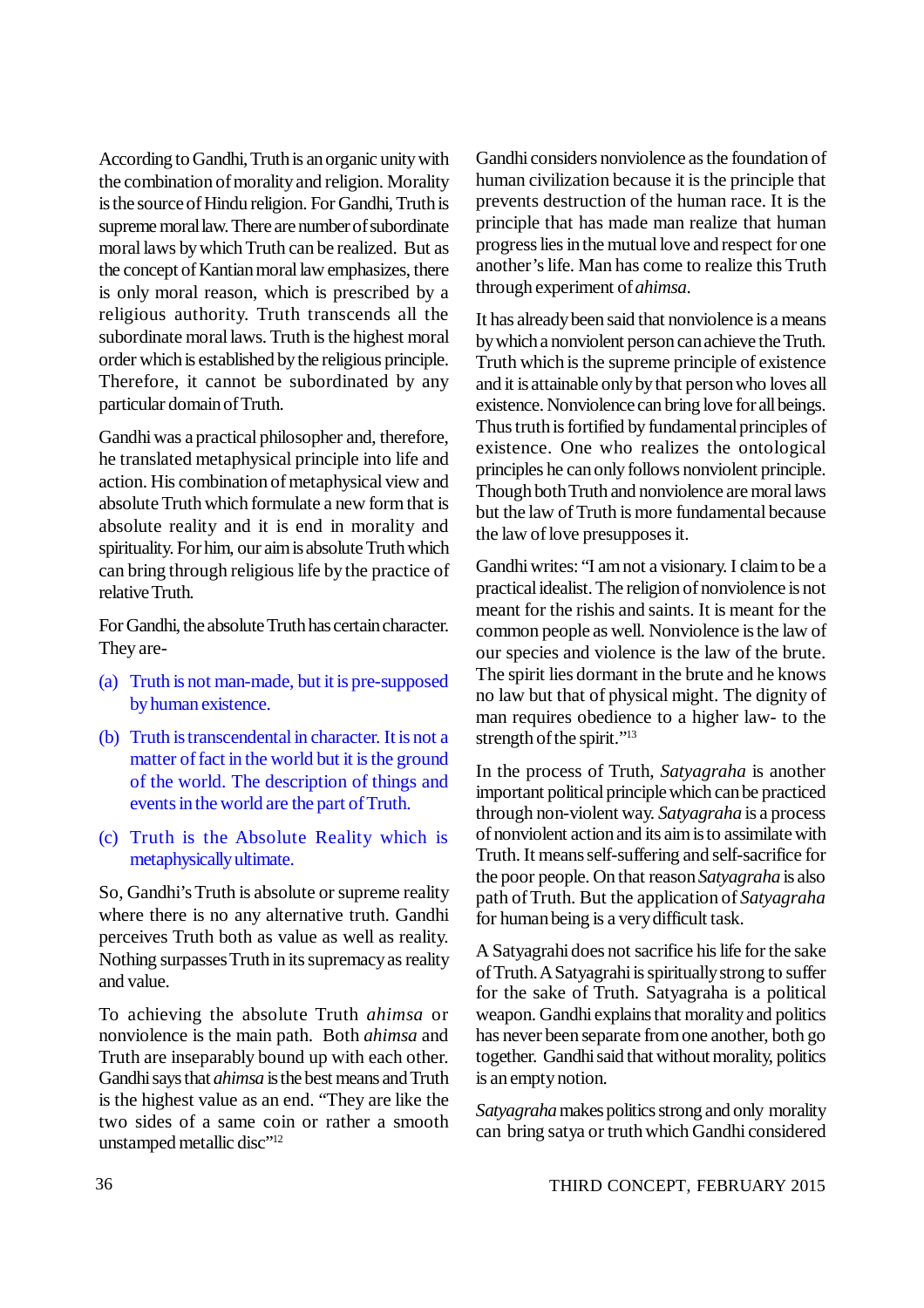in his philosophy as religion. Both are the ways of Truth. Gandhi said that politics and morality are not self-sufficient or end in themselves. Gandhi believes that morality itself is the way to the realization of Truth. The realization of Truth is the foundation of the Gandhian morality and politics.

The goal of Satyagraha is realizable through the principle of Truth. Truth is the supreme principle of existence and discloses itself in the 'inner voice' of man. Truth speaks to man via his inner voice. Thus compelling man to respond to truth is the most intimate way, which Gandhi calls as nonviolent way of life which is associated with religious and spiritual discipline. Gandhi had reinterpreted the very idea of a religious life in terms of *Satyagraha*.

To establish Truth, Gandhi has criticized modern civilization, because modern civilization is based on modern science and technology. In his *Hind Swaraj*, he has outlined moral civilization because of its excessive reliance on the material values. Gandhi's view of science and technology is that, in Western countries people have gradually minimized the spiritual foundations of human civilization and they have forgotten their moral goal.

Gandhi rejects the ideal of science and technology which consists in securing human progress and happiness through introduction of machines and other mechanical devices. Science and technology carry misery to the human societies. In the relentless pursuit of material progress if people realize the value of Truth, nonviolence, Satyagraha then, it will bring spiritual progress and happiness to all human beings.

The result of introduction of machines and industrialization is poverty and misery, because man has been displaced from his natural habit and work. This has made man dependent on the heavy machines and it has replaced human labour. In Western countries, industrialized civilization is the cause to take of moral and spiritual values. In this way modernity has failed to bring progress to mankind. Modernity is associated with the material progress and consequently loss of human values. Hence, Gandhi rejects modern civilization.

Gandhi's critique of modernity is based on his ideal of spiritual progress of humanity which is based on

the pursuit of Truth and nonviolence. A spirituality enlightened human society will be far more nonviolent and wedded to truth than any other civilization. The foundation of this new society will lie in our total dedication to truth and nonviolence. So, Gandhi's attitude on Truth is- "Modernity should be based on the cognitive idea of truth as the foundation of a scientific world view".<sup>14</sup>

From the above discussion, we come to conclusion that Truth is the most important contribution of Gandhi's philosophy. It has both moral and spiritual values. To realize Truth, ahimsa and Satyagraha are two important aspects for psychology and moral phenomenology. For moral psychology, motivation leads the growth of moral being. The activities which lack motivation are meaningless.

Gandhi's contribution of Truth and nonviolence has the capacity to formulate a new moral society. It has also the capacities to remove all the evils from modern technical society. Gandhi's conception of Truth has a connection to Hindu religion. Gandhi's beliefs of Truth have an organic morality and religion. Gandhi was a relevant thinker of moral psychology and phenomenology.

### **References and bibliography**

- 1. Prasad, Ambika, *Gandhi, The Forgotten Mahatma*, Cyber Tech Publication, New Delhi, 2012, p.159.
- 2. M.K.Gandhi, *From Yeravda Mandir:Ashram Observances*, trans. Valji Govindji, Ahmedabad : Navajivan Publishing House, 1932, p.3.
- 3. Verraju, Gummadi, *Gandhian Philosophy, Its relevance Today*, Decent Books, New Delhi, 1999, p.40.
- 4. K.L.Seshagiri Rao, On Truth: A Hindu Perspective, A Philosophy East and West, No. 4, October, 1970, p.381
- 5. Kachappilly, Joy, *Gandhi and Truth, An Approach to the theology of Religion*, Akansha Publishing House, New Delhi, 2005, p. 104
- *6. Young India*, 27.8.1925, p.293

THIRD CONCEPT, FEBRUARY 2015 37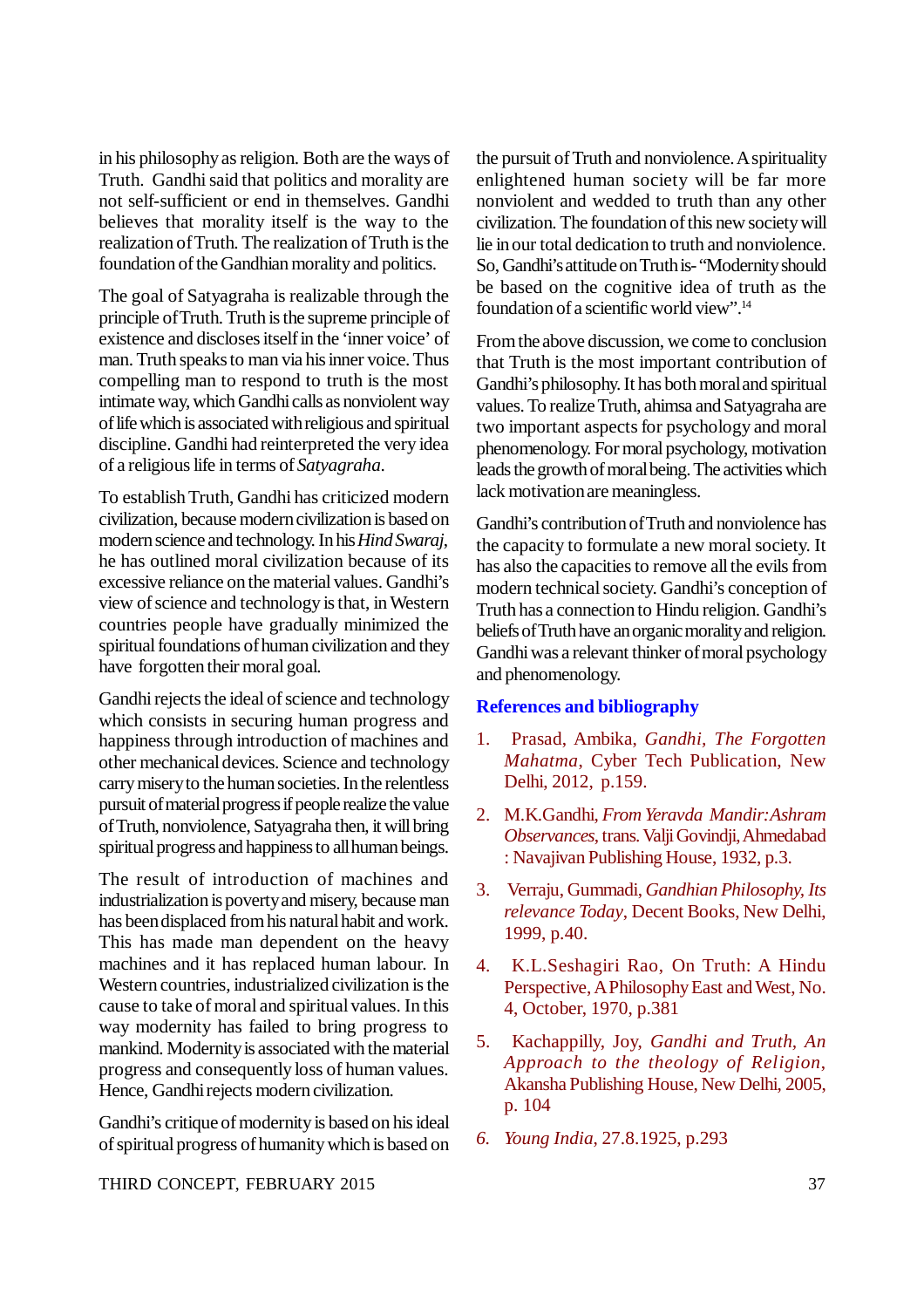- 7. Baruah, Manisha, *Religion and Gandhian Philosophy*, Akansha Publishing House, New Delhi, 2002, p. 26.
- 8. Ibid.
- 9. Puri, Binud, *Gandhi and moral life*, Motilal Publication, New Delhi, 2004, p. 26
- *10. Young India*, 5.3.1925, pp. 80-81.
- *11. Young India*, 31-12-1931, pp. 427-428, *The Voice of Truth*, p. 98.
- 12. M.K.Gandhi, *from Yeravda Maidir*, pp. 8-9.
- 13. M,K Gandhi, *The Moral and Political writings*, Vol. II, ed. Raghavan Iyer, p. 298.
- 14. M.KGandhi , *Hind Swaraj*, translated into Hindi by A.T Nanavati, Navarjivan publishing House, Ahmedabad, 1949, P.9

# $\blacklozenge \blacklozenge$

# **Thorstein Veblen and the Theory of Business Enterprise**

# Eddie J. Girdner\*

**Expanding Constant Concernsity** to burst the big pretentious bubble built up over the nineteenth century by professional economists. Veblen was an influential American horstein Veblen (1857-1929) sought to burst the big pretentious bubble built up over the nineteenth century by professional economist and sociologist. He is best known for his book *The Theory of the Leisure Class* (1899). This is a book which pokes fun at the lifestyle and habits of the rich and the business class. For Veblen, religious denominations that set up churches were "chain stores."

Veblen was the leader of the Institutional Economics Movement and used anthropological analysis to understand "economic man." He was a student of the famous economist, John Bates Clark, at Carleton College in Minnesota, USA.

Veblen challenged the central truths of classical and neoclassical economic theories. Capitalism was a form of modern barbarism, according to Veblen, and savage in nature. He laid out these views in his first and most famous book, The Theory of the Leisure Class (1899), which was a satire on the aristocratic class.

Veblen seemed to be observing society as if he had just arrived from outer space and saw that people were engaged in strange but interesting behavior. It has been said that Veblen was alienated from society. He did not feel a part with his fellow man and was cynical about their motives. This was the perfect perspective for analyzing society the way an anthropologist observes primitive tribal behavior.

The American economy did not fit the theories coming from European economic thinkers which had laid the basis for neoclassical economics. Unlike the assumptions of neoclassical economics, humans did not exhibit rational behavior when they engaged in conspicuous consumption.

Businesses often used brutality and violence to crush their competition. Economic behavior was socially determined, according to Veblen, and not based upon individual rational action. More important were the human instincts of emulation, predation, workmanship, parental bent, and idle curiosity.

Veblen thought that there was a fundamental split in society between those who make their livelihood through exploitation and those who make their way through industry. In early barbarism, the difference is seen between the hunter and the gatherer. Later the division is between the landed gentry and the indentured servant. The enterprise of the leisure class is to exploit.

Veblen defines the leisure class as those who lack productive economic activity and who are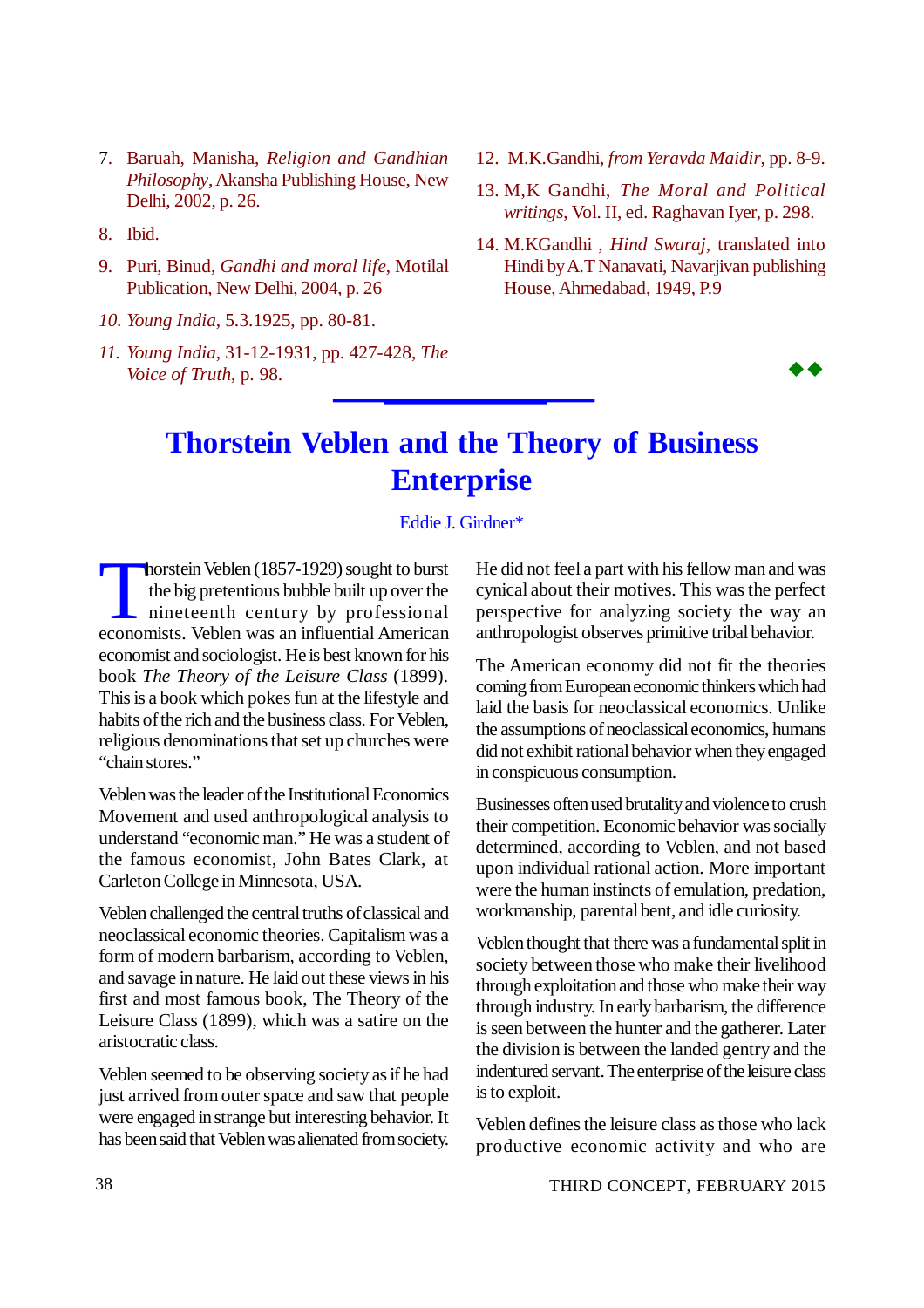committed to demonstrate their idleness. This conspicuous leisure gives way to conspicuous consumption. The demonstration of wealth is the basis for social status. The way one can gain status is through wasteful consumption. If it is not wasteful, it is not reputable.

In Veblen, emulation and predation play major roles. People try to impress others, whether rich or poor. Engaging in conspicuous leisure and conspicuous consumption are useful ways to gain social status. This also produces conspicuous waste, which also has an important economic function. Imagine, if everyone used their purchases to their full utility, what the effect upon the economy would be. Economic health depends upon increasing consumption and vast waste.

The economic behavior of the leisure class must be predatory. That is, the members of this class must obtain their wealth by force or cunning, rather than in actual labor in production. Society would then see them as strong and able when they used force and violence. Gaining wealth by force was honorable and dignified, but human productive work was just the opposite. Leisure class occupations include government office, the military, sports, religious office, and engaging in business for profit.

Environmentally, it was typical that the elite laid waste to nature, with hunting and killing things in the wild.

Society was still barbarian in nature and human nature was savage human nature. While force was no longer used to seize women, it could be used to seize money. The motives behind human behavior are not rational, as the mainstream economists thought, but irrational and come from deep within human nature.

In emulation, the poor and working class try to appear as the rich. This is a sort of different type of class struggle. The lower classes admire the savage values of the upper classes. Marx thought that struggle between the classes would lead to revolution, but Veblen believed that the revolution did not happen because the lower classes have a common attitude and values with the leisure class. They actually admire their conservative and brutal

behavior. So they emulate the rich. Veblen believed that this leads to social stability.

Mark Twain understood this too, when he wrote about the poor putting on shows and pretending to be dukes and kings from some European country in his novel Huckleberry Finn. In this way, they got all the farmers and hicks around the country to come to their entertainment.

Veblen gives many examples of how one may show that they spend their time in idleness. One way is to demonstrate much useless knowledge, like knowing the names of all the fancy breeds of dogs and their characteristics. There is no economic utility to such knowledge, and because of that, it is impressive and admirable. Another example is sports trivia, such as knowing the names of players on many teams and how many games they have won over the years.

Veblen published The Theory of Business Enterprise (1904). In this book, he turned economic theory upside down. For Veblen, the businessman, as the central figure, was actually out to sabotage the economic system. With the rise of machine production, Veblen saw economic progress as mechanical. Society could be seen as a big machine, like a clock, produced by the rational machine.

However, while those technicians and engineers who ran the machines were interested in production, the businessman only wanted to make money. He did not care about production. In fact, profits could best be made by working against the machine. If the businessman could cause breakdowns in the system, values would fluctuate and in this confusion, open up avenues for making a profit. Economic crises present the greatest opportunities to make a killing in the market. Capitalist enterprises which survive emerge stronger than before.

One way to profit was to build a financial superstructure on the real economy. This involved loans, phony capitalizations, credit and today, derivatives. This is the financial sector, versus the real economy. This opened up great opportunities for profit. This profit seeking was disrupting society and not infrequently leading to financial crises.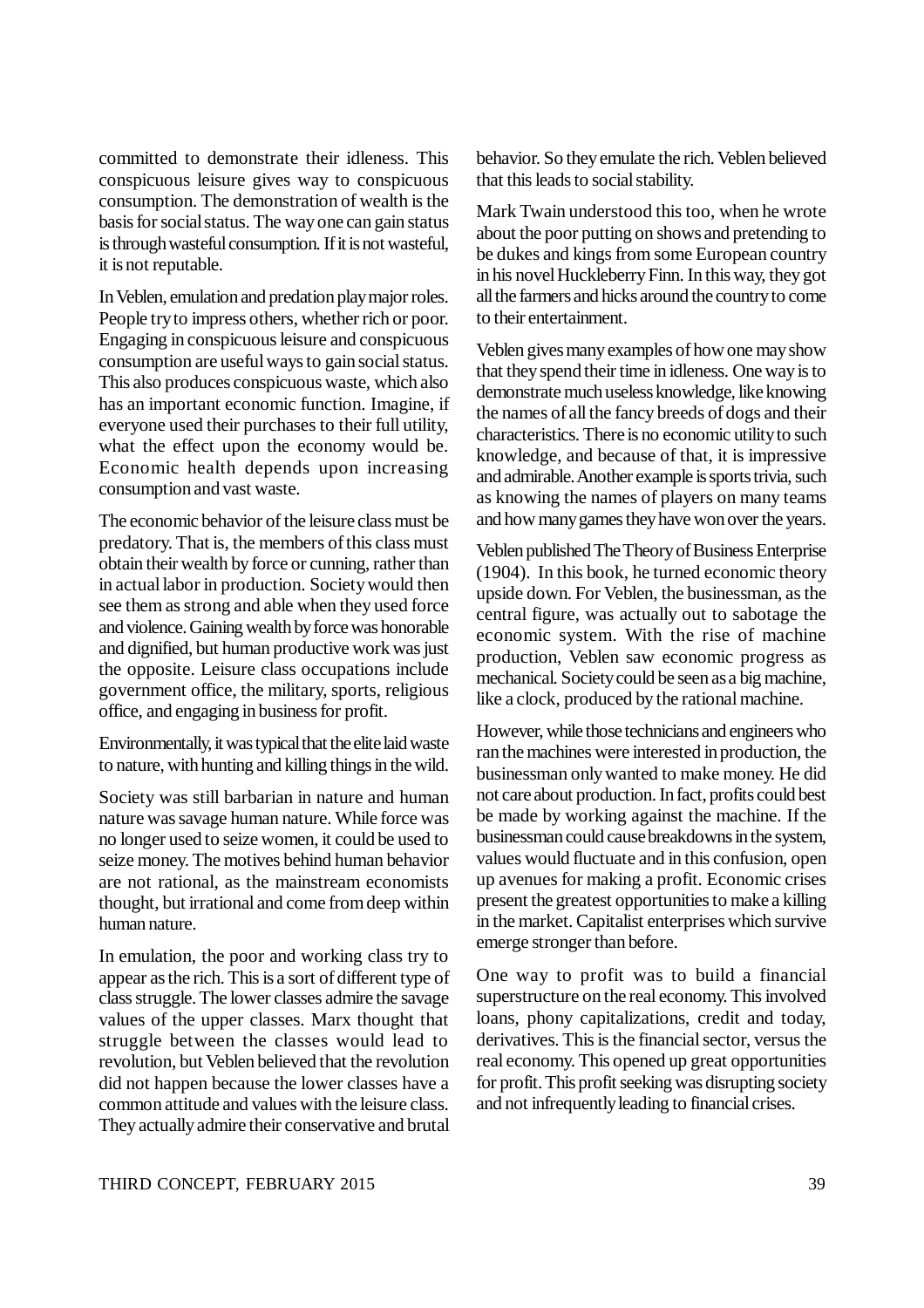Financial crises were the big apples which opened up unprecedented opportunities for accumulation, if one was lucky. Veblen surely had great foresight, as the financial sector has virtually taken over the American economy in terms of where profits are made today. It has extended its tentacles across the globe.

So for Veblen, the businessman works against production. He is interested in making money, not in producing commodities. The financial bubble becomes much bigger than the real economy. Businessmen were predators, for Veblen. They were engaged in "watchful waiting," for opportunities to make a killing in the market. For Veblen, they were like a fat toad waiting for flies and bugs to come along so that they could snatch them.

In the end, Veblen thought that the machine would do away with the businessman. The engineers who ran the machinery would take over production. It was a case of the machine verses the businessman and the businessman was fully dispensable. The machine was driving social change. Engineers would take over the business system and end the chaos caused by the businessmen. This was necessary if there was to be progress.

Veblen thought that if this revolution did not happen, then society would turn into a brutal struggle and lead to fascism. Veblen contributed the perspective that the machine was the leading cause of change in the twentieth century. It was the triumph of science and technology. Society was not the peaceful equilibrium suggested by economists such as LeonWalras, Alfred Marshall, the Austrians, and so on. And it was also not the class conflict as thought by Marx. It was more like a primitive jungle raised to a slightly higher plane. Veblen tried to discover why people behave as they do. And this was not the way predicted by the mainstream economists through the previous ages.

The machine was rational. Man was human, not rational. Human nature must give way to the dictatorship of the machine, the dictatorship of technology in modern times. We have now reached the point where the computer tells us what we can

do and cannot do and there is nothing we can do about it.

Veblen was sympathetic to state ownership of industry. His views are often compatible with Marxism, socialism or anarchism. He attacked production for profit. Veblen thought that society would reach socialism through the technological developments of engineering. In this way, his views are similar to Saint Simon.

Taking a closer look at Veblen's arguments, there are two major classes in the modern system of barbarianism, called capitalism. One is the class of industrial engineers. They are simply interested in making production efficient. The modern machine system could not run without them. The second class is the business class that provides business management. Not only are they not the solution, they are a genuine nuisance who work against the engineers to prevent the economic system from working efficiently. Veblen believed that the advance of human society depends upon the annihilation of the business class. They are parasites who suck the blood of society for a profit to the detriment of the people. They are always anxious to disrupt the system of production and distribution if a profit can be made out of it.

Veblen begins by noting that the modern society is mechanical. Modern society itself is a machine. To function efficiently and rationally in modern society is to function as a machine. This, however, is contradictory to human nature, as in Charlie Chaplain's Modern Times. The architects of the system, as in Visvakarma, the Celestial Carpenter, are the engineers. They provide the cornucopia of wealth, but this is out of keeping with traditional life. Businessmen, on the other hand, have no interest in production and consumption, that is, the needs of society. Their interest lies only in pecuniary gain. They frequently sabotage the system for the purpose of making a profit.

This is a very accurate description of the economic system today, more than a hundred years after Veblen wrote the theory. The 2008 financial crises in the United States was brought about by totally irrational actions of the bankers. This then spread to Europe.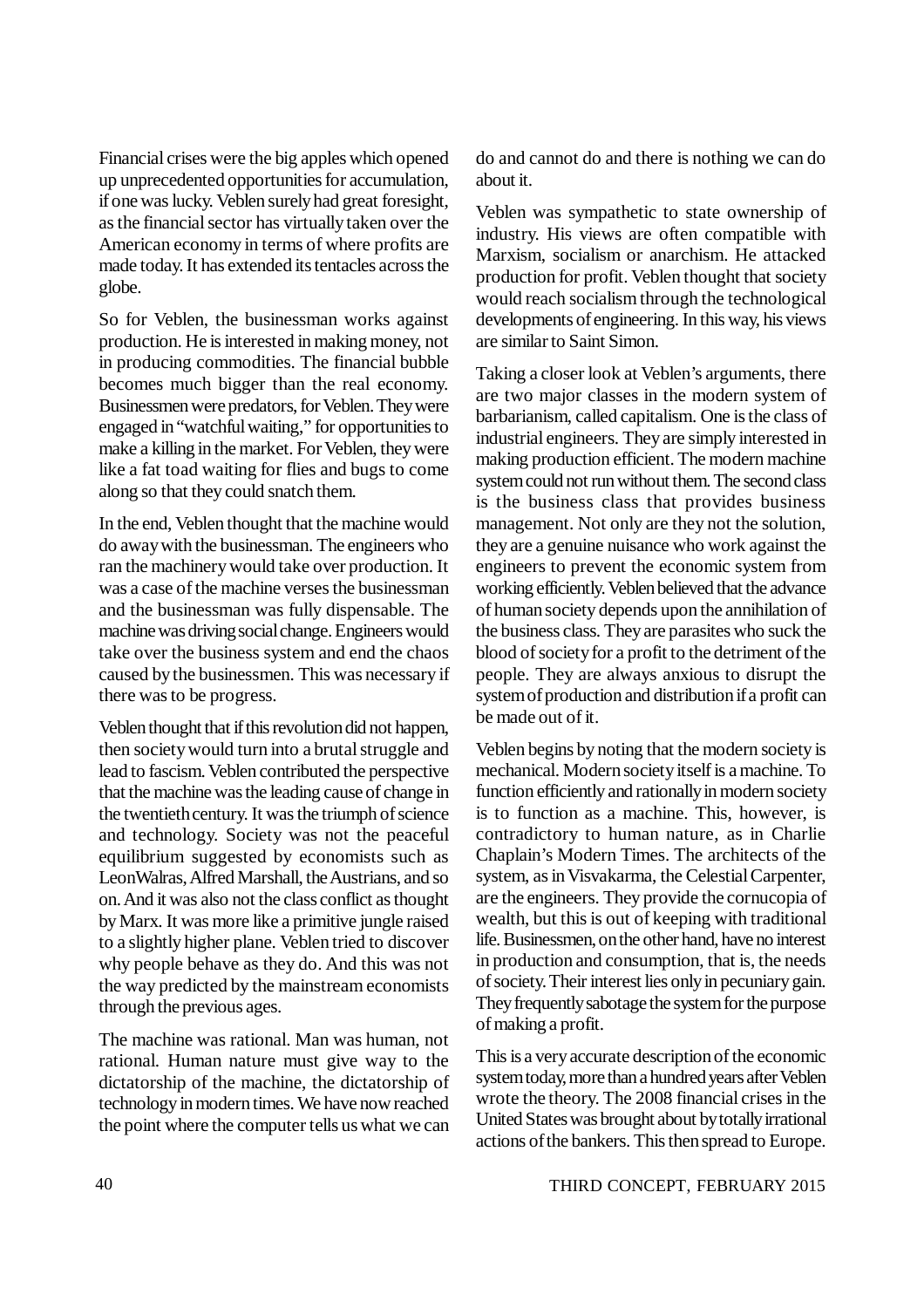The bankers made bad loans, spun the market, invented new financial products called derivatives, and sank the system while making great profits. Businessmen do not always have an interest in the smooth operation of the economic system. Disturbances open up great opportunities to make a killing in the case of an economic crisis. These facts, however, go against the typical way businessmen are viewed in society.

In the machine age, everything becomes standardized. Not just inanimate objects, but people too become standardized. For example, political science professors. They specialize in some narrow field and must demonstrate that they have been accurately produced and honed to standardization before inserted as a cog wheel into the educational machine. They then turn on their hub in some department of a university for their productive years. They are not just human scholars with a brain, but functionaries. While their human brain might tell them that "national security" did not mean a new generation of nuclear weapons, they will readily accept more nukes as the standard solution as the machine is in control. They will recite the orthodoxy of the textbooks in a mechanical way in their lectures, papers, conferences, and go right on turning out the same nonsensical phrases, platitudes, and journal articles. In fact, they generally have to do this in order to keep their job. Anyone who questions their knowledge will be seen as a defective product and useless.

In modern society, there is a subject-object reversal as seen in Karl Marx. The machine or dead matter has come to control human consciousness.

In business management, the more sophisticated the management, the more damage that is being done. Mergers and acquisitions, for example, disrupt and slow down the system. Efficient inventions are hidden or destroyed as they may damage profits. A real example is the destruction of the fleet of electric cars produced in the United States some years ago, because they threatened some big auto companies. Veblen states that: "It is a casting out of businessmen by the chief of businessmen." Advertising is largely "unproductive work." It is only a slight service to the community and largely a "disruption." But just

because it is "unproductive" does not mean that it is not useful for pecuniary profit.

Creating an image is also important for business in the quest for profits, no matter how misleading. There are the concerns of "reputation," the image of honest dealings, trademarks, privileges, and copyrights. The "earning capacity" of the firm must be established to build its value in the stock market, normally through "misinformation" and "partial information."

It is no longer a matter of supplying the needs of society. Now business principles have come to dominate life. It is largely a question of price in the market. But today, "hard times" happen just as frequently as in the past and they are generally brought on by the operations of businessmen themselves. Depressions and expansions become the normal situation.

In business "dull times" is the norm and expansion is an exception. This is an earlier version of the views of Paul Sweezy and Harry Magdoff at Monthly Review Journal in New York, after the l950s. Businessmen generally cling to the old-fashioned view that there is a natural cycle of boom and bust, but not true. When a crisis does occur, it is merely a pecuniary shrinkage, not a material shrinkage. It is merely that reflected in price.

Here, Veblen sets out a theory of crisis, similar to the theory that would be forwarded by Hyman Minsky in the l960s. This movement starts with new investment in a certain area. An initial disturbance in prices opens up opportunities. More is produced as demand increases. (For example in the housing sector.) This is buoyed up by speculation and future contracts. This tends to become reckless, what Alan Greenspan liked to call "irrational exuberance." Property values increase and the inflated property is used as collateral for new loans. This cycle continues till prices start to fall. Meanwhile, wages have advanced very slowly during this prosperity.

Eventually, the differential advantage is lost and capital will not sustain the loans. Earnings fall off. When this happens, credit dries up and liquidation of the operations begins. The creditors have the most to gain and the debtors will generally lose. But Veblen

#### THIRD CONCEPT, FEBRUARY 2015 41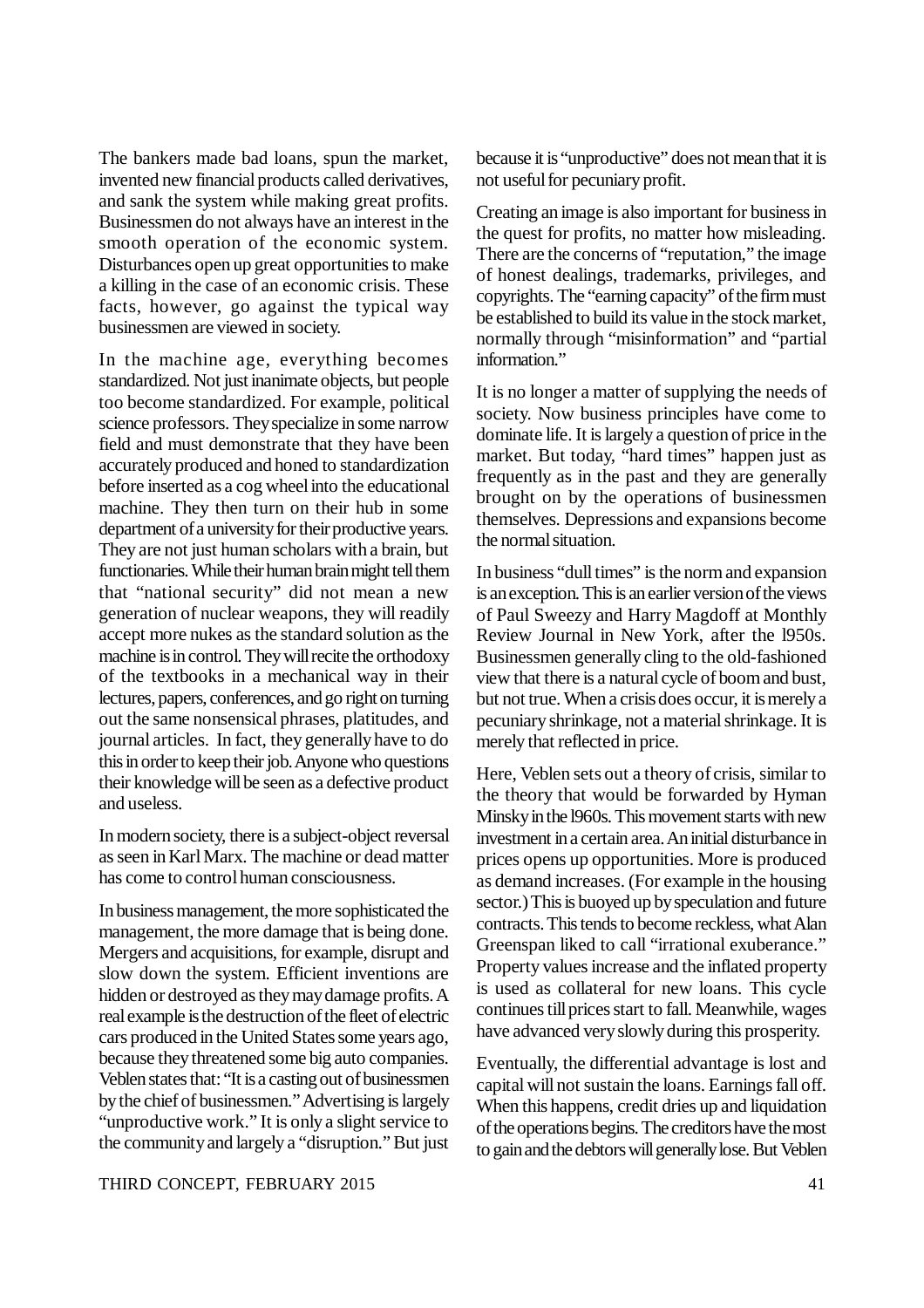says that the creditors do not push as hard as they could because they do not have the foresight or the intelligence. They are also afraid that they might collapse the whole business system and then the money value of goods would collapse. Veblen accuses businessmen of being shortsighted and "lacking intelligence."

Of course, in an expansion, the big businessmen gain the most. Workers only gain steady work while the expansion is going on. But any gains they make are eaten up by higher prices. The increased profits are only made at the expense of the worker as there is little increase in wages. If wages did rise, it would cut away the differential advantage which is the basis of profits.

Veblen brilliantly saw the virtue of waste in capitalist enterprise. This is also why war is so important to capitalism as it is a vast source of waste. Karl Marx once observed that war was the equivalent of dumping a significant portion if the national wealth into the ocean. War, however, has the function of being able to prevent an economic crisis. When the war stops, and thus the waste, this frequently brings on a crisis.

"Useful waste" includes such things as war, armaments, diplomatic establishments, public projects, and edifices. Rulers like to build themselves palaces and buy Mercedes automobiles that cost half a million US dollars. A simpler man, like Pope Francis who wants to ride in a modest car just does not understand the value of high consumption and waste in the modern economy.

Nevertheless, even all this above is seldom enough waste to fit the bill. The government is forced to pursue ever more vast sources of waste. War is surely the greatest, especially if something nonexistent can be invented to fight against, so that the war will go on forever and only get bigger and worse. Today the so-called war on terror fits that bill nicely.

Of course not a little is spent on torturing some poor helpless souls grabbed up in the far corners of the earth and water boarded until they croak. A couple of trillion US dollars wasted in Iraq. Another trillion in Afghanistan. More billions on drones. More

wasted on weapons. Whether they are ever deployed is irrelevant.

Only monopoly can set aside the grinding effect of a crisis. To keep up prices, it need not be a complete monopoly, but the more the better from the business perspective.

There are two factors that lead to a depression. First the increasing effectiveness of the machine. Not everything can be sold. However, Veblen does not use the term "overproduction." There is always a need no matter how much is produced. Secondly is the interdependence of different lines of business since they affect each other. This leads to the formation of a trust. A contradiction exists between competitive business and the machine process. The need for efficiency leads the system toward mergers. It seems that Veblen is saying that businessmen are just in the way and the sooner they go away and let the engineers run the system, the better.

The government best attuned to business sabotage will naturally be a liberal government. "A constitutional government is a business government." And "Representative government means, chiefly, representation of business interests." Governments have to modernize to fit this bill. Veblen wrote: "The degree to which a government fails to adapt its policy to these business exigencies is the measure of its senility." Business comes to control the government. Veblen says that "the ring of business interests which secures the broadest approval from popular sentiment is, under constitutional methods, put in charge of the government." This is certainly true today in the age of neoliberalism.

Business men are regarded as meritorious and productive and it is believed that they serve the public good. But Veblen argues that this is not true.

Veblen also notes that there is a handsome profit margin to be made dealing with other countries, which he refers to as "pecuniary unregenerative populations." But again, frequently force is required and this entails armaments. The need for "warlike demonstrations" arises. The nation in control has to show the flag. If there is actual war and the war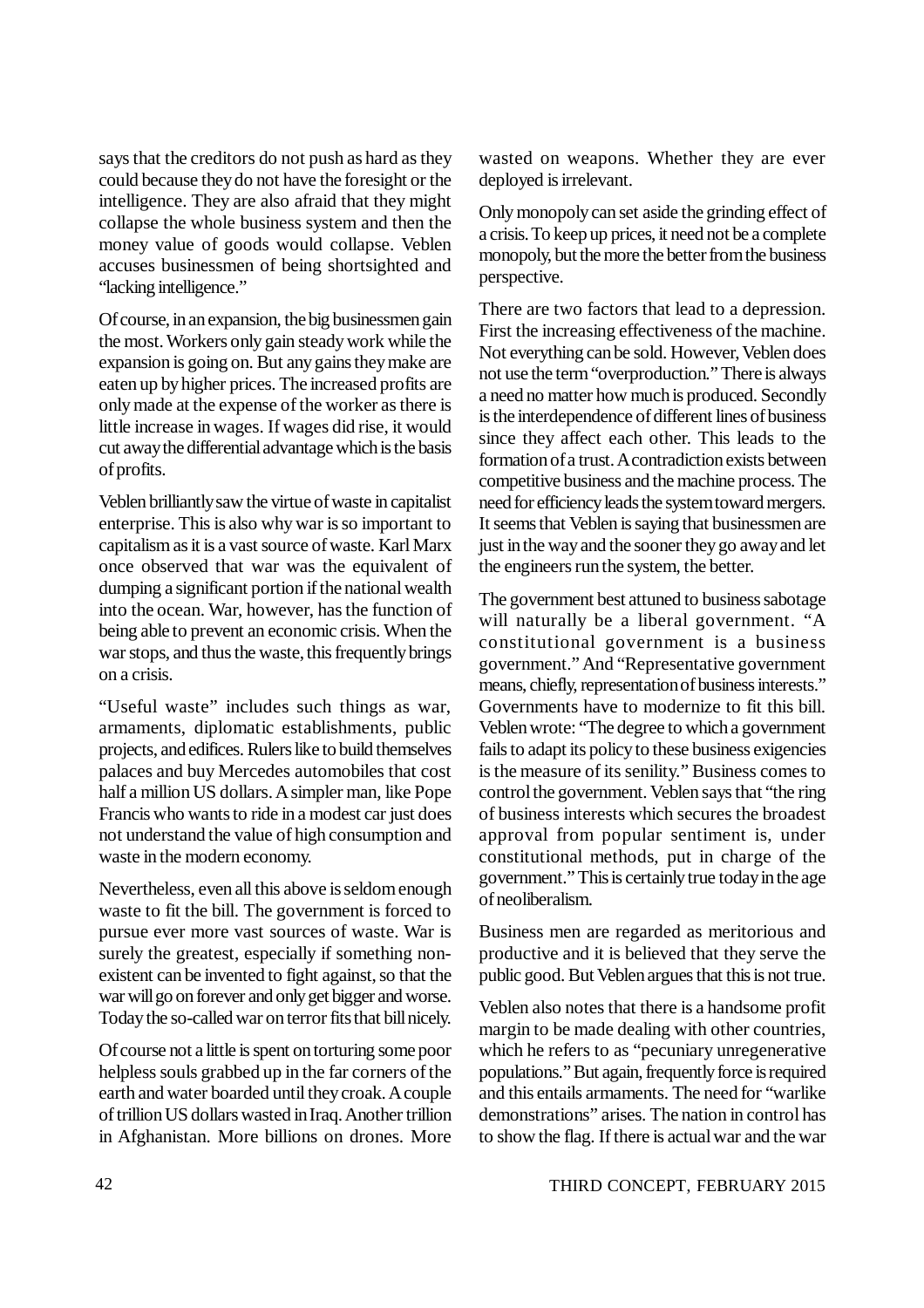burden becomes very large, so much the better for the businessman. It opens up opportunities for more profit. Much livelihood will be destroyed, but this is of no concern to the businessman who is just out for the profit.

In modern enterprise, the machine changes the culture and produces a certain kind of worker. First, the intellect of the worker must be "standardized." He must learn to function in the mechanical process and the machine provides discipline. Veblen does not think that the intelligence of the worker needs to be lowered, as Marx argued, but merely become standardized and disciplined as far as intelligence goes. His standard thought will provide "quantitative precision." This seems like Taylorism in the workplace.

Any other intelligence on the part of the worker is useless, indeed, "worse than useless." This is because it would blur the worker's "quantitative thinking." It will be necessary to keep the philosophers away from the assembly line. They could only screw things up like Charlie Chaplain's little bum.

Thought that is required in work is not anthropomorphic. It is not a human type of thought. It is impersonal. It is to think like an engineer, and more accurately, to think like a machine. We have all come across these inorganic types of individuals.

The culture of the engineers and the culture of the businessmen are totally different and they cannot understand each other. The thought of the business class is old fashioned. Businessmen think in terms of natural rights in property and are conventional. They can never question property rights. Moreover they are conservative and reactionary. This is a mark of the "higher barbarian culture."

Others who think in barbarian terms are soldiers, politicians and the clergy. However, these are more disciplined than the business class. This culture persists in the Western world despite the universal presence of the machine. They lack thrift and need to engage in conspicuous waste in their life style. To keep up their reputation, they have to consume beyond any need and squander the wealth of society.

After machine production has been established for some time, trade unionism arises. It is a "concomitant of the machine age." Veblen says that trade unionism denies the natural rights dogma. It denies individual freedom of contract to the worker. It denies the businessman the freedom to carry on the business on his own terms. It hampers individual liberty and free trade and logically leads to socialism. The institutions of the past are unfit for the work of the future, which may be under socialism. In fact, it is machine technology and the mechanical process which has given rise to socialism.

"The machine is a leveler, a vulgarizer, whose end seems to be the extirpation of all that is respectable, noble, and dignified in human intercourse and ideals." There is some protest from some quarters, such as "Christiandom," but the machine discipline spreads to ever wider circles.

For Veblen, this means that business enterprise is falling into decay. There is a great struggle between the machine which marches on and the culture of the businessman steeped in archaic ideals. Which will win out ultimately? This is the crucial question that Veblen addresses in the last part of the book.

Is it possible to slow down the decay of the ancient barbarian values of the business class? One possibility might be through the use of charity. Another possibility is the strengthening of military barbarity, the promotion of a warlike culture. A third possibility might be the strengthening of Christianity.

The problem is that things may have gone too far already. Natural liberty based upon petty craft industry and trade was unstable. This peaceful industry has now been replaced with a warlike industry under a coercive government. The vulgarization of modern times is far advanced. This has only increased with computerization.

Could this cultural heritage be saved by charity organizations, clubs, and societies to help the indigent? Veblen believes these are irrelevant as they are not part of the business culture. The solution must be found within the business culture itself.

One problem, however, is that business requires insincerity. It must cater to a low average level of

#### THIRD CONCEPT, FEBRUARY 2015 43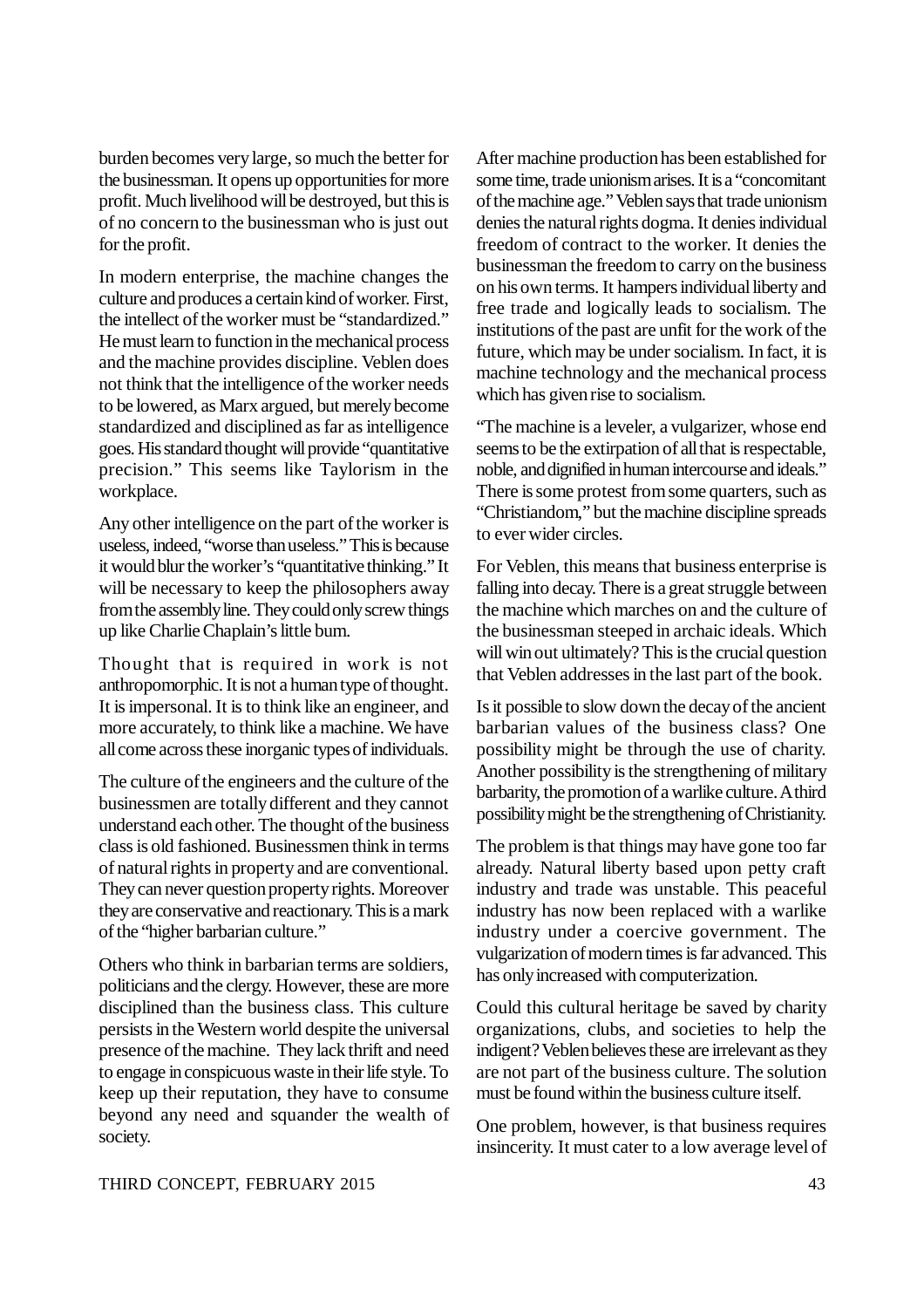intelligence and follow the tastes of "middle class affluent snobs." Business pretends to promote the bourgeois values of thrift and solvency, rather than aristocratic manners. So people see business principles as good. They come to permeate the educational system and are seen to be practical. But it actually corrupts the workers and promotes conspicuous consumption.

A second way to save the system might be through warlike values. The problem with democracy is that people will no longer take orders. On the other hand, the military promotes patriotism and subordination. The barbarian values of subordination might be strengthened to counteract the vulgarization of modern life by the machine. As Veblen notes, the military is "an effective school in the barbarian methods of thought." This could bring back the ancient virtues of allegiance, piety, servility, and prescriptive authority. In addition, war is a business proposition, It is profitable. This might guide the nation back into the archaic conventional ways and restore dignity and stability,

A third possibility is Christianity. This would give a sacramental serenity to the outlook of citizens but probably not get rid of materialistic greed. But the problem is that it would lead to a decline in business itself.

Veblen says that it is a "blind guess" which of these cultural tendencies will prevail. But he concludes that in any event, business enterprise is bound to lose in the end. This reminds one of Joseph Schumpeter who believed that the entrepreneurial spirit could not survive into the future. Presumably, the business culture must end primarily because it is simply too disruptive of society and the economy.

The logical thing is to let the engineers and industrial managers run society. This seems to suggest that Veblen saw the future society as possibly socialist. It is not clear, however, that Veblen was completely happy with this. While it might be efficient in providing the livelihood of society, it would, nevertheless, have dragged society down to an exceedingly vulgar level.



# **Shaping Attitude for Achieving Higher Altitude**

# Dr. Ritu\*

[*The process of human change begins within us. We all have tremendous potential. We desire good results from our efforts. Most of us are willing to work hard and to pay the price that success and happiness demand. Each of us has the ability to put our unique human potential into action and to acquire a desired result. But the one thing that determines the level of our potential-that produces the intensity of our activity and predicts the quality of the result we receive-is our attitude.]*

titude determines how much of the future<br>we are allowed to see. It decides the size<br>of our dreams and influences our<br>determination when we are faced with new ttitude determines how much of the future we are allowed to see. It decides the size of our dreams and influences our challenges. No other person on earth has dominion over our attitude. People can affect our attitude by teaching us poor thinking habits or unintentionally misinforming us or providing us with negative sources of influence, but no one can control our attitude unless we voluntarily surrender that control.

No one else "makes us angry". We make ourselves angry when we surrender control of our attitude. If we select a volatile attitude by becoming hostile, if we want to receive the rewards the future holds for us, then we must exercise the most important choice given to us as members of the human race by maintaining total dominion over our attitude. Our attitude is an asset, a treasure of great value which must be protected accordingly.

Beware of the vandals and thieves amongst us who would injure our positive attitude or seek to steal it

<sup>\*</sup> Ph.D, M.Phil, MBA (Personnel Management) Pune University.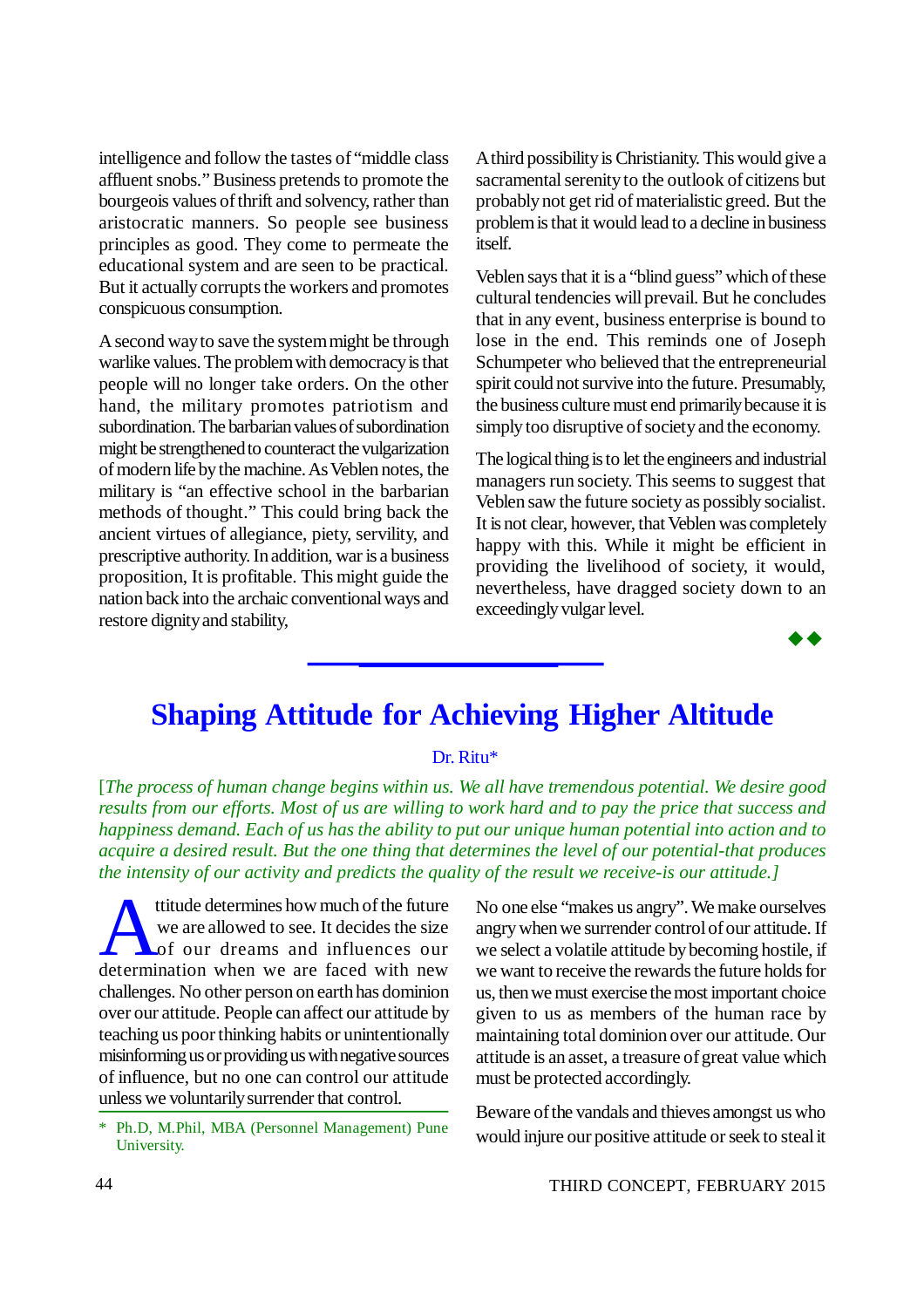away. Having the right attitude is one of the basics that success requires. The combination of a sound personal philosophy and a positive attitude about ourselves and the world around us gives us an inner strength and a firm resolve that influences all other areas of our existence.

Always remember that the greatest gift that all of us have, no matter what, is the power of self-control. All of us have the power to control our attitude with all that happens to us on a daily basis. It can be the slightest thing to throw us off and causing us to have a bad attitude which can throw off the entire day and affect your productivity.

### **Personal Effectiveness**

What is personal effectiveness? It can't just be achieving our goals because we could do so in a very wasteful, time consuming or sloppy way. How about making best use of our time and all other personal resources at our disposal? This means achieving our goals efficiently, like investment, getting the best possible return. Personally effective people are thus more than just people who get what they want.

They really have two qualities: They make good use of their resources and they are skilled at achieving their goals. People are personally effective in different ways because everyone has different goals, values and priorities. Skilled communicators, for example, can be effective in numerous ways depending on what they want to achieve.

### *What Does Personal Effectiveness Mean?*

- **³** Getting my work done to high quality standards
- **³** Taking care of my family and making them happy
- **³** Career advancement
- **³** Influencing people
- **³** Making and keeping new friends
- **³** Earning the respect of my colleagues
- **³** Becoming an expert in my field
- **³** Or something else

People who are personally effective make good use of their skills. They don't squander them. They use them to achieve their goals and do so in a way that is efficient and cost effective. How can you become more personally effective? Start by clarifying your goals, values and priorities. What is it that you want to achieve, in the short term at least, if you aren't sure about the longer term? What skills do you need to acquire in order to achieve your goals? Then: what is the most efficient, easiest way you can get what you want? That is, how can you apply your skills? How can you invest your time and effort to get the best return on all your efforts and talents?

# **Personal Effectiveness and Confidence**

It is hard to be effective if we aren't confident. Our confidence grows when we play to our strengths and have a confident attitude. To build and maintain strong self-confidence, it's important to say positive things to yourself. Even if you haven't achieved much in your life, try to do nice things for others. That makes you a better person and is something to be proud of. You will fail at some things. Everyone does, but use a diary to keep track of everything you achieve, even little things.

Review it regularly to celebrate your success. Building self-confidence and personal effectiveness is a gradual process of building on past successes, taking stock of where you are and moving onto bigger things. Don't worry if you don't have a long term goal. Very few people do. The key is to create a foundation of success on which to build. As you achieve more and try new things, continually push yourself outside your comfort zone.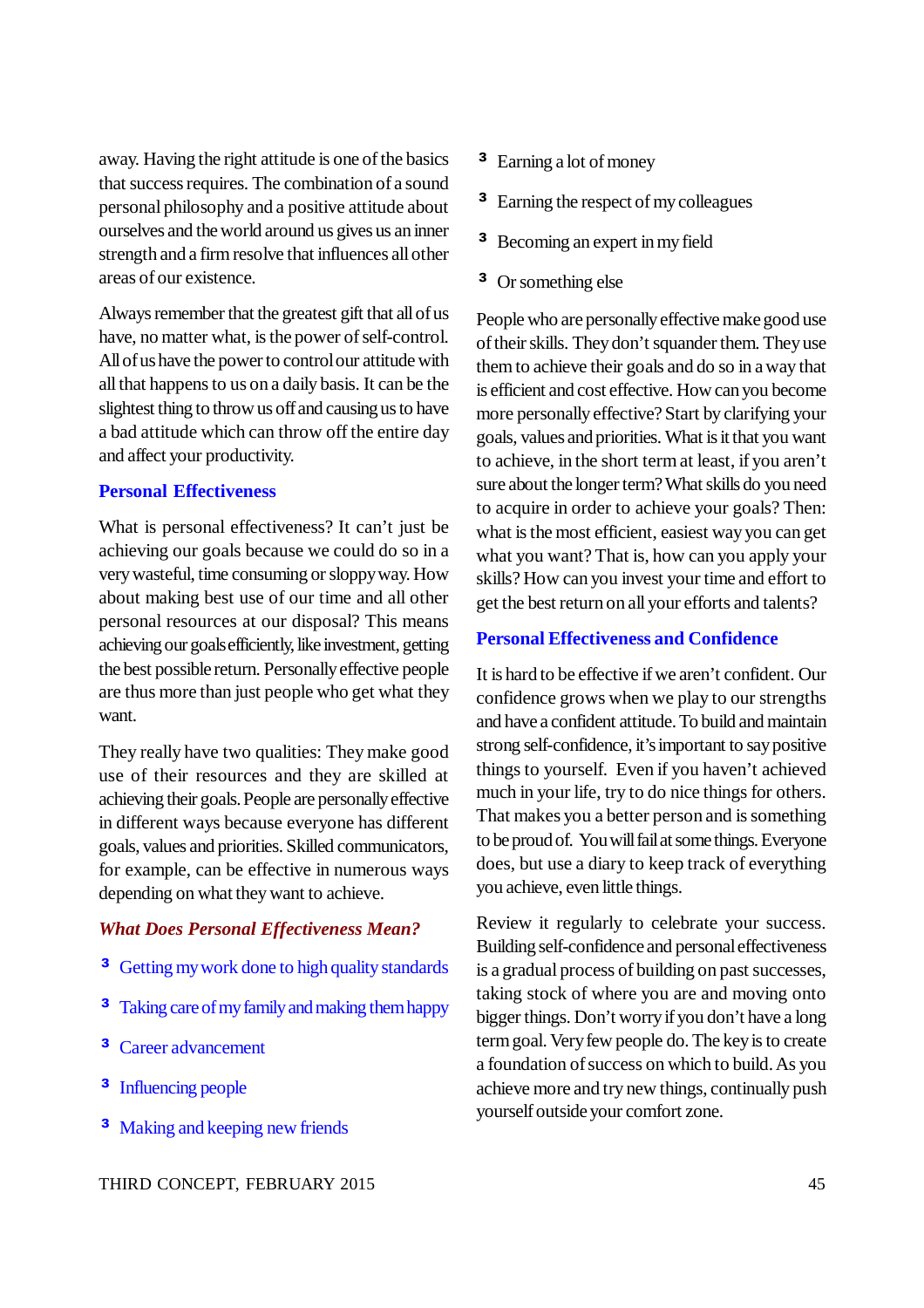### **Self Esteem**

Your self-esteem determines your performance. Your personal effectiveness is in direct relationship to your level of self-concept. The fear of rejection is the major reason for failure. The greater the fear of rejection, the worse is the performance and the more self-esteem goes down. The easy way to keep up your self-esteem:

# 1. "KEEP YOUR HEAD UP AND YOUR OVERHEADS DOWN"

- 2. The One Million Rupee Question:
- 3. "How can I build my self-esteem?"
- 4. Health, Appearance & Positive Attitude is all directly related to self-esteem.
- 5. No one can teach you how to increase selfesteem; you have to do it on your own.

# **Art of Leading and Influencing**

To lead or influence people effectively, you must have a sufficient power base. There are eleven sources of power: five personal sources (knowledge, expressiveness, history, attraction, and character), five organizational sources (role, resources, information, network, and reputation), and one meta-source, will). Power in people is like power in batteries. The higher the voltage of a battery, the more electromotive force it can deliver and thus the more impact it can have. A 1,000-volt battery is far more powerful than a 10-volt battery.

Likewise, people with greater sources of power are better able to lead and influence others than people with fewer and lesser sources of power. The more powerful you are, the more influence you will have.

### **Personal Sources of Power**

# *Knowledge*

Your knowledge, skills, talents, and abilities, as well as your learning, wisdom, and accomplishments are your assets. Power derived from what you know and can do. People rated high in knowledge power are three times more influential than people rated low in knowledge power.

### *Expressiveness*

Your ability to communicate powerfully and effectively in written and oral forms is significant. Power is based on the clarity, energy, conviction, and eloquence of speech. In its most powerful form, expressiveness is related to charisma. Building this power source will increase your influence effectiveness more than building any other power source. Expressiveness is strongly correlated with three other power sources: character, attraction, and reputation.

# *History*

Shorthand for  $\hat{a} \bigoplus$  history with the person you are trying to lead or influence? Power derived from familiarity and trust with another person. Based on the psychological principles of liking, similarity, and reciprocity between people who know each other well, this can be the most important power source. High ratings on history power are strongly correlated with high ratings on interpersonal skills.

### *Attraction*

The ability to attract others by causing them to like you is based on physical attractiveness as well as authenticity; commonality of values, attitudes, or beliefs; personality; character; wisdom; shared experience; and many other factors. Globally, it is one of the strongest power sources. High ratings on this power source more than triple your influence effectiveness.

# *Character*

Power based on people's perceptions of your character, including such elements of character as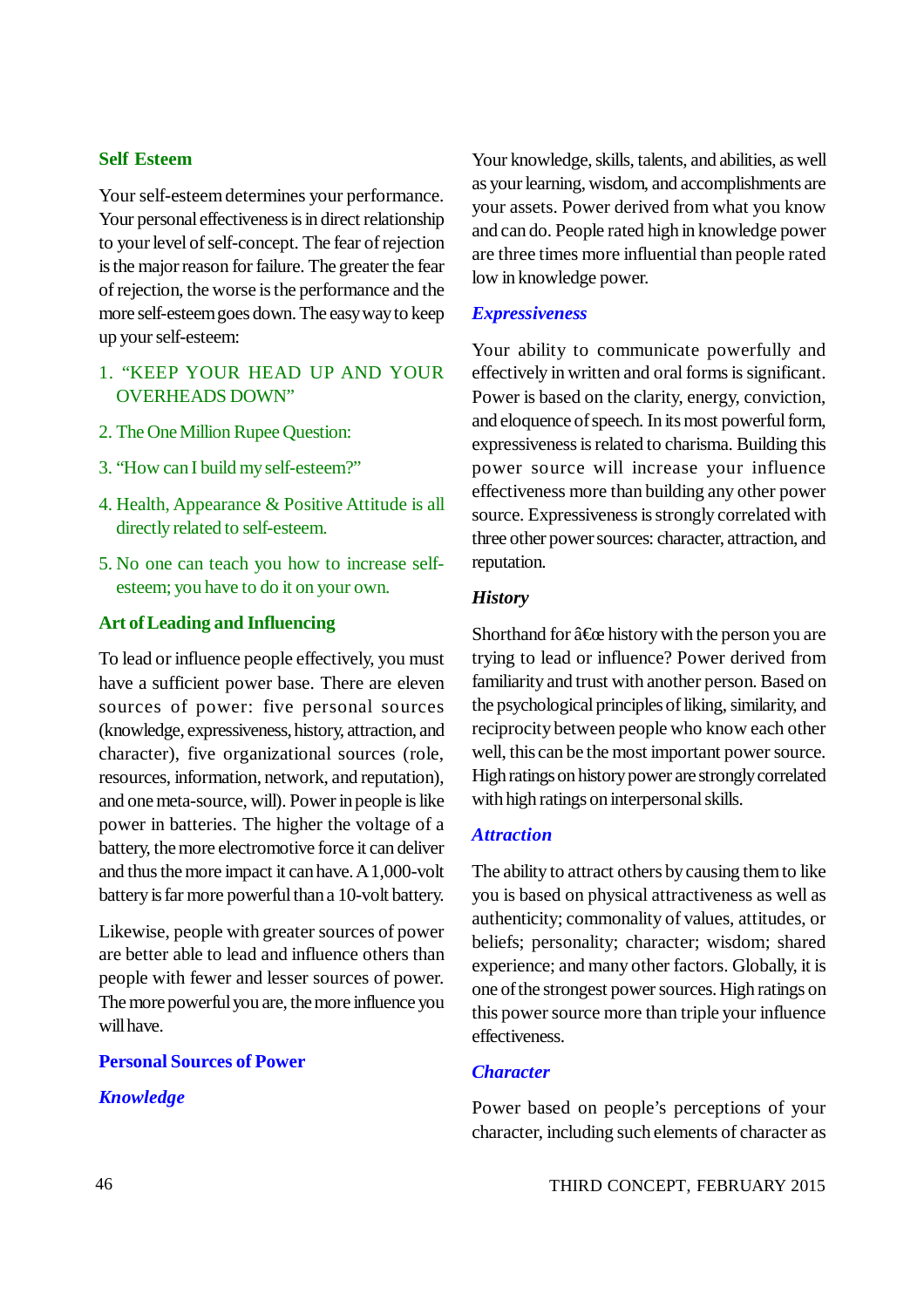integrity, honesty, fairness, courage, kindness, modesty, prudence, and so on.

# **How Influence Works**

Influence is the application of power to accomplish a specific purpose. Research shows that people typically try to lead and/or influence others using ten positive influence techniques: logical persuading, legitimizing, exchanging, stating, socializing, appealing to relationship, consulting, alliance building, appealing to values, and modelling. There are also four negative or "dark side" influence tactics: avoiding, manipulating, intimidating, and threatening. For a complete explanation of these influence techniques, see my forthcoming book *Elements of Influence: The Art of Getting Others to Follow*.

Your 'Lead Influence' can be as complex as forming an alliance of nations to try to influence a rogue country's leadership to change its policies or as simple as a child smiling and extending his hand in an offer of friendship. Every time we try to affect how other people think, behave, or decide, we are trying to influence them. A smile and a handshake are attempts to socialize (see below), to form a connection and break down barriers. As people get to know us and like us, they are more likely to say yes to our requests.

#### **Team Building and Collaboration**

Building a good team is the single most important thing a Project Manager can do to achieve a successful project. With the right attitude, a team will overcome almost any difficulty to succeed in its goals. In most projects there will be times when only the determination of the team can overcome the difficulties and carry the initiative through to success. Even when there is no pressure, the team's spirit and enthusiasm will be reflected in the quality of the solution and the extent to which other people buy-in to it. There is a whole area of academic

study and practical experience about building good teams.

Business psychologists present many theories concerning the way in which people interact. A world-class project manager needs to be an amateur psychologist and a manipulator of human behaviour. Here are some of the factors which generally lead to a good team. Shared belief in the value and achievability of the team's goals, awareness of the value of the individual's own role and contribution, recognition of the value of other team members (whether they are key specialists or just nonspecialist, junior assistants),desire to work collaboratively, sharing thoughts, ideas, concerns, etc, friendship - enjoying working together with a common purpose, supporting each other in recognition that the team's success requires all members to be successful, coaching junior members rather than bossing them, listening to ideas and advice from other team members, making time to communicate with other team members, celebrating successes, rewarding good team behaviour in financial and non-financial ways.

The classic analogy is the donkey, motivated by the promise of a carrot and the threat of a beating with the stick. Most psychologists believe that the positive experience of the carrot is much more successful than the negative threat of the stick. They would argue that the stick should be applied only on rare occasions with good cause - or, maybe, never at all. The carrot should be offered as a constant reward for performance.

Remember that the emphasis is to build a good team. The right attitude can be promoted throughout all these activities. In addition, you should plan appropriate formal and informal activities that build the desired attitudes and behaviours. In most cases, some form of team social event should be held early in the project. Informal social activities can also be planned - even where they are intended to look unplanned.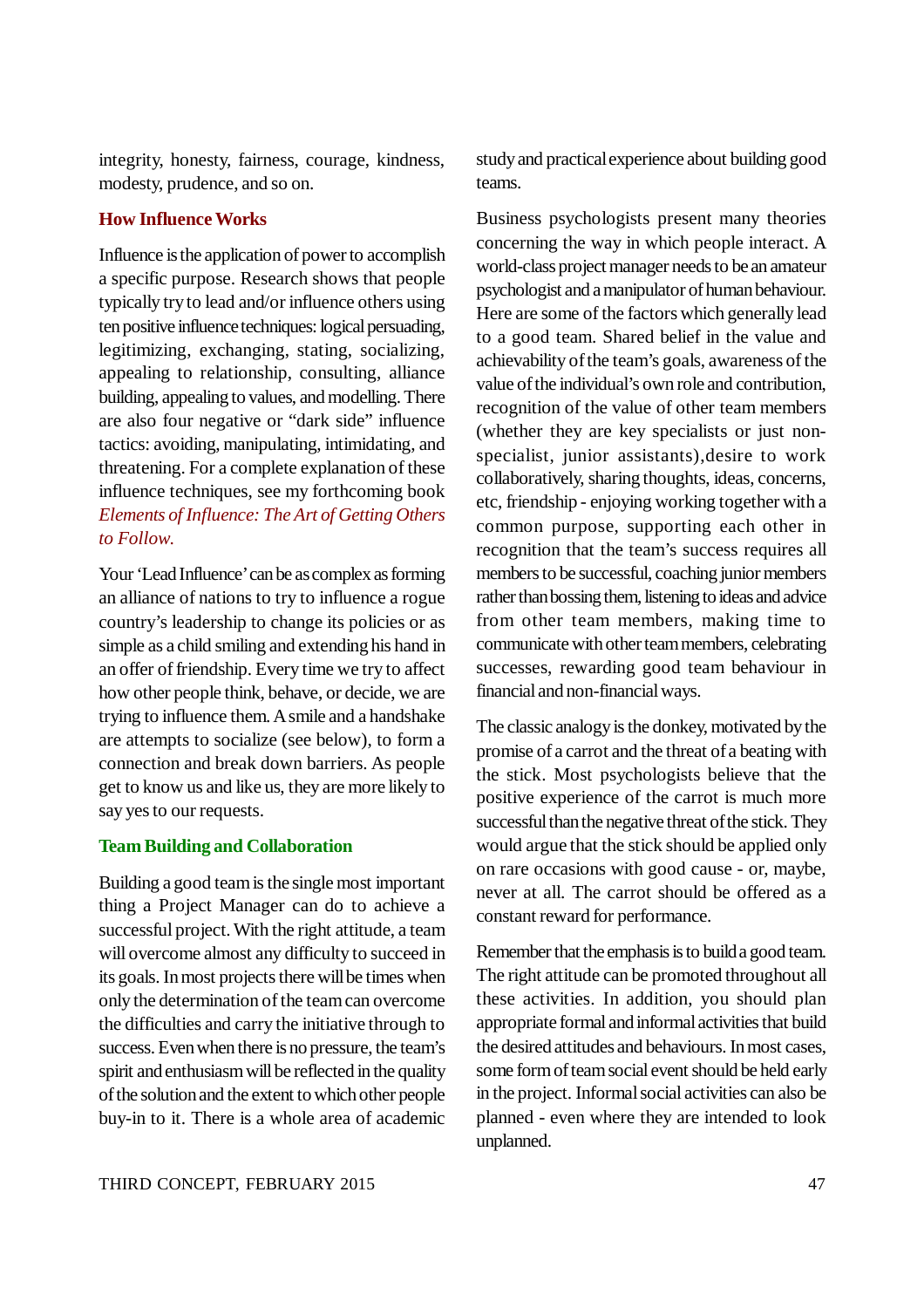### **Communication Skills**

Effective communication helps us better understand a person or situation and enables us to resolve differences, build trust and respect, and create environments where creative ideas, problem solving, affection, and caring can flourish. As simple as communication seems, much of what we try to communicate to others—and what others try to communicate to us—gets misunderstood, which can cause conflict and frustration in personal and professional relationships. By learning these effective communication skills, you can better connect with your spouse, kids, friends, and co-workers.

# **What is effective communication?**

In the information age, we have to send, receive, and process huge numbers of messages every day. But effective communication is about more than just exchanging information; it's also about understanding the emotion behind the information. Effective communication can improve relationships at home, work, and in social situations by deepening your connections to others and improving teamwork, decision-making, and problem solving. It enables you to communicate even negative or difficult messages without creating conflict or destroying trust.

Effective communication combines a set of skills including nonverbal communication, attentive listening, the ability to manage stress in the moment, and the capacity to recognize and understand your own emotions and those of the person you're communicating with.

While effective communication is a learned skill, it is more effective when it's spontaneous rather than formulaic. A speech that is read, for example, rarely has the same impact as a speech that's delivered (or appears to be delivered) spontaneously. Of course, it takes time and effort to develop these skills and become an effective communicator. The more effort and practice you put in, the more

instinctive and spontaneous your communication skills will become.

#### **Time Management**

Time management is the act or process of planning and exercising conscious control over the amount of time spent on specific activities, especially to increase effectiveness, efficiency or productivity.

It is a meta-activity with the goal to maximize the overall benefit of a set of other activities within the boundary condition of a limited amount of time.

Time management may be aided by a range of skills, tools, and techniques used to manage time when accomplishing specific tasks, projects, and goals complying with a due date. Initially, time management referred to just business or work activities, but eventually the term broadened to include personal activities as well. A time management system is a designed combination of processes, tools, techniques, and methods. Time management is usually a necessity in any project development as it determines the project completion time and scope.

The major themes arising from the literature on time management include the following:

Creating an environment conducive to effectiveness, setting of priorities, carrying out activity around those priorities and the related process of reduction of time spent on non-priorities;

Incentives to modify behaviour to ensure compliance with time-related deadlines.

Time management has been considered to be a subset of different concepts such as:

Project management: Time Management can be considered to be a project management subset and is more commonly known as project planning and project scheduling. Time Management has also been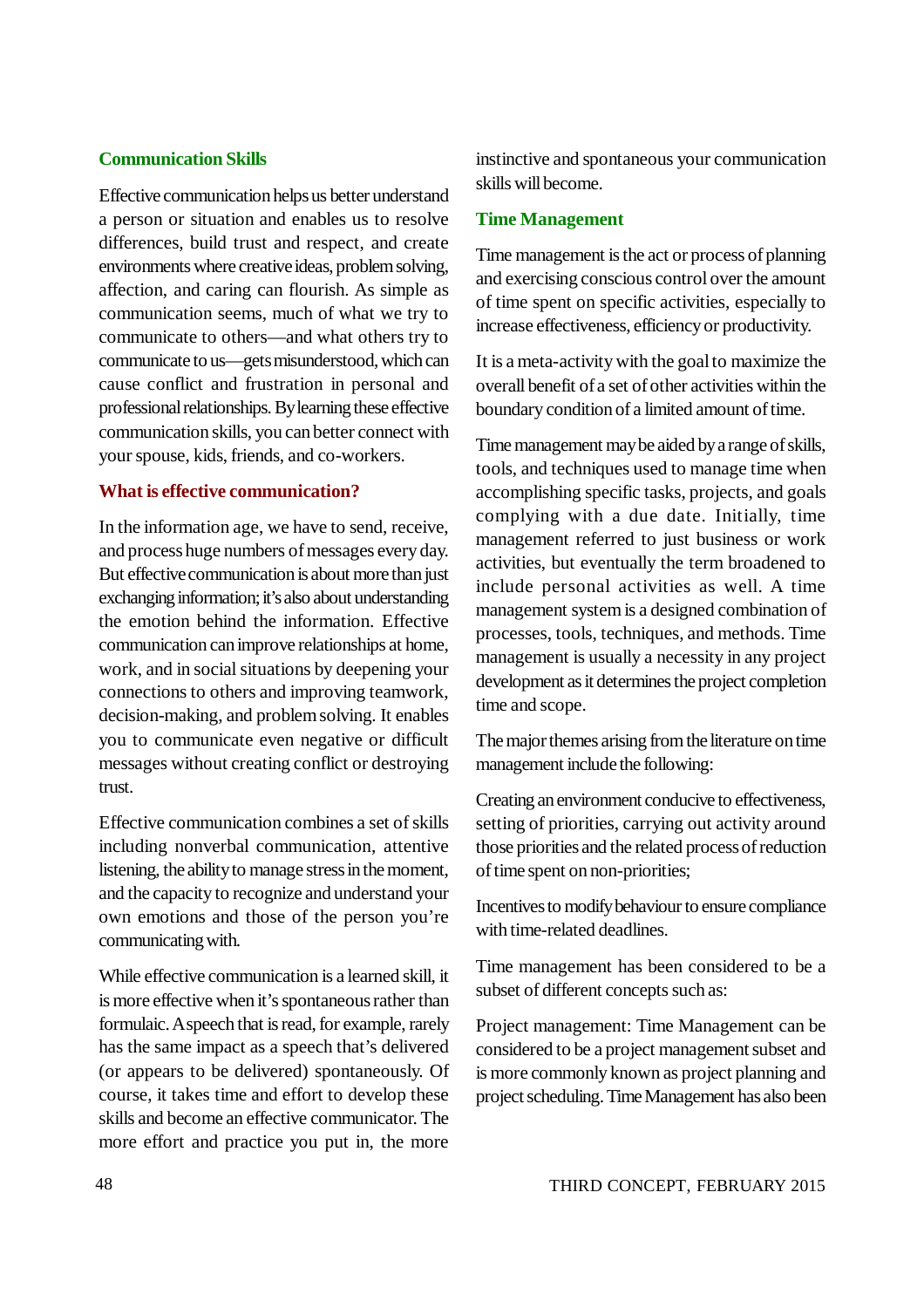identified as one of the core functions identified in project management.

Attention management: Attention Management relates to the management of cognitive resources, and in particular the time that humans allocate their mind (and organize the minds of their employees) to conduct some activities.

# **Creativity**

Creativity is defined as the tendency to generate or recognize ideas, alternatives, or possibilities that may be useful in solving problems, communicating with others, and entertaining ourselves and others. In order to be creative, you need to be able to view things in new ways or from a different perspective. Among other things, you need to be able to generate new possibilities or new alternatives.

Tests of creativity measure not only the number of alternatives that people can generate but the uniqueness of those alternatives. the ability to generate alternatives or to see things uniquely does not occur by change; it is linked to other, more fundamental qualities of thinking, such as flexibility, tolerance of ambiguity or unpredictability, and the enjoyment of things heretofore unknown.

Creative thinking skills are as much about attitude and self-confidence as about talent. Creativity is often less ordered, structured and predictable. As you are not looking for 'one' answer, you are likely to come up with lots of suggestions that are not 'right'. This can be difficult if you are more used to analytical and logical approaches. It can also be experienced as 'risky' as the prospect of making a mistake or not coming up with an answer is more likely.

# **Problem Solving**

Problem can be any task or assignment or project that you need to complete. Usually, it involves several different steps or stages. Some of these will require

specific methods that are particular to your subject area. However, there are generic skills and processes that contribute to success for any kind of 'problem', whether writing an assignment, conducting a student project, undertaking projects at work, or taking on an undertaking in your personal life.

# **Working through basic problem-solving processes**

To approach most problems you will need to:

- 1. Define the task clearly. What exactly is required?
- 2. Set priorities. What must be done first? What can be left until later?
- 3. Develop an appropriate strategy: what steps must you take to address the task?
- 4. Use experience from similar problems: what do you already know or what have you already done that would offer a starting place or guidance on how to approach the current problem?
- 5. Set targets: what steps must you accomplish by when? How will you know you have achieved each target? How will you measure your progress?
- 6. Develop an action plan. List all the steps necessary to achieve each target. Identify the best order for accomplishing each step and a deadline for each.
- 7. Get started. Do not wait until the last minute, start early on the tasks that you can begin straight away. Keep yourself focused and motivated.
- 8. Monitor your performance against targets and indicators. Check regularly whether you are meeting your targets and revise your action plan accordingly.
- 9. Evaluate your performance. How well did you achieve your targets? What did you learn that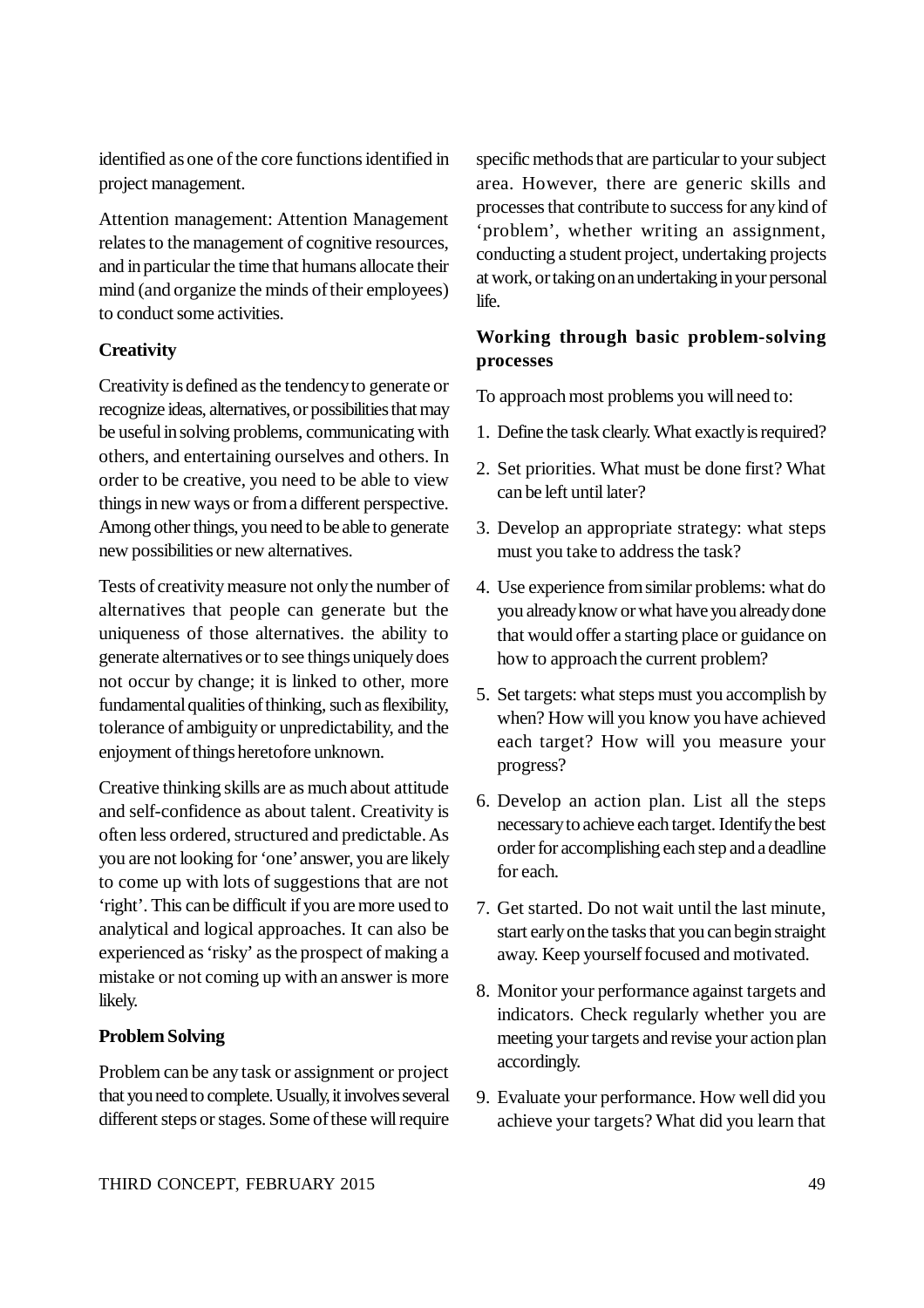will be of use to you for future problems and tasks?

#### **Values and Ethics**

# *Personal beliefs, values, attitudes and behaviour*

A belief is an idea that a person holds as being true. A person can base a belief upon certainties (e.g. mathematical principles), probabilities or matters of faith. A belief can come from different sources, including: a person's own experiences or experiments the acceptance of cultural and societal norms (e.g. religion) what other people say (e.g. education or mentoring).

A potential belief sits with the person until they accept it as truth, and adopt it as part of their individual belief system. Each person evaluates and seeks sound reasons or evidence for these potential beliefs in their own way. Once a person accepts a belief as a truth they are willing to defend, it can be said to form part of their belief system.

#### **What is a personal value?**

Values are stable long-lasting beliefs about what is important to a person. They become standards by which people order their lives and make their choices. A belief will develop into a value when the person's commitment to it grows and they see it as being important. It is possible to categorise beliefs into different types of values – examples include values that relate to happiness, wealth, career success or family. A person must be able to articulate their values in order to make clear, rational, responsible and consistent decisions.

#### **What is an attitude?**

Attitudes are the mental dispositions people have towards others and the current circumstances before making decisions that result in behaviour. People primarily formulate their attitudes from underlying values and beliefs. However, factors which may not have been internalised as beliefs and

values can still influence a person's attitudes at the point of decision-making.

Typical influences include the desire to please, political correctness, convenience, peer pressure, and psychological stressors. The potential for these influences to sway attitudes will be greater if the person has not clearly thought through their beliefs and values. This process includes considering the principles by which they might reconcile or prioritise competing values. A lack of self-awareness or critical insight, or the presence of ambivalence or uncertainty about values, can lead to a less rational attitude to choices, and ultimately to undesirable behaviour.

# **Conclusion**

To be successful in any area in life you need to have the right attitude, which means you have to approach any task or job with determination, tenacity and above all plenty of enthusiasm. In business, when it comes to choosing the right individual for a certain post or promotion, I have always gone for people who have PMA – in other words Positive Mental Attitude.

Of course, it is important for people to have skills, training and experience but I have always been a huge believer in putting attitude above aptitude. You can come fully equipped for a role but without real enthusiasm the best skill-set will count for very little. You can train somebody and give them the tools but you can't give them the right attitude. More importantly, having the right attitude can have a real impact on the business in terms of its performance.

The key to real success is an ability to adapt to change, and that will never happen if you approach every challenge with a negative attitude. People with the right mental attitude can always take something positive from a difficult situation and most important of all, will be constantly looking at ways of moving a business on to the next stage of its journey or development.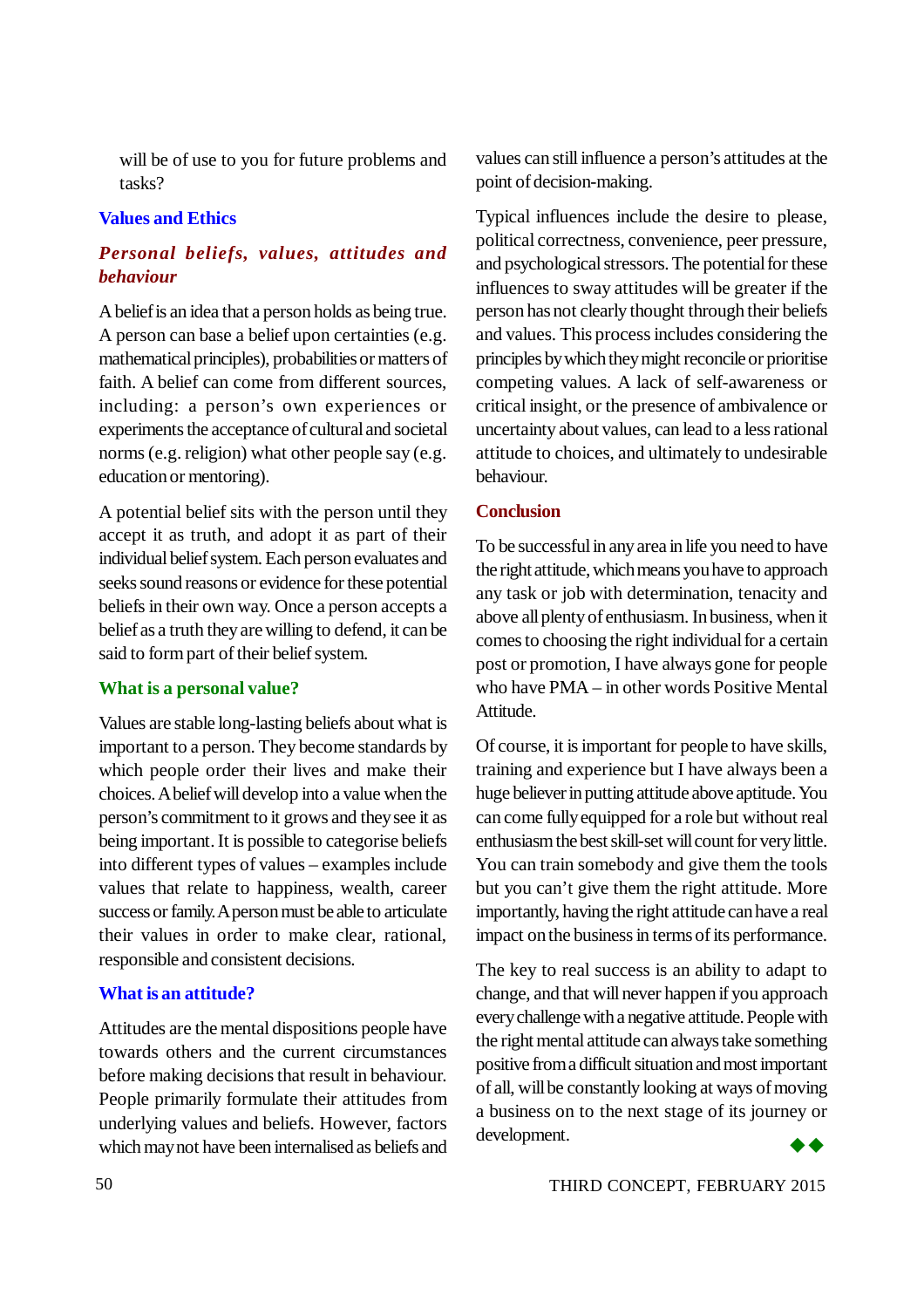# **Women's Studies as an Academic Discipline**

Deepan Das\*

*[The subject of Women's Studies mainly deals with women. It is a new subject developed only during 19th century. The subject got its importance when scholars started focusing on women's needs, functions and role from different perspectives. Nevertheless, movement for women's rights was really kicked off when the first Women's Conference was held in Seneca Falls in America in 1848. It set in motion the need for evaluating female role both at home and outside and thereafter the need was felt for having women's own organization.]*

T he subject of Women's Studies owes its existence to the movement for the liberation of women. The feminist movement exists because women are oppressed. This subject is as diverse as its components and has its mission of a world free from sexism, which includes commitment to free from all kind of national chauvinism, free from all kinds of known and unknown bias targeted by society and by social norms.

The current development of the subject of 'Women's Studies' is the result of struggle to evolve knowledge, theory, pedagogy and organizational models appropriate to the uplift and growth of women.

The usefulness of Women's Studies has been its refusal to accept sterile division between academy and community, between growth of mind and the health of the body, between intellect and passion, between individual and society.

It is indeed a way away from deconstruction of human being into different categories such as ethnic, racial, religious, economic, age and sexual orientation – which interact to produce complex dominating behavior from one group to other groups.

#### **Meaning of Women's Studies**

Actually advocacy to bring about greater recognition for women's contribution in all aspects of society served as the basis for Women's Studies. It is an endeavor suitable for concentrated study, which arose from a grassroots movement of female scholars and community activists who felt women's lives and perspectives were absent from the halls and class rooms of advanced learning.

As the public and private spheres of life started to be depicted more prominently, the criticism about inequality and deprivation of women become more common. The new questions started to come up about gender discrimination, condition of working women, women's participation in the National Freedom Movement, their conditions during war and peace times, sexual division of labour etc.

Women's Studies started to deal with these and other related questions. Women's Studies draws special attention to the issues like poverty, women in marginalized sections, socio-economic conditions of women, women's role in policy making etc.

<sup>\*</sup> Astt. Prof., Deptt of Pol. Sc., R.G.Baruah College, Guwahati.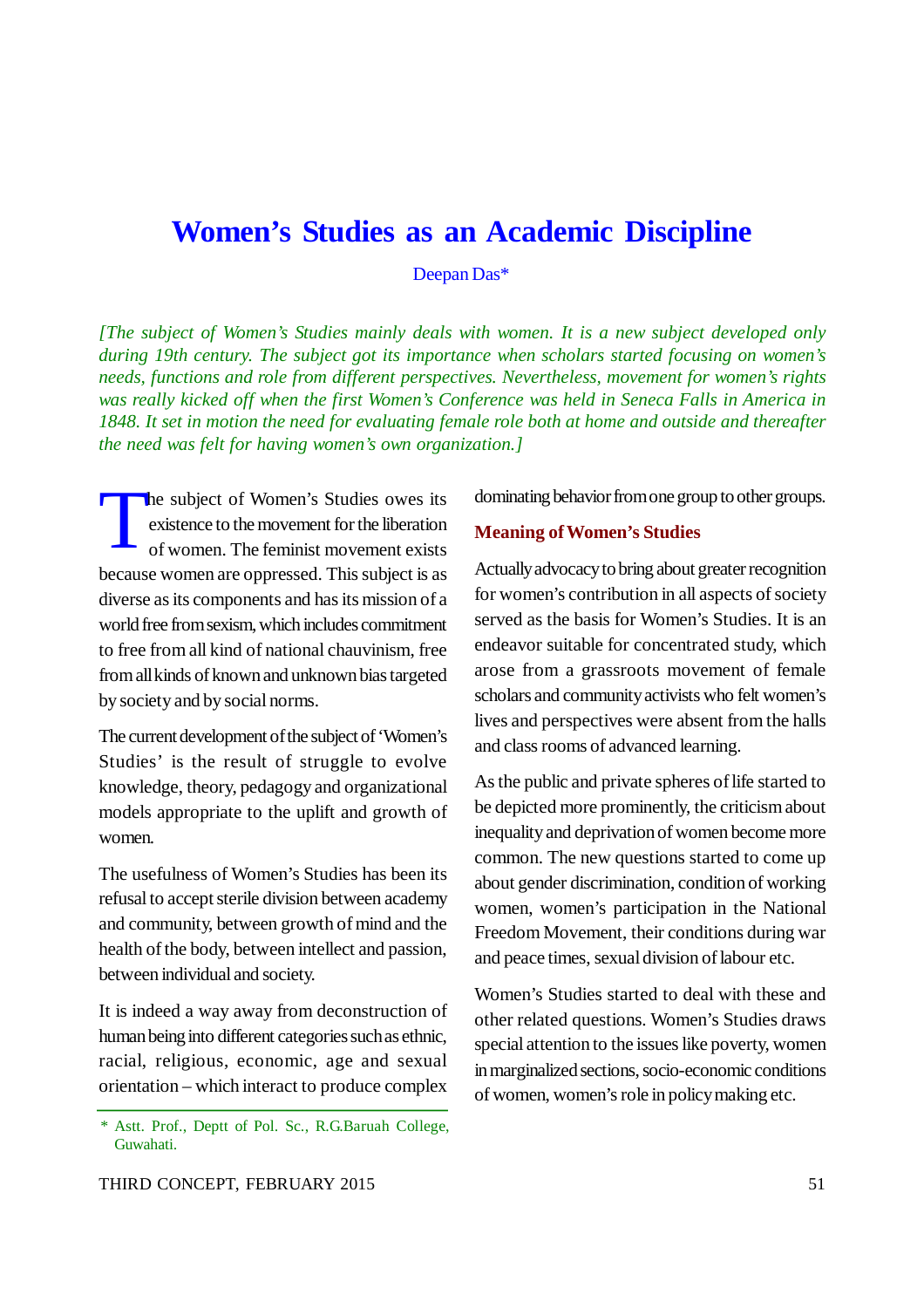Thus first concrete shape of Women's Studies as an academic discipline came into existence only during the 1970s when San Diego State College first initiated the study.

Since it is evolving as a subject matter, 'Women's Studies' owes its origin to the Feminist Movement. The word "feminism" comes from the Latin word "Femina" which means women. It was Mary Wollstonecraft's "Vindication of the Rights of Women" (1792) which inspired feminist movement to evolve.

According to Macmillan Dictionary, Women's Studies mean "to study the position and treatment of women in society". 'Women's Studies' is a multidisciplinary study of the social status and societal contribution of women and the relationship between power and gender.

Women's Studies also known as feminist studies are an interdisciplinary academic field that explores politics, society and history from women and or feminist perspectives.

# **Nature of Women's Studies**

'Women's Studies' is inter-disciplinary in nature. Women's Studies programs draw much inspiration from practical field. It focuses on the power structures, oppression, inequality and social suffering, as it draws inspiration from feminist movement. The sex-gender dichotomy is becoming a controversial issue in Women's Studies. The feminism attempts to demolish the whole fabric and all ideas which justify male superiority.

'Women's Studies' is the platform for that feminism to embark on the advocacy of women's right of which Women's Studies is the mirror. The publicprivate debate is very much genuine in Women's **Studies**.

'Women's Studies' is a part of society and unlike other academic platforms it has drawn every inspiration from society, from practicality of women's life. It is, therefore, natural that every theory of Women's Studies has been influenced by the sufferings and subjugation of women.

That is why it refuses to draw distinction in its study between individual and society, between academy and community. The integrating nature of mind and body is always seen in 'Women's Studies'.

Undoubtedly, the subject of 'Women's Studies' as an academic discipline developed only during the 1970s; nevertheless, Plato is said to be the first supporter of feminism in the world for his justification of women's role in politics and society. The true nature of feminist movement can be traced back to the 19th century Seneca Conference.

'Women's Studies' as a discipline got inspiration from feminist movement, suffragette movement (the Political Rights Movement), suppression that women experienced in every walk of life. It is a holistic approach towards empowering women.

I. Women's Studies is universal in nature. It studies universal problems that women face like political rights, gender discrimination, discrimination in work place, social justices, health, education etc.

'Women's Studies' has many a times been termed as being parallel to gender studies as both focus on gender and identity and are multidisciplinary in nature. However, there are some fundamental differences between the two:

- a. Women's Studies analyze gender by focusing on women whereas Gender Studies may or may not focus on women.
- b. 'Women's Studies' is very much related with feminist movement, study, methodology which is not found in Gender Studies.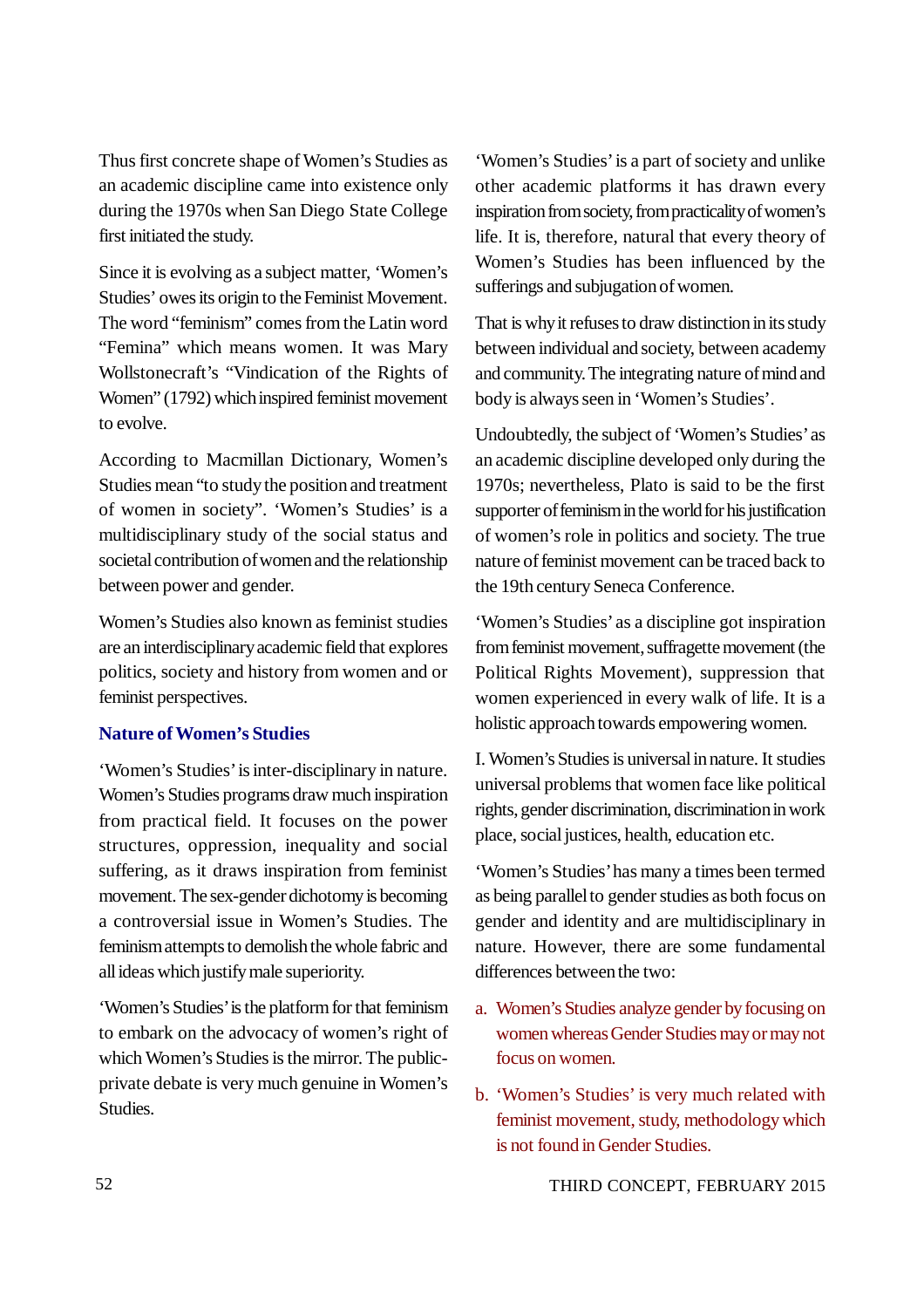- c. Women's Studies emphasizes only on women, both from theoretical and practical perspective but Gender Study emphasizes both male and female.
- II. Women's Study is an interdisciplinary academic field: 'Women's Studies' is closely related to sociology, politics, economics, history, education, anthropology, literature, environment etc. It discusses every aspect of social science independently. Moreover, the nature of Women's Studies is to analyze the projection of women by different fields of social science.
- III. Women's Study is against Patriarchy: 'Women's Studies' identifies patriarchy as the root cause of all sorts of oppression against women. It criticizes the exploitation, discrimination and torture against women in the patriarchal system and it wants to abolish patriarchal system to bring equality and justice for all in the society.
- IV 'Women's Studies' is related to the feminist thoughts: 'Women's Studies' examines and analyzes various issues and problems faced by women in different parts of the world. It also analyzes the status of women, their rights and freedoms, their struggle against male domination. It also focuses on the emancipation of women, female education and social consciousness and improvement of women's standard of living as well as their status in both social and political fields.
- V. Another nature of 'Women's Studies' is that it wants to create a new identity for women. Within the ambit of this field, the presence of women can be felt in every aspect of society whether it is history, economies, science or environment. 'Women's Studies' depicts how women are very much part of all these aspects and eco-

feminism shows women's role in protecting environment.

'Women's Studies' encompasses the deconstruction of traditional disciplines in terms of their subject matters and their structure. It has attempted to produce theories and concepts keeping in mind the feminist concerns and principles.

#### **Objectives of Women's Studies**

*The objective of Women's Studies include –*

- 1. Findings about women by raising new questions and accepting women's perceptions and experiences as real and significant.
- 2. Correcting misconception about women and identifying ways in which traditional methodologies may distort knowledge.
- 3. Theorizing about the place of women in society and appropriate strategies for change.
- 4.Examining the diversity of women's experience and the ways in which clan, race, sexual orientation and other variables intersect with gender.
- 5. Highlighting the social problems of women.
- 6. Academic analysis of the feminist thoughts.

#### **Scope of Women's Studies**

'Women's Studies' is an interdisciplinary study. Its scope is very vast ranging from women's movement and politics to women's reproductive behaviors, leadership, health and religion. It has broadened the concept of research and opened new vistas in research like women as a subject in conflict, in military and defense studies and history.

The 'Women's Studies' has also helped the government in formulating policies. It can help the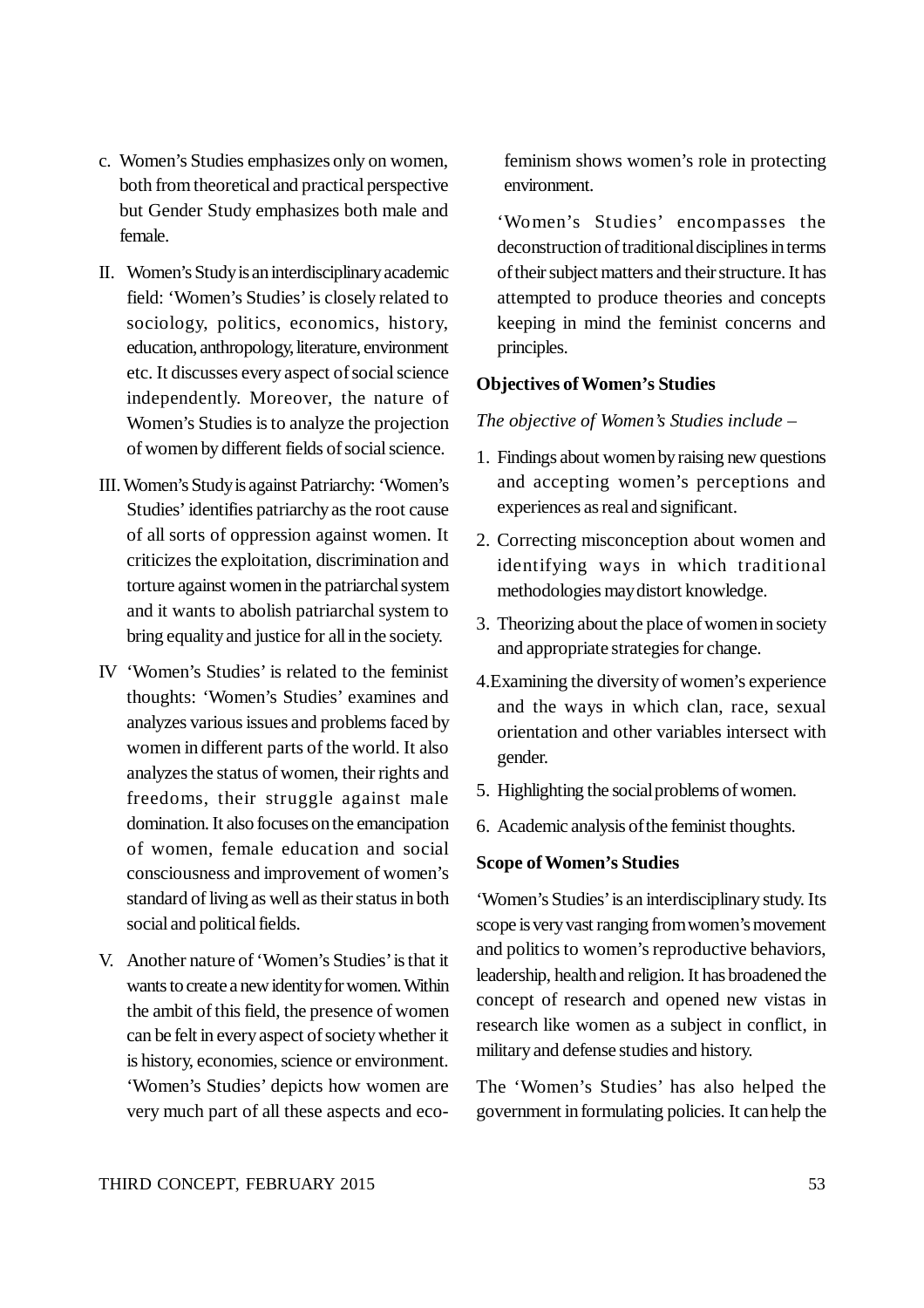NGO's and other grassroots level organizations with their working and to plan the programmes according to the needs of the women. As 'Women's Studies' is a conglomeration of academic and practical activity, it can help to study the deprivation of women, their socio-economic status, their role as a marginalized section and bring out the truth.

As developed due to the result of women's movement, 'Women's Studies' has the scope both in social and physical sciences. The need to study women's conditions becomes mandatory in social sciences, from research to policy formulation. But in physical sciences scholars like Vandana Shiva have played an important role in bringing up topics like eco-feminism through her book *Staying Alive*.

Women's Studies disseminate knowledge and field action. Now being an independent teaching department, the development of 'Women's Studies' has given wide range of ideas to accumulate. As research is a part of it, interdisciplinary research including de-construction and reconstruction of theories, developing of new ideas etc will help the students to get a broad knowledge of it.

As it has broad vistas, 'Women's Studies' can be seen in wider context of common democratic struggles, of linking women's rights to the rights of other marginalized groups etc. It has its scope among the media studies also. Cinema and other media which have played important role in the society and have greatest impact on it can be studied through Women's Studies.

Women and their issues are basically the subject matter of Women's Studies. This discipline studies women comprehensively –their lives, struggles, works, desires, accomplishments and every other things related to their lives. It studies the status of women in society, and their contribution to its progress. It also studies the role of women in

different aspects as economic, political, legal or moral.

Human rights, which are inherent for every human being, are many times violated in case of women and children; therefore, 'Women's Studies' can take up those issues too.

### **Women's Studies as an Academic Discipline**

Development of Women's Studies can be traced back to the Feminist Movement that has been carried out by the works of scholars like Marry Wollstonecraft's *A Vindication of Rights of Women* (1792), J. S. Mill's *The Subjection of Women* (1869), Jean de Meung and Marie de Gurney.

The Feminist Movement first began out of reform groups such as the abolition of slavery, Social Purity and Tempera movements. Women started to realize their position in the society and started campaign on issues ranging from guardianship of infants, property rights, divorce, access to higher education, equal pay and safety of the female workers.

The period between1790-1860 may be called the beginning of the Feminist Movement dominated by the enlightened ideas. Margarett Fuller, Elizabeth Starton, and Lucretia Mott were some of the early activists of the Movement.

Increasingly as women started to feel the need for their political rights, the feminists started campaigning for Women's Suffrage separate from and independent of political parties and other organized groups. As a result, in 1928, women got to cast their first ever right to vote in Britain. It was known as Suffrage Movement (1860-1930).

During the1940s and the 1950s women took up challenges and started doing jobs ranging from white collar jobs to labour trade union workers.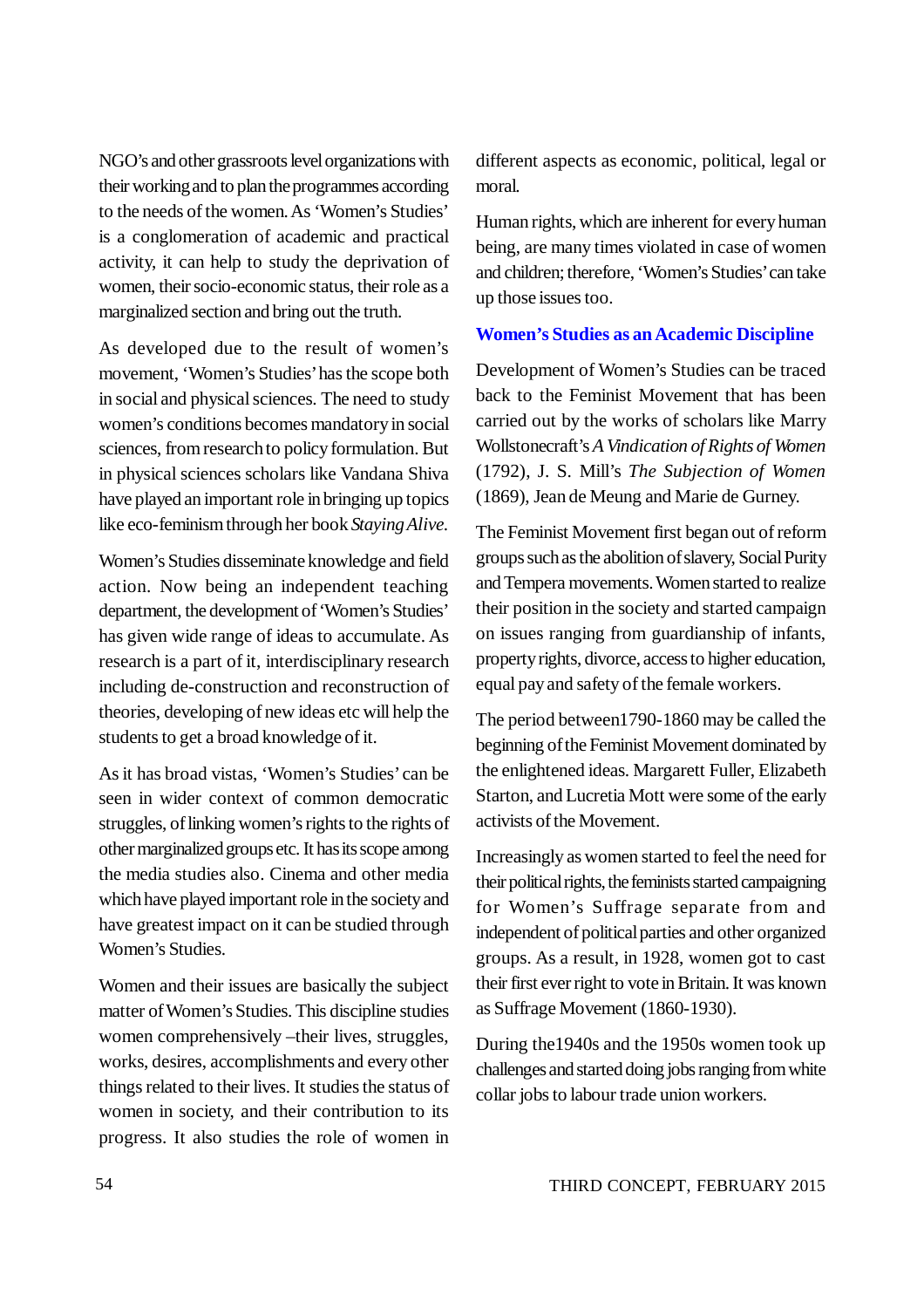The Second Wave Feminism grew in the shadow of movements launched by students and blacks in the 1960s. This shows radicalization of the Feminist Movement. "Women's Liberation" became the top most priority. The private-public demand cropped up and emphasis on right to abortion on demand, free childcare provision and equal pay started building up.

It was during the Second Wave Feminism that 'Women's Studies' as a discipline first emerged. This linkage of the academic world to a social movement meant that the setting up and teaching of such courses was a profoundly political act. It is connected to social change which broadly defined the recognition and analysis of women's oppression and their subordination in patriarchal and capitalist societies.

Although there have been debates as to whether Feminist Movement is responsible for development of Women's Studies; however, it needs to be admitted that feminist ideas like personal being political, separation between public and private spheres, oppression that women faced due to their gender, sin, clan, caste, ethnicity and age etc, were some of the important developments which influenced Women's Studies.

#### **Concluding Observation**

As an academic discipline, the 'Women's Studies' was modeled as American Studies and Ethnic Studies. The first two Women's Studies Programmes or WSP were established in 1970 at San Diego State College and Sunny – buffalo in the US. Both the colleges, before taking up the projects, made intensive programme on organizing rallies, getting views of the people especially women, operating unofficial classes etc.

Carol Rowell Council was the student co-founder along with Dr. Joyce Knower. SUNY BUFFALO

programme was also the result of intense debate on feminist perspective led by Elizabeth Kennedy and it was birthed out of the American Studies departments. In1972, Sarah Lawrence College become the first institution to grant Master's degree in Women's History.

In Britain, women were involved with left politics and the Women's Movement in the 1960s and the1970s began to set up Women's Studies courses within higher education and in an adult education content, and it was in the latter where, for instance, women's health, history and self assertiveness courses got developed.

Though there are some courses offered in Britain within polytechnics and universities, but it was only in 1980 that the first M. A. was offered in Women's Studies at the University of Kent. Gradually, Post-Graduate courses followed by under-graduate courses.

On the other hand, in India, the first university research centre for Women's Studies was set up in 1974 by the SNDT Women's University, Mumbai. The University Grants Commission has played a significant role in developing Women's Studies as a discipline in India.

#### **References**

- 1. Marry Wollstonecraft: *A Vindication of Rights of Women* (1792)
- 2. J. S. Mill: *The Subjection of Women* (1869).
- 3. Maitrayee Choudhury: *Feminism in India*
- 4. Kamala Bhasin: *What is Patriarchy? Kali for Women*
- 5. Kamala Bhasin: *Understanding Gender*
- 6. Jane Freedman: *Feminism*
- $\blacklozenge \blacklozenge$ 7. P.B. Rathod: *An Introduction to Women studies*
- THIRD CONCEPT, FEBRUARY 2015 8. Vijay Agnew: Women in India Politics 55 8. Vijay Agnew: *Women in India Politics*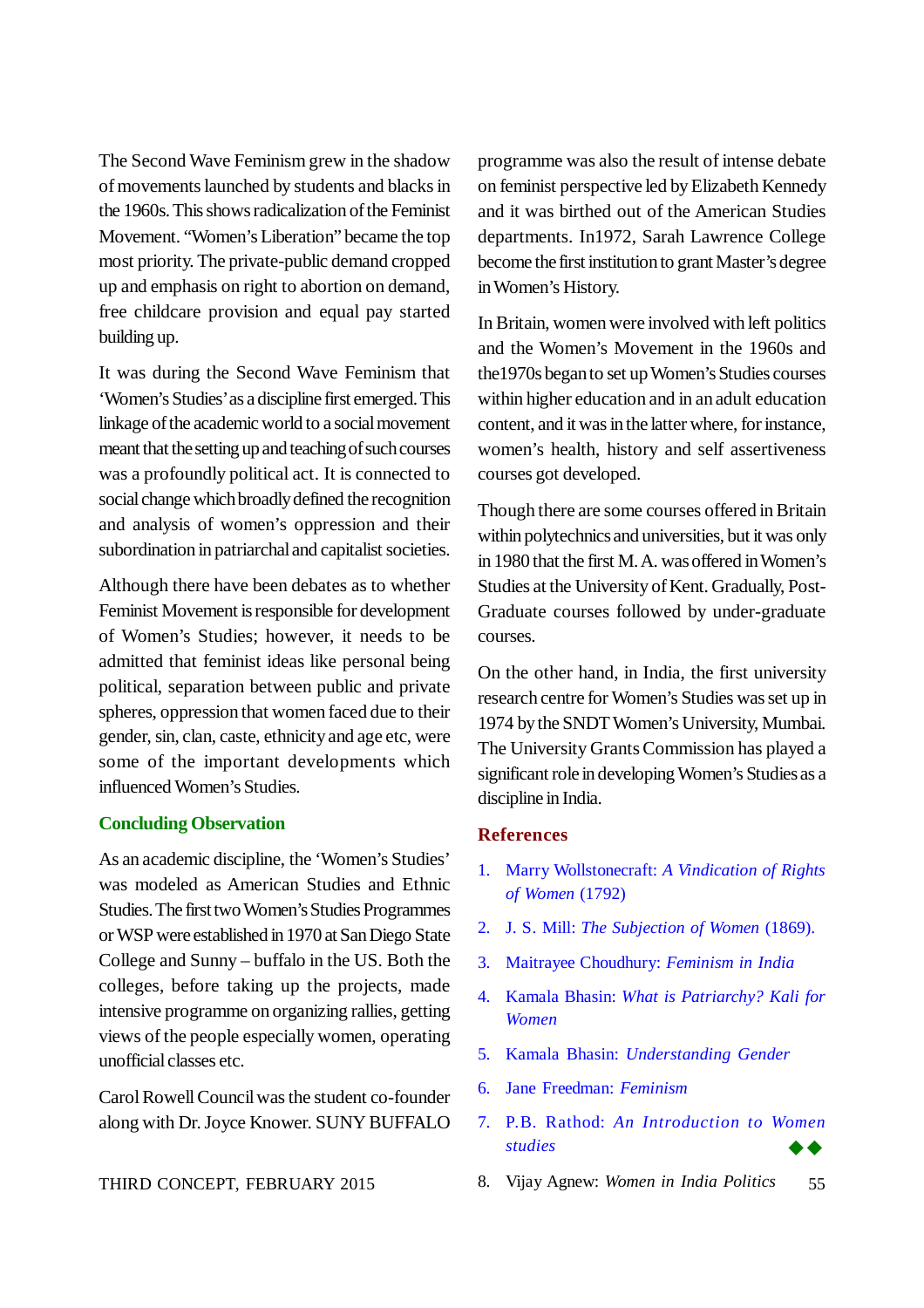# **Conceptualizing Women Empowerment**

Suravi Gohain Duwarah\*

[*Women empowerment is a decisive factor in the process of the development at the national, provincial, village and community levels. Emphasizing the role of women in society, Jawaharlal Nehru had said: "Women should be uplifted for the upliftment of the nation, for if a woman is uplifted, society and nation is uplifted."]<sup>1</sup>*

W omen constitute a vital component of<br>the mainstream socio-economic<br>development and as such their<br>empowerment assumes added significance. Swami omen constitute a vital component of the mainstream socio-economic development and as such their Vivekananda has rightly observed that there is no chance for the welfare of the world unless the conditions of the women are improved because it is not possible for a bird to fly on one wing.

Women have come to play an important role in the task of national reconstruction. Comprising almost one half of the global population, women still form the visible majority of the poor. They either solely or largely support an increasing number of families. In a male-dominated world, women often experience poverty more than men. When money is given to men it may not benefit the family but when women manage money, it is often found to be put to better use.

Thus, in order to make projects and programmes designed to improve the living conditions of the poor more effective; it is essential to ensure women's participation in the formulation and implementation of those programmes as contributors as well as beneficiaries. It is aptly observed that enhancing the capabilities of women and empowering them "is the surest way to contribute to economic growth and overall development."<sup>2</sup>

The dignity and greatness of a society can be determined from the status of women in that society. Mahatma Gandhi wrote in 'Young India' in1918 that "woman is the companion of man gifted with equal mental capacities. She has the right to participate in the minute details of the activities of man and she has the same right of freedom and the liberty as he."<sup>3</sup>

#### **Concept of Empowerment**

The notion of women empowerment can better be comprehended by understanding the term 'empowerment.'In common parlance, empowerment is construed in terms of vesting power and as such power is the key word of the term empowerment. According to the International Encyclopedia, power means having the capacity and the means to direct one's life towards desired social, political and economic goals or status. Power means control over material assets, intellectual resources and ideology.

According to *Webster's English Dictionary*, the term 'empower' means to give ability and authority. Therefore, 'Empowerment' is a multi-dimensional social process that helps people gain control over their own lives and in their society, by acting on issues that they consider as important.

According to one opinion, the phenomenon of empowerment takes place within sociological, psychological and economic realms and at various levels such as individual, group and community and

<sup>\*</sup> Associate Prof. Dept. English, Moridhal College Moridhal, Dist. Dhemaji, Assam.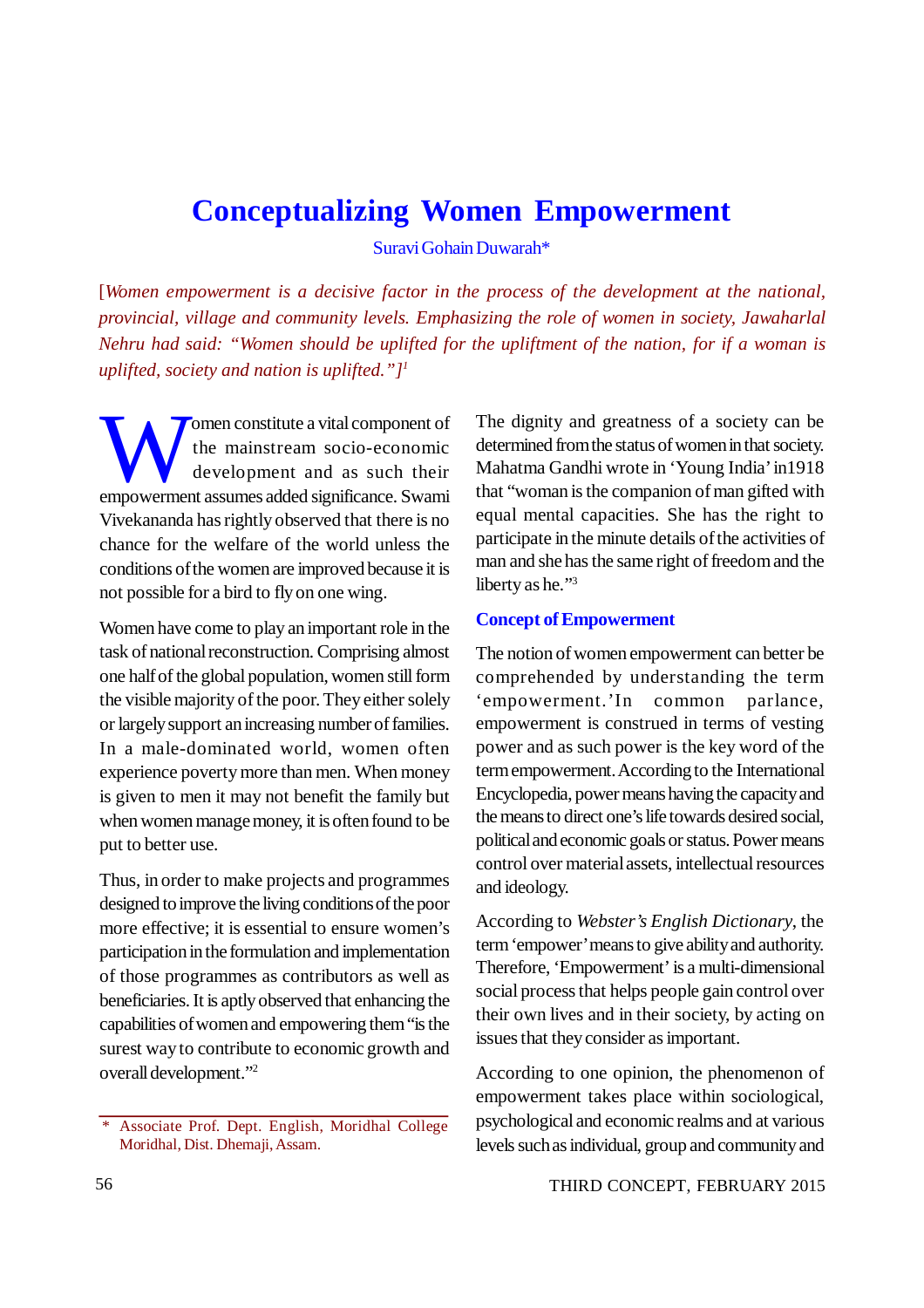challenges our assumptions about the status quo, asymmetrical power relationships and social dynamics.<sup>4</sup> Broadly speaking, empowerment is a process through which people or communities increase their control or mastery of their own lives and the decisions that affect their day-to-day life.

Empowerment is an intrinsic as well as extrinsic process. The intrinsic process enables women to have the power to think, act freely, and have the right to control one's life, which in turn leads to increased self-confidence, self-reliance and conscience transformation and this further helps in overcoming external barriers of physical, financial resources, beliefs, attitudes (extrinsic) to change the old ideologies.<sup>5</sup>

The World Bank defines empowerment as "the process of increasing the capacity of individuals or groups to make choices and transform those choices into desired actions and outcomes. Central to this process is actions which both build individual and collective assets and improve the efficiency and fairness of the organizational and institutional context which govern the use of these assets."<sup>6</sup>

The notion of empowerment is viewed as a process - and also as the result of the process - whereby the powerless or less powerful members of society and the women gain greater access and control over material and intellectual resources, and challenge the ideologies of discrimination and subordination, which justify this unequal distribution.<sup>7</sup>

In development parlance, the term 'Empowerment' is often used as a synonym for 'making people better off'. Where women suffer from subordination in multiple spheres, it is reasonable to assume that helping provide access to material resources (e.g. micro-credit) which will in general tend to generate more power for women in their relations with men.

Empowerment has been construed in myriad ways and variously understood as a process, a movement, collective action, etc. In the area of land rights of women, where the term carries economic significance, empowerment is described as a process that augments the ability of disadvantaged and powerless individuals or groups to challenge and change in their favour, existing power relationship that places them in subordinate economic, social and political positions. Empowerment can manifest itself in acts of individual resistance as well as in group mobilization.<sup>8</sup>

Thus empowerment is a multi-dimensional process that refers to the expansion of freedom of choice and action in all spheres - economic, political, social/ cultural, personal and familial - to shape one's life.

#### **The Concept of Women Empowerment**

It is being increasingly realized that empowerment of women will instill a greater degree of selfconfidence, a sense of independence and capability to resist discrimination imposed by the maledominated society. Women empowerment is a stage of acquiring power for women in order to enable them understand their rights and to perform responsibilities in a most effective way.

Empowerment is a comprehensive term that encompasses aspects such as women's control over material and intellectual resources. It is a process, which challenges traditional power equations and relations. Abolition of gender-based discrimination in all institutions and structures of society and participation of women in policy and decisionmaking process at domestic and public levels are but a few dimensions of women empowerment.

According to one opinion, empowerment, in the context of women, is a process whereby women become able to organise themselves to increase selfreliance, to assert their independent right, to make choices and to control resources which will assist in challenging and eliminating their own subordination.<sup>9</sup>